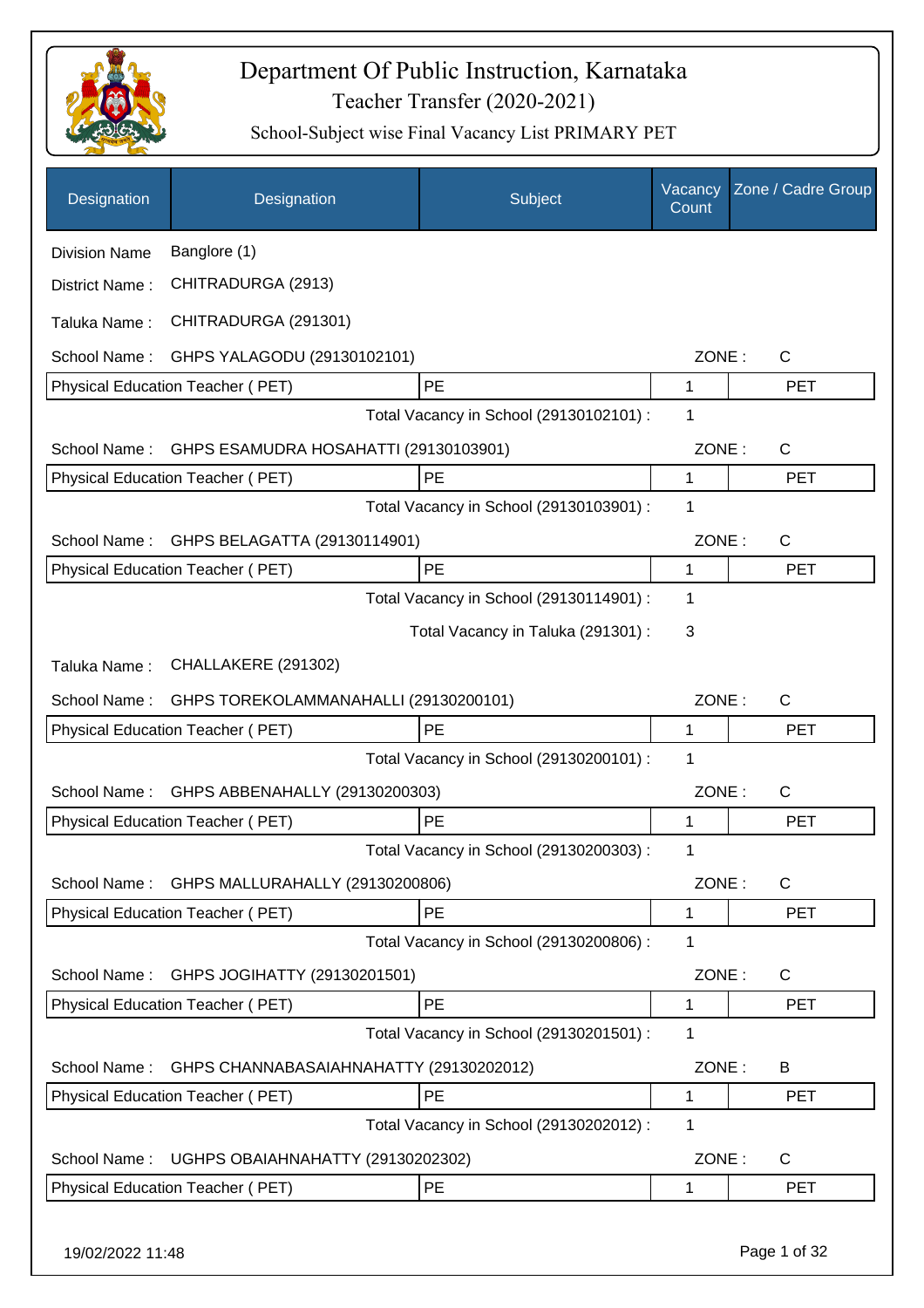

| Designation      | Designation                                    | Subject                                 | Vacancy<br>Count | Zone / Cadre Group |
|------------------|------------------------------------------------|-----------------------------------------|------------------|--------------------|
|                  |                                                | Total Vacancy in School (29130202302) : | 1                |                    |
| School Name:     | GHPS NALAGETHANAHATTY (29130203801)            |                                         | ZONE:            | C                  |
|                  | Physical Education Teacher (PET)               | <b>PE</b>                               | 1                | <b>PET</b>         |
|                  |                                                | Total Vacancy in School (29130203801) : | 1                |                    |
| School Name:     | GHPS HANUMANTHANAHALLY (29130204502)           |                                         | ZONE:            | $\mathsf{C}$       |
|                  | Physical Education Teacher (PET)               | PE                                      | 1                | <b>PET</b>         |
|                  |                                                | Total Vacancy in School (29130204502) : | 1                |                    |
| School Name:     | GHPS BANDETHIMLAPURA (29130204703)             |                                         | ZONE:            | $\mathsf{C}$       |
|                  | Physical Education Teacher (PET)               | PE                                      | 1                | <b>PET</b>         |
|                  |                                                | Total Vacancy in School (29130204703) : | 1                |                    |
| School Name:     | GHPS GOWRASAMUDRA (29130204801)                |                                         | ZONE:            | C                  |
|                  | Physical Education Teacher (PET)               | PE                                      | 1                | <b>PET</b>         |
|                  |                                                | Total Vacancy in School (29130204801) : | 1                |                    |
| School Name:     | GHPS MALLASAMUDRA (29130204901)                |                                         | ZONE:            | $\mathsf{C}$       |
|                  | Physical Education Teacher (PET)               | <b>PE</b>                               | 1                | <b>PET</b>         |
|                  |                                                | Total Vacancy in School (29130204901) : | 1                |                    |
|                  | School Name: GHPS DEVAREDDYHALLY (29130205101) |                                         | ZONE:            | C                  |
|                  | Physical Education Teacher (PET)               | PE                                      | 1                | <b>PET</b>         |
|                  |                                                | Total Vacancy in School (29130205101) : | 1                |                    |
| School Name:     | GHPS BUKAMBUDI (29130205202)                   |                                         | ZONE:            | C                  |
|                  | Physical Education Teacher (PET)               | PE                                      | 1                | PET                |
|                  |                                                | Total Vacancy in School (29130205202) : | 1                |                    |
| School Name:     | GHPS BANJIGERE (29130205601)                   |                                         | ZONE:            | C                  |
|                  | Physical Education Teacher (PET)               | PE                                      | 1                | <b>PET</b>         |
|                  |                                                | Total Vacancy in School (29130205601) : | 1                |                    |
| School Name:     | GHPS GATAPARTHY (29130205703)                  |                                         | ZONE:            | C                  |
|                  | Physical Education Teacher (PET)               | PE                                      | 1                | PET                |
|                  |                                                | Total Vacancy in School (29130205703) : | 1                |                    |
| School Name:     | GHPS HONNURU (29130205704)                     |                                         | ZONE:            | C                  |
|                  | Physical Education Teacher (PET)               | PE                                      | 1                | <b>PET</b>         |
|                  |                                                | Total Vacancy in School (29130205704) : | 1                |                    |
|                  | School Name: GHPS BOGANAHALLY (29130205802)    |                                         | ZONE:            | C                  |
| 19/02/2022 11:48 |                                                |                                         |                  | Page 2 of 32       |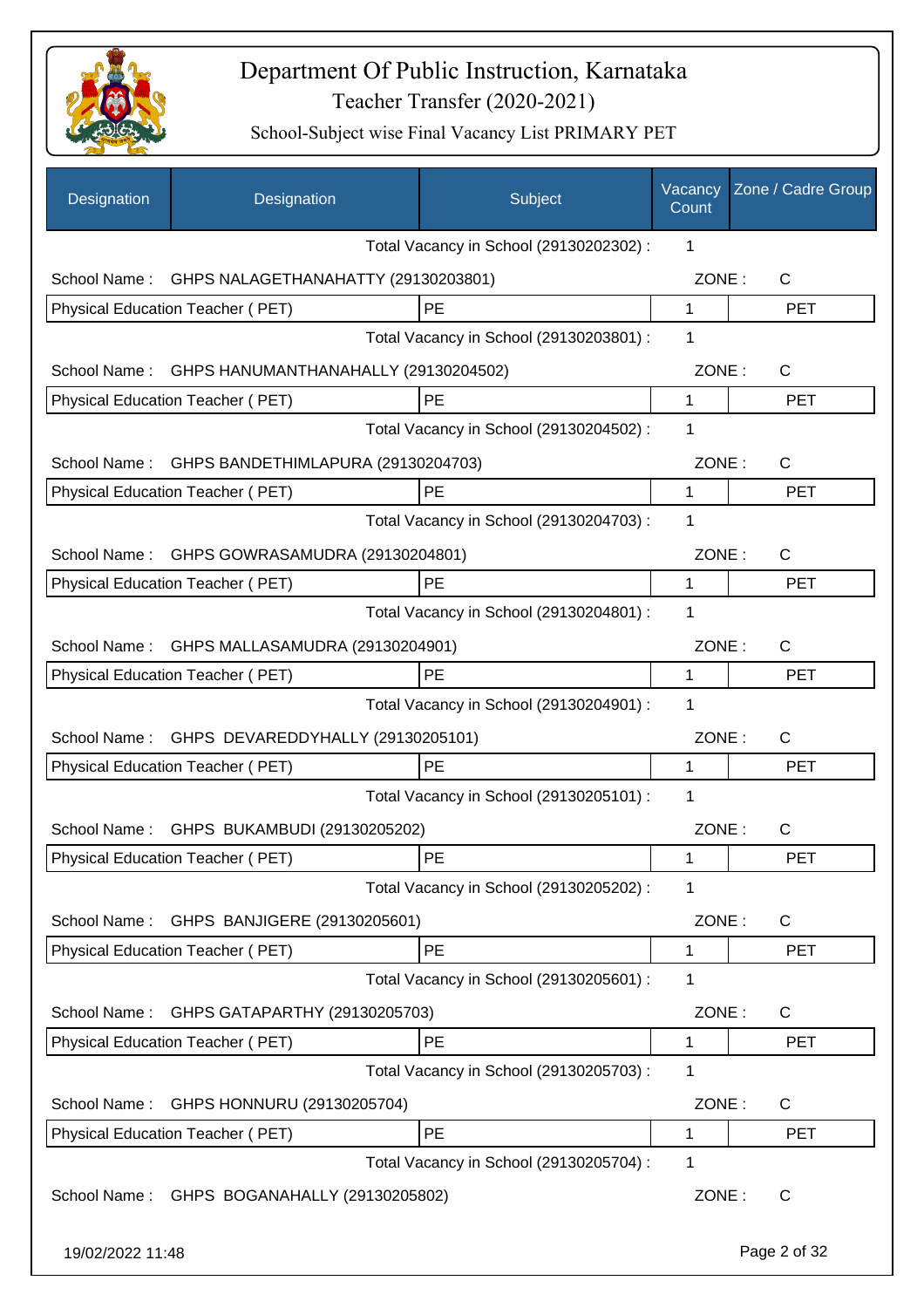

| Designation      | Designation                                          | Subject                                 | Vacancy<br>Count | Zone / Cadre Group |
|------------------|------------------------------------------------------|-----------------------------------------|------------------|--------------------|
|                  | Physical Education Teacher (PET)                     | PE                                      | 1                | <b>PET</b>         |
|                  |                                                      | Total Vacancy in School (29130205802) : | 1                |                    |
| School Name:     | GHPS RENUKAPURA (29130206001)                        |                                         | ZONE:            | $\mathsf{C}$       |
|                  | Physical Education Teacher (PET)                     | PE                                      | 1                | <b>PET</b>         |
|                  |                                                      | Total Vacancy in School (29130206001) : | 1                |                    |
| School Name:     | GHPS DEVARAMARIKUNTE (29130211301)                   |                                         | ZONE:            | C                  |
|                  | Physical Education Teacher (PET)                     | PE                                      | 1                | <b>PET</b>         |
|                  |                                                      | Total Vacancy in School (29130211301) : | 1                |                    |
| School Name:     | GHPS SANIKERE (29130211803)                          |                                         | ZONE:            | $\mathsf{C}$       |
|                  | Physical Education Teacher (PET)                     | PE                                      | 1                | <b>PET</b>         |
|                  |                                                      | Total Vacancy in School (29130211803) : | 1                |                    |
| School Name:     | GHPS JAJUR (29130212401)                             |                                         | ZONE:            | C                  |
|                  | Physical Education Teacher (PET)                     | PE                                      | 1                | <b>PET</b>         |
|                  |                                                      | Total Vacancy in School (29130212401) : | 1                |                    |
|                  | School Name: GHPS KORLAKUNTE (29130213002)           |                                         | ZONE:            | C                  |
|                  | Physical Education Teacher (PET)                     | PE                                      | 1                | <b>PET</b>         |
|                  |                                                      | Total Vacancy in School (29130213002) : | 1                |                    |
| School Name:     | GHPS CHOWLUR (29130213805)                           |                                         | ZONE:            | C                  |
|                  | Physical Education Teacher (PET)                     | PE                                      | 1                | PET                |
|                  |                                                      | Total Vacancy in School (29130213805) : | 1                |                    |
| School Name :    | KARNATAKA PUBLIC SCHOOLS GHPS P.R.PURA (29130213904) |                                         | ZONE:            | C                  |
|                  | Physical Education Teacher (PET)                     | PE                                      | 1                | <b>PET</b>         |
|                  |                                                      | Total Vacancy in School (29130213904) : | 1                |                    |
| School Name:     | GHPS T.N.KOTE (29130215703)                          |                                         | ZONE:            | C                  |
|                  | Physical Education Teacher (PET)                     | PE                                      | 1                | <b>PET</b>         |
|                  |                                                      | Total Vacancy in School (29130215703) : | 1                |                    |
|                  |                                                      | Total Vacancy in Taluka (291302):       | 25               |                    |
| Taluka Name:     | <b>HIRIYUR (291303)</b>                              |                                         |                  |                    |
| School Name:     | GHPS PALAVVANAHALLI (29130300202)                    |                                         | ZONE:            | C                  |
|                  | Physical Education Teacher (PET)                     | PE                                      | 1                | <b>PET</b>         |
|                  |                                                      | Total Vacancy in School (29130300202) : | 1                |                    |
| School Name:     | GHPS YARABALLI (29130301202)                         |                                         | ZONE:            | C                  |
| 19/02/2022 11:48 |                                                      |                                         |                  | Page 3 of 32       |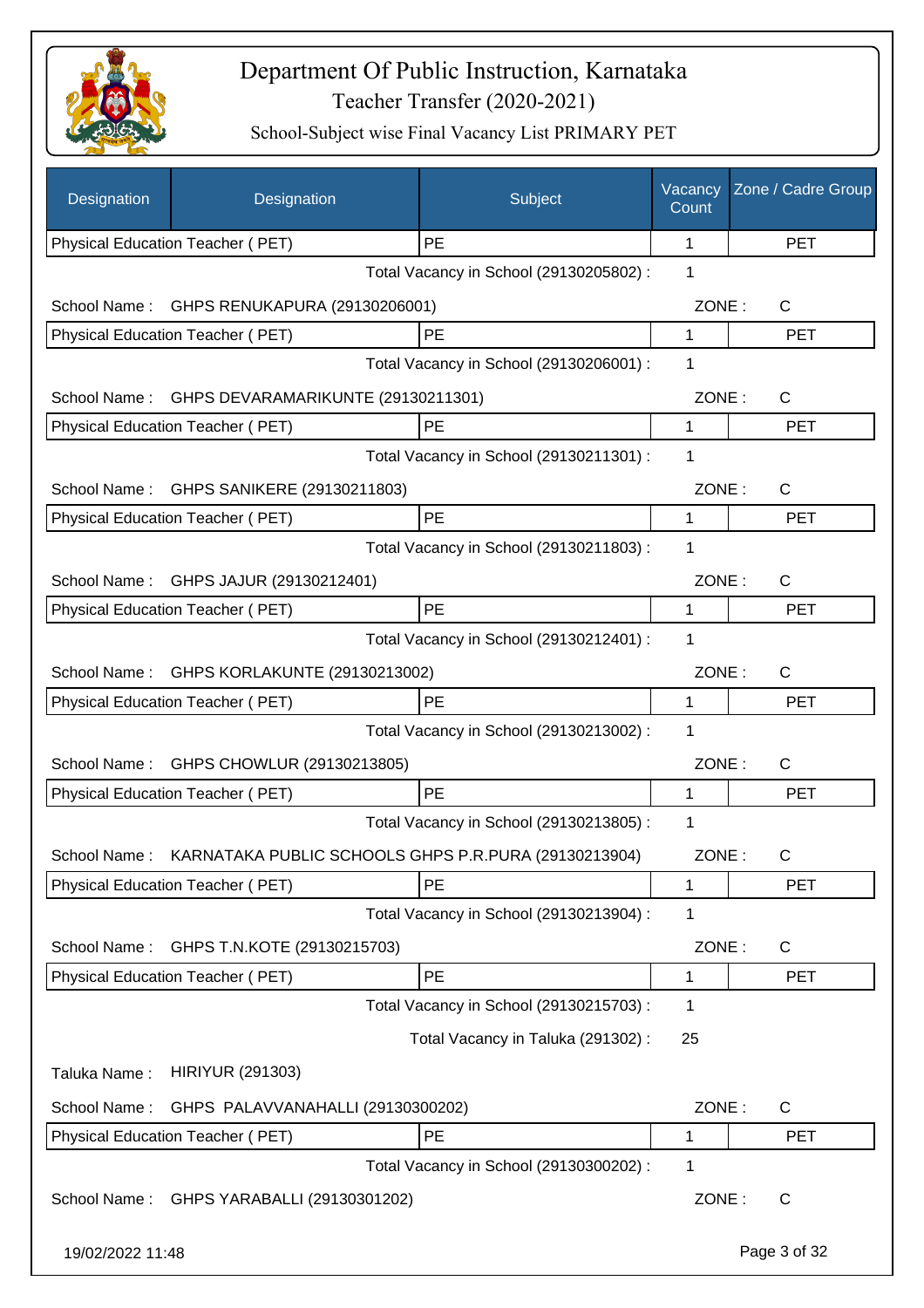

| Designation      | Designation                                  | Subject                                 | Vacancy<br>Count | Zone / Cadre Group |
|------------------|----------------------------------------------|-----------------------------------------|------------------|--------------------|
|                  | Physical Education Teacher (PET)             | PE                                      | 1                | <b>PET</b>         |
|                  |                                              | Total Vacancy in School (29130301202) : | 1                |                    |
| School Name:     | GHPS HARIYABBE (29130306501)                 |                                         | ZONE:            | C                  |
|                  | Physical Education Teacher (PET)             | PE                                      | 1                | <b>PET</b>         |
|                  |                                              | Total Vacancy in School (29130306501) : | 1                |                    |
| School Name:     | GHPS ESHWARAGERE (29130306902)               |                                         | ZONE:            | C                  |
|                  | Physical Education Teacher (PET)             | <b>PE</b>                               | 1                | <b>PET</b>         |
|                  |                                              | Total Vacancy in School (29130306902) : | 1                |                    |
| School Name:     | GHPS V.K.GUDDA (29130307301)                 |                                         | ZONE:            | $\mathsf{C}$       |
|                  | Physical Education Teacher (PET)             | PE                                      | 1                | <b>PET</b>         |
|                  |                                              | Total Vacancy in School (29130307301) : | 1                |                    |
|                  | School Name: GHPS HALEYALANADU (29130311802) |                                         | ZONE:            | C                  |
|                  | Physical Education Teacher (PET)             | PE                                      | 1                | <b>PET</b>         |
|                  |                                              | Total Vacancy in School (29130311802) : | 1                |                    |
| School Name:     | GHPS DINDAVARA (29130314401)                 |                                         | ZONE:            | C                  |
|                  | Physical Education Teacher (PET)             | <b>PE</b>                               | 1                | <b>PET</b>         |
|                  |                                              | Total Vacancy in School (29130314401) : | 1                |                    |
| School Name:     | GHPS BADAGOLLARAHATTI (29130314713)          |                                         | ZONE:            | C                  |
|                  | Physical Education Teacher (PET)             | PE                                      | 1                | <b>PET</b>         |
|                  |                                              | Total Vacancy in School (29130314713) : | 1                |                    |
|                  |                                              | Total Vacancy in Taluka (291303):       | 8                |                    |
| Taluka Name:     | MOLAKALMUR (291306)                          |                                         |                  |                    |
| School Name:     | GHPS TUMKURLAHALLI (29130601501)             |                                         | ZONE:            | $\mathsf{C}$       |
|                  | Physical Education Teacher (PET)             | <b>PE</b>                               | 1                | <b>PET</b>         |
|                  |                                              | Total Vacancy in School (29130601501) : | 1                |                    |
|                  |                                              |                                         |                  |                    |
| School Name:     | GHPS CHIKKUNTI (29130601601)                 |                                         | ZONE:            | C                  |
|                  | Physical Education Teacher (PET)             | PE                                      | 1                | <b>PET</b>         |
|                  |                                              | Total Vacancy in School (29130601601) : | 1                |                    |
| School Name:     | GHPS KONDLAHALLI (29130601903)               |                                         | ZONE:            | C                  |
|                  | Physical Education Teacher (PET)             | PE                                      | 1                | <b>PET</b>         |
|                  |                                              | Total Vacancy in School (29130601903) : | 1                |                    |
| School Name:     | GHPS MARAMMANAHALLI (29130602301)            |                                         | ZONE:            | C                  |
| 19/02/2022 11:48 |                                              |                                         |                  | Page 4 of 32       |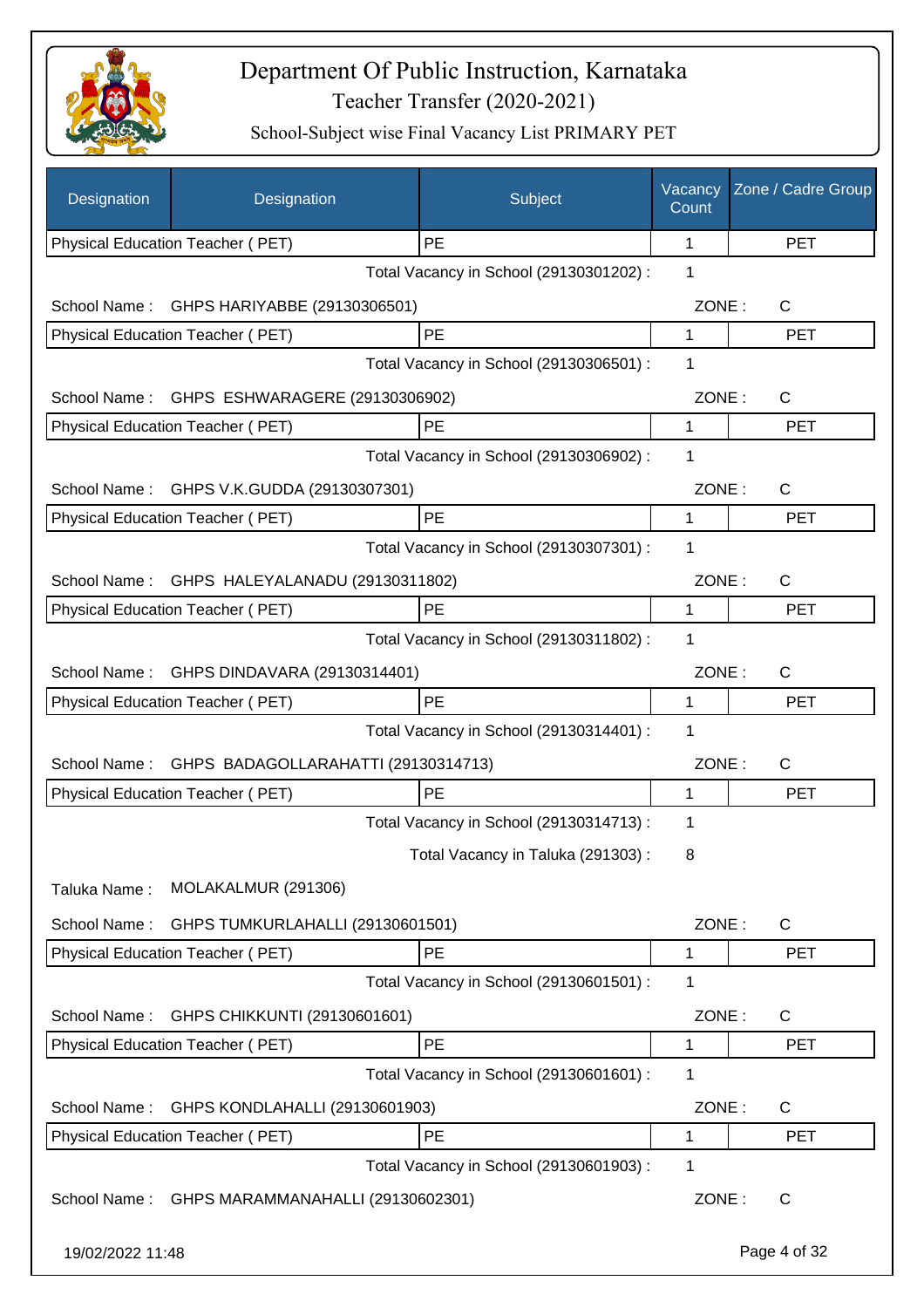

| Designation      | Designation                           | Subject                                 | Vacancy<br>Count | Zone / Cadre Group |
|------------------|---------------------------------------|-----------------------------------------|------------------|--------------------|
|                  | Physical Education Teacher (PET)      | PE                                      | 1                | <b>PET</b>         |
|                  |                                       | Total Vacancy in School (29130602301) : | 1                |                    |
| School Name:     | GHPS NERLAHALLI (29130602901)         |                                         | ZONE:            | C                  |
|                  | Physical Education Teacher (PET)      | PE                                      | 1                | <b>PET</b>         |
|                  |                                       | Total Vacancy in School (29130602901) : | 1                |                    |
| School Name:     | GHPS MARLAHALLI (29130603001)         |                                         | ZONE:            | B                  |
|                  | Physical Education Teacher (PET)      | PE                                      | 1                | <b>PET</b>         |
|                  |                                       | Total Vacancy in School (29130603001) : | 1                |                    |
| School Name:     | GHPS RAMASAGARA (29130604001)         |                                         | ZONE:            | $\mathsf{C}$       |
|                  | Physical Education Teacher (PET)      | PE                                      | 1                | <b>PET</b>         |
|                  |                                       | Total Vacancy in School (29130604001) : | 1                |                    |
| School Name:     | GHPS GOWRASAMUDRA (29130604201)       |                                         | ZONE:            | $\mathsf{C}$       |
|                  | Physical Education Teacher (PET)      | PE                                      | 1                | <b>PET</b>         |
|                  |                                       | Total Vacancy in School (29130604201) : | 1                |                    |
| School Name:     | GHPS DEVASAMUDRA (29130604601)        |                                         | ZONE:            | C                  |
|                  | Physical Education Teacher (PET)      | PE                                      | 1                | <b>PET</b>         |
|                  |                                       | Total Vacancy in School (29130604601) : | 1                |                    |
| School Name:     | GHPS VENKATAPURA (29130604801)        |                                         | ZONE:            | $\mathsf{C}$       |
|                  | Physical Education Teacher (PET)      | PE                                      | 1                | <b>PET</b>         |
|                  |                                       | Total Vacancy in School (29130604801) : | 1                |                    |
| School Name:     | GHPS J.B.HALLI (29130605201)          |                                         | ZONE:            | С                  |
|                  | Physical Education Teacher (PET)      | PE                                      | 1                | <b>PET</b>         |
|                  |                                       | Total Vacancy in School (29130605201) : | 1                |                    |
| School Name:     | GHPS BANDRAVI (29130606301)           |                                         | ZONE:            | C                  |
|                  | Physical Education Teacher (PET)      | PE                                      | 1                | <b>PET</b>         |
|                  |                                       | Total Vacancy in School (29130606301) : | 1                |                    |
| School Name:     | GHPS MELINAKANIVE (29130606501)       |                                         | ZONE:            | C                  |
|                  | Physical Education Teacher (PET)      | PE                                      | 1                | <b>PET</b>         |
|                  |                                       | Total Vacancy in School (29130606501) : | 1                |                    |
| School Name:     | GHPS BASAVESHWARANAGARA (29130607708) |                                         | ZONE:            | C                  |
|                  | Physical Education Teacher (PET)      | PE                                      | 1                | <b>PET</b>         |
|                  |                                       | Total Vacancy in School (29130607708) : | 1                |                    |
|                  |                                       |                                         |                  |                    |
| 19/02/2022 11:48 |                                       |                                         |                  | Page 5 of 32       |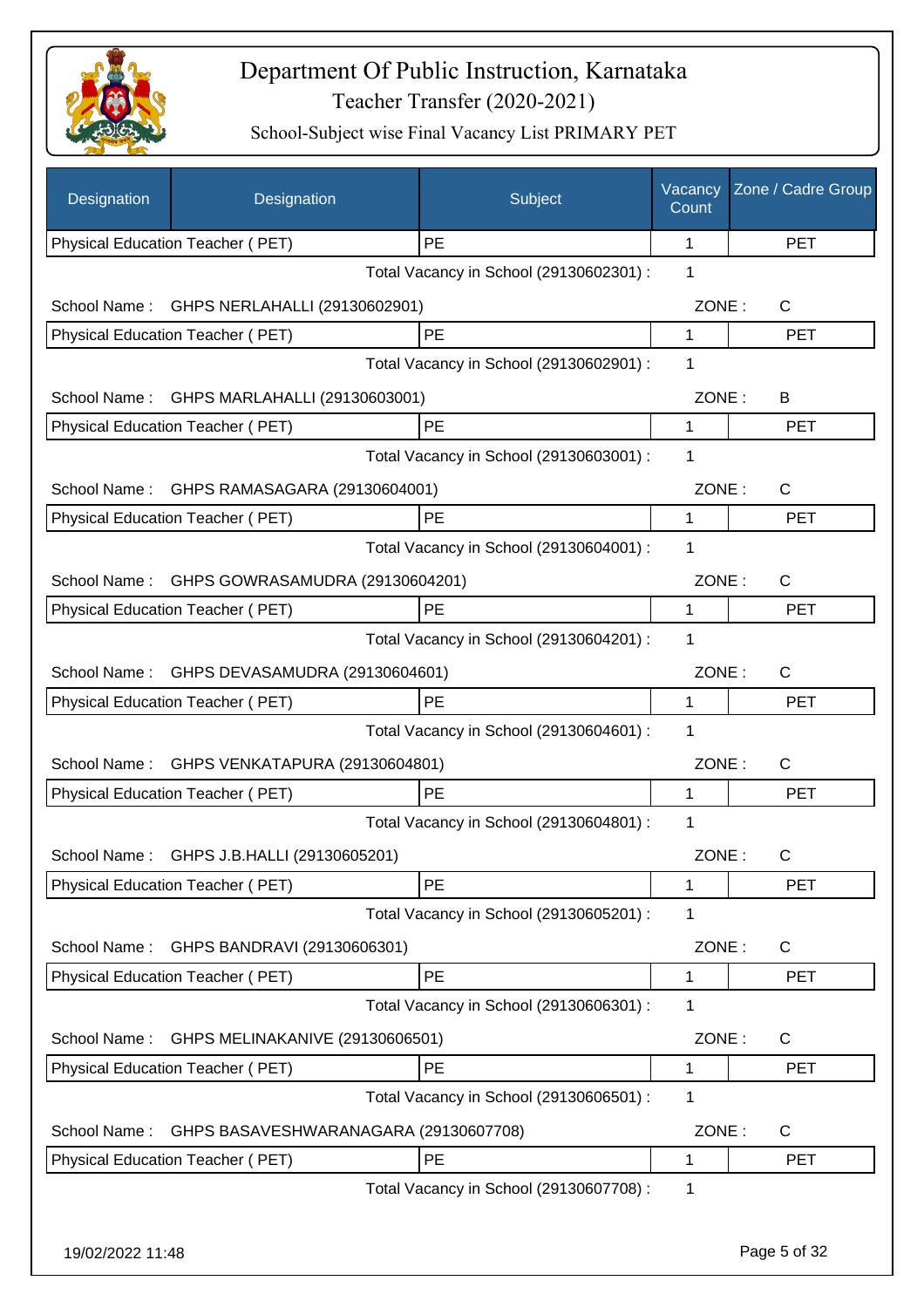

| Designation      | Designation                                 | Subject                                 | Vacancy<br>Count | Zone / Cadre Group |
|------------------|---------------------------------------------|-----------------------------------------|------------------|--------------------|
| School Name:     | GHPS RAYAPURA (29130608601)                 |                                         | ZONE:            | B                  |
|                  | Physical Education Teacher (PET)            | PE                                      | 1                | <b>PET</b>         |
|                  |                                             | Total Vacancy in School (29130608601) : | 1                |                    |
|                  | School Name: GHPS YARENAHALLI (29130608901) |                                         | ZONE:            | $\mathsf{C}$       |
|                  | Physical Education Teacher (PET)            | PE                                      | 1                | <b>PET</b>         |
|                  |                                             | Total Vacancy in School (29130608901) : | 1                |                    |
| School Name:     | GHPS BOMMALINGANA HALLI (29130609310)       |                                         | ZONE:            | $\mathsf{C}$       |
|                  | Physical Education Teacher (PET)            | PE                                      | 1                | <b>PET</b>         |
|                  |                                             | Total Vacancy in School (29130609310) : | 1                |                    |
| School Name:     | GHPS NAGASAMUDRA (29130611101)              |                                         | ZONE:            | $\mathsf{C}$       |
|                  | Physical Education Teacher (PET)            | <b>PE</b>                               | 1                | <b>PET</b>         |
|                  |                                             | Total Vacancy in School (29130611101) : | 1                |                    |
| School Name:     | GHPS HUCCHANGIDURGA (29130611103)           |                                         | ZONE:            | $\mathsf{C}$       |
|                  | Physical Education Teacher (PET)            | PE                                      | 1                | <b>PET</b>         |
|                  |                                             | Total Vacancy in School (29130611103) : | 1                |                    |
| School Name:     | GHPS KURAKALAHATTI (29130612405)            |                                         | ZONE:            | A                  |
|                  | Physical Education Teacher (PET)            | PE                                      | 1                | <b>PET</b>         |
|                  |                                             | Total Vacancy in School (29130612405) : | 1                |                    |
|                  |                                             | Total Vacancy in Taluka (291306):       | 20               |                    |
| District Name:   | DAVANAGERE (2914)                           |                                         |                  |                    |
| Taluka Name:     | CHANNAGIRI (291401)                         |                                         |                  |                    |
| School Name:     | GHPS - AREHALLI KADARANAHALLI (29140100801) |                                         | ZONE:            | $\mathsf{C}$       |
|                  | Physical Education Teacher (PET)            | <b>PE</b>                               | 1                | <b>PET</b>         |
|                  |                                             | Total Vacancy in School (29140100801) : | 1                |                    |
| School Name:     | GHPS(GIRLS)-CHIRADONI (29140104601)         |                                         | ZONE:            | $\mathsf{C}$       |
|                  | Physical Education Teacher (PET)            | PE                                      | 1                | <b>PET</b>         |
|                  |                                             | Total Vacancy in School (29140104601) : | 1                |                    |
| School Name:     | GHPS - DURVIGERE (29140105802)              |                                         | ZONE:            | C                  |
|                  | Physical Education Teacher (PET)            | PE                                      | 1                | <b>PET</b>         |
|                  |                                             | Total Vacancy in School (29140105802) : | 1                |                    |
| School Name:     | GHPS - HEBBALAGERE (29140108801)            |                                         | ZONE:            | C                  |
|                  | Physical Education Teacher (PET)            | PE                                      | 1                | <b>PET</b>         |
| 19/02/2022 11:48 |                                             |                                         |                  | Page 6 of 32       |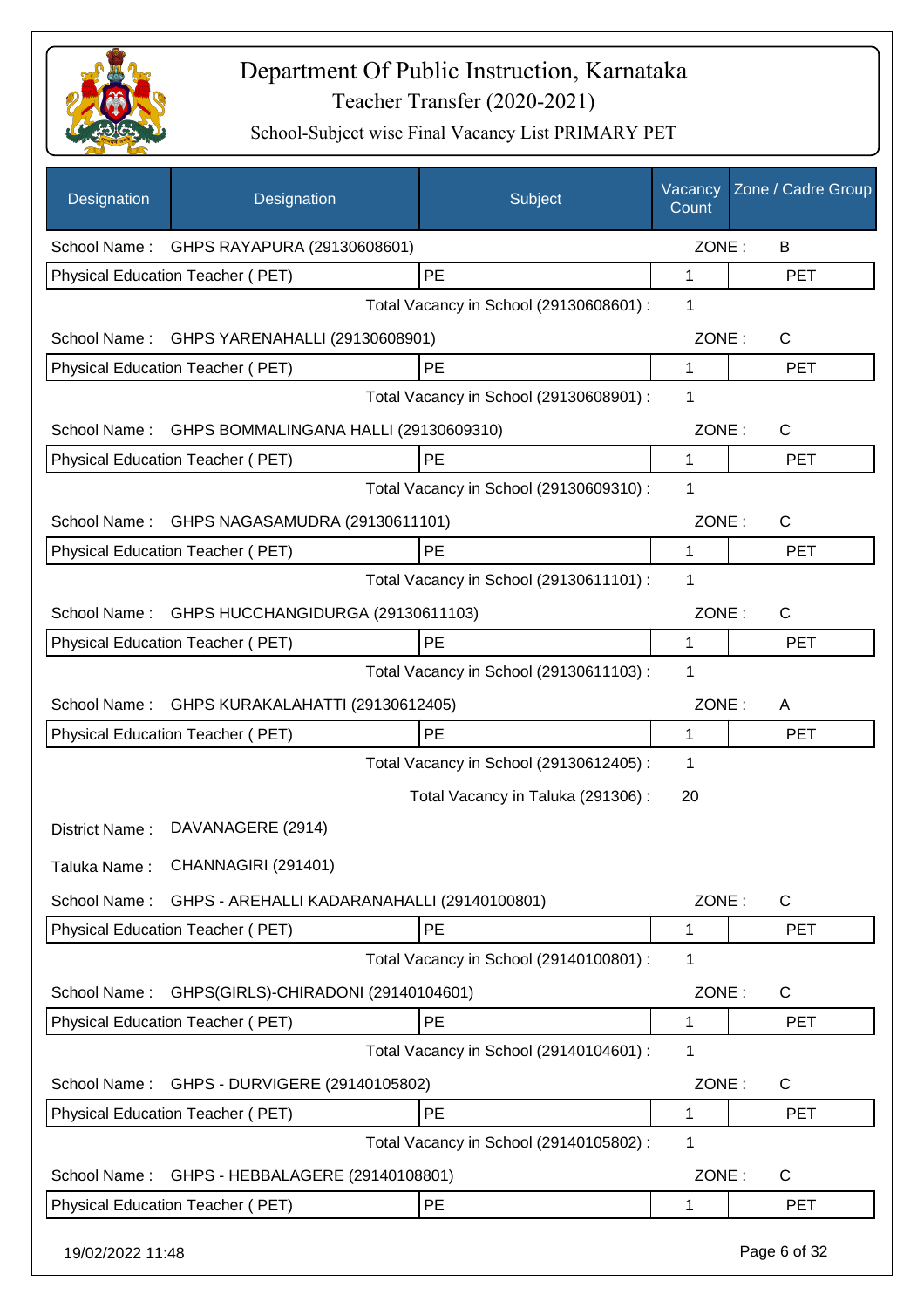

| Designation      | Designation                                  | Subject                                 | Vacancy<br>Count | Zone / Cadre Group |
|------------------|----------------------------------------------|-----------------------------------------|------------------|--------------------|
|                  |                                              | Total Vacancy in School (29140108801) : | 1                |                    |
| School Name:     | GHPS - KARIGANURU (29140111701)              |                                         | ZONE:            | $\mathsf{C}$       |
|                  | Physical Education Teacher (PET)             | PE                                      | 1                | <b>PET</b>         |
|                  |                                              | Total Vacancy in School (29140111701) : | 1                |                    |
| School Name:     | GHPS-THAVAREKERE (29140120201)               |                                         | ZONE:            | $\mathsf{C}$       |
|                  | Physical Education Teacher (PET)             | PE                                      | $\mathbf{1}$     | <b>PET</b>         |
|                  |                                              | Total Vacancy in School (29140120201) : | 1                |                    |
|                  |                                              | Total Vacancy in Taluka (291401) :      | 6                |                    |
| Taluka Name:     | DAVANAGERE(N) (291402)                       |                                         |                  |                    |
| School Name:     | GHPS - KAKKARAGOLLA (29140204101)            |                                         | ZONE:            | B                  |
|                  | <b>Physical Education Teacher (PET)</b>      | PE                                      | 1                | <b>PET</b>         |
|                  |                                              | Total Vacancy in School (29140204101) : | 1                |                    |
| School Name:     | GHPS - MANDALUR (29140205701)                |                                         | ZONE:            | $\mathsf{C}$       |
|                  | Physical Education Teacher (PET)             | <b>PE</b>                               | 1                | <b>PET</b>         |
|                  |                                              | Total Vacancy in School (29140205701) : | 1                |                    |
| School Name:     | GHPS(URDU)-S.S.M NAGARA W.NO 4 (29140208614) |                                         | ZONE:            | A                  |
|                  | Physical Education Teacher (PET)             | <b>PE</b>                               | 1                | <b>PET</b>         |
|                  |                                              | Total Vacancy in School (29140208614) : | 1                |                    |
|                  |                                              | Total Vacancy in Taluka (291402):       | 3                |                    |
| Taluka Name:     | DAVANAGERE(S) (291403)                       |                                         |                  |                    |
| School Name:     | GHPS - ANABERU (29140307301)                 |                                         | ZONE:            | $\mathsf{C}$       |
|                  | Physical Education Teacher (PET)             | PE                                      | 1                | <b>PET</b>         |
|                  |                                              | Total Vacancy in School (29140307301) : | 1                |                    |
|                  |                                              | Total Vacancy in Taluka (291403):       | 1                |                    |
| Taluka Name:     | <b>HARIHARA (291404)</b>                     |                                         |                  |                    |
| School Name:     | GHPS GUDDADA BEVINAHALLI (29140401901)       |                                         | ZONE:            | $\mathsf{C}$       |
|                  | Physical Education Teacher (PET)             | PE                                      | 1                | <b>PET</b>         |
|                  |                                              | Total Vacancy in School (29140401901) : | 1                |                    |
| School Name:     | GHPS - HOLESIRIGERE (29140403501)            |                                         | ZONE:            | $\mathsf{C}$       |
|                  | Physical Education Teacher (PET)             | PE                                      | 1                | <b>PET</b>         |
|                  |                                              | Total Vacancy in School (29140403501) : | 1                |                    |
|                  |                                              |                                         |                  |                    |
| 19/02/2022 11:48 |                                              |                                         |                  | Page 7 of 32       |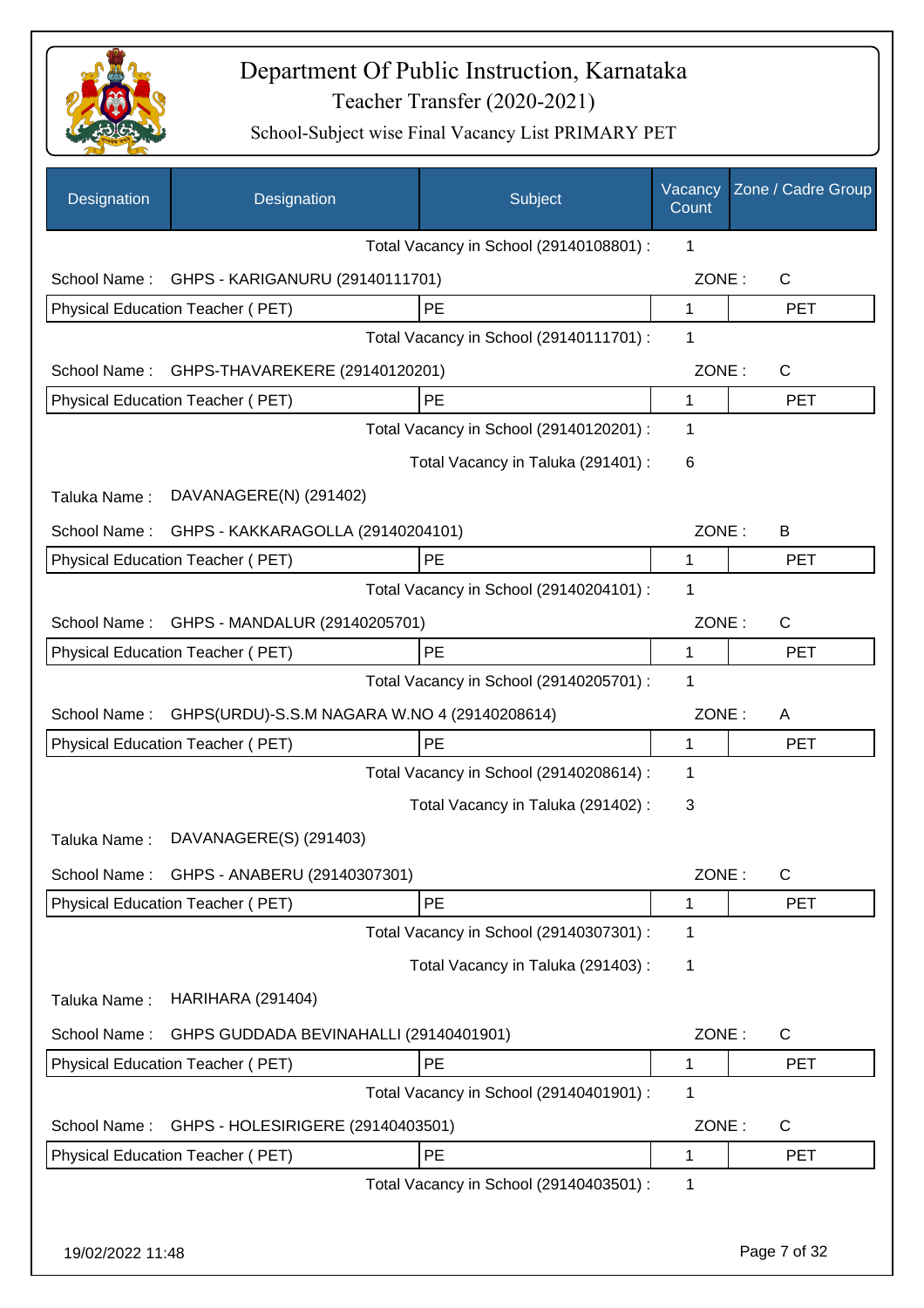

| Designation      | Designation                                                   | Subject                                 | Vacancy<br>Count | Zone / Cadre Group |
|------------------|---------------------------------------------------------------|-----------------------------------------|------------------|--------------------|
|                  | School Name: GHPS - KOKKANURU (29140404801)                   |                                         | ZONE:            | $\mathsf{C}$       |
|                  | Physical Education Teacher (PET)                              | PE                                      | 1                | <b>PET</b>         |
|                  |                                                               | Total Vacancy in School (29140404801) : | 1                |                    |
|                  | School Name: GHPS(MODEL URDU)-GANDI MAIDANA HRR (29140409203) |                                         | ZONE:            | A                  |
|                  | Physical Education Teacher (PET)                              | PE                                      | 1                | <b>PET</b>         |
|                  |                                                               | Total Vacancy in School (29140409203) : | 1                |                    |
| School Name:     | GHPS(MODEL) HALLADAKERE-HARIHARA (29140411005)                |                                         | ZONE:            | A                  |
|                  | Physical Education Teacher (PET)                              | PE                                      | 1                | <b>PET</b>         |
|                  |                                                               | Total Vacancy in School (29140411005) : | 1                |                    |
|                  |                                                               | Total Vacancy in Taluka (291404) :      | 5                |                    |
| Taluka Name:     | <b>HONNALI</b> (291405)                                       |                                         |                  |                    |
|                  | School Name: GHPS - KATHIGE (29140501801)                     |                                         | ZONE:            | $\mathsf{C}$       |
|                  | Physical Education Teacher (PET)                              | PE                                      | 1                | <b>PET</b>         |
|                  |                                                               | Total Vacancy in School (29140501801) : | 1                |                    |
| School Name:     | GHPS- KUMBALUR (29140504401)                                  |                                         | ZONE:            | C                  |
|                  | Physical Education Teacher (PET)                              | PE                                      | $\mathbf{1}$     | <b>PET</b>         |
|                  |                                                               | Total Vacancy in School (29140504401) : | 1                |                    |
| School Name:     | GHPS(URDU)-HUNSAGATTA (29140506102)                           |                                         | ZONE:            | C                  |
|                  | <b>Physical Education Teacher (PET)</b>                       | <b>PE</b>                               | 1                | <b>PET</b>         |
|                  |                                                               | Total Vacancy in School (29140506102) : | 1                |                    |
|                  | School Name: GHPS - DODDERI (29140508701)                     |                                         | ZONE:            | C                  |
|                  | <b>Physical Education Teacher (PET)</b>                       | PE                                      | 1                | PET                |
|                  |                                                               | Total Vacancy in School (29140508701) : | 1                |                    |
| School Name:     | GHPS - BASAVANAHALLI (29140509402)                            |                                         | ZONE:            | C                  |
|                  | Physical Education Teacher (PET)                              | PE                                      | 1                | <b>PET</b>         |
|                  |                                                               | Total Vacancy in School (29140509402) : | 1                |                    |
| School Name:     | GHPS - SURAHONNE (29140509501)                                |                                         | ZONE:            | B                  |
|                  | Physical Education Teacher (PET)                              | PE                                      | 1                | <b>PET</b>         |
|                  |                                                               | Total Vacancy in School (29140509501) : | 1                |                    |
| School Name:     | GHPS - KUNKOVA (29140510401)                                  |                                         | ZONE:            | C                  |
|                  | Physical Education Teacher (PET)                              | PE                                      | 1                | <b>PET</b>         |
|                  |                                                               | Total Vacancy in School (29140510401) : | 1                |                    |
| 19/02/2022 11:48 |                                                               |                                         |                  | Page 8 of 32       |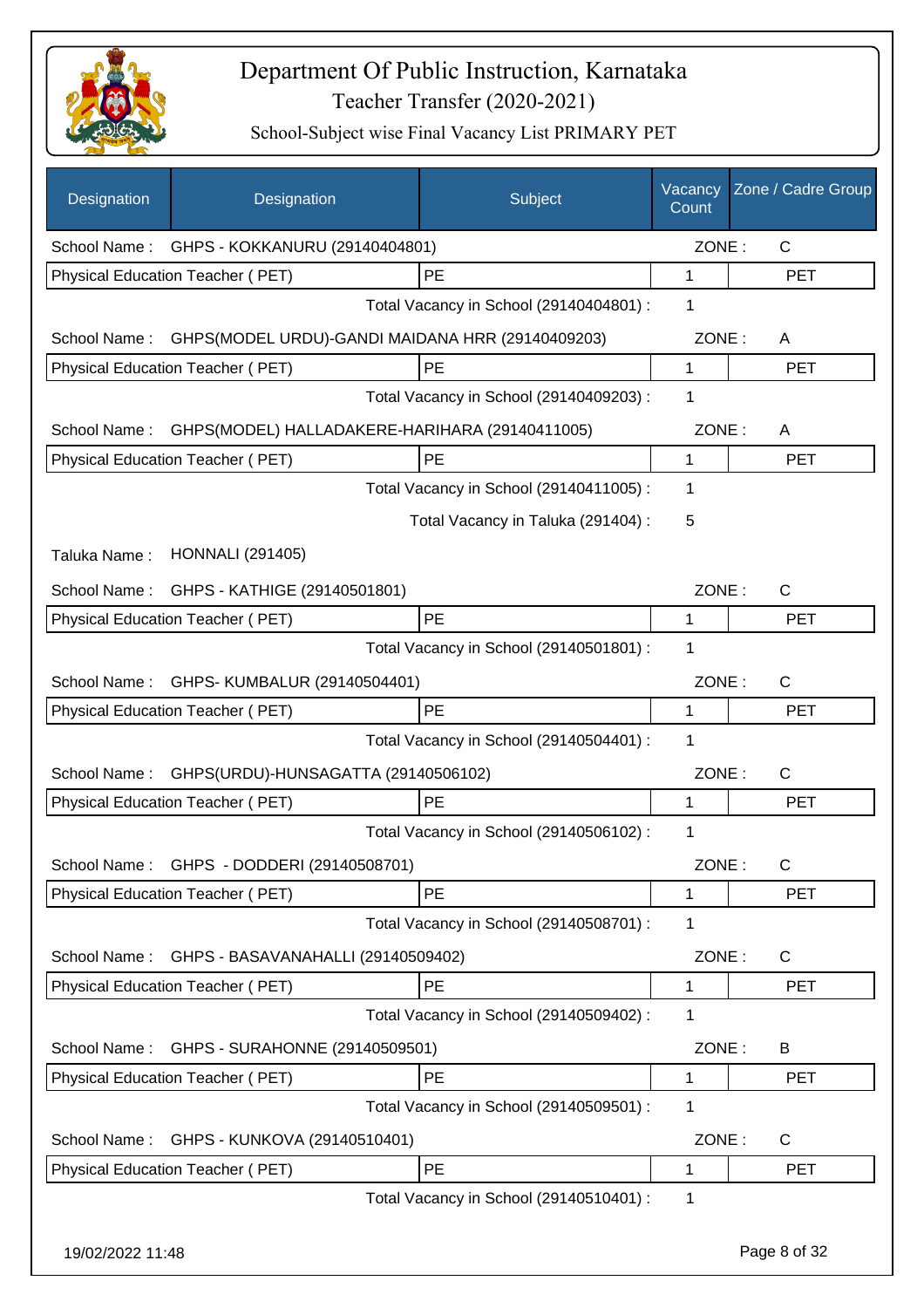

| Designation      | Designation                                 | Subject                                 | Vacancy<br>Count | Zone / Cadre Group |
|------------------|---------------------------------------------|-----------------------------------------|------------------|--------------------|
|                  | School Name: GHPS - HOSAJOGA (29140512101)  |                                         | ZONE:            | $\mathsf{C}$       |
|                  | Physical Education Teacher (PET)            | PE                                      | 1                | <b>PET</b>         |
|                  |                                             | Total Vacancy in School (29140512101) : | 1                |                    |
| School Name:     | GHPS- JEENAHALLI (29140512901)              |                                         | ZONE:            | $\mathsf{C}$       |
|                  | Physical Education Teacher (PET)            | PE                                      | $\mathbf{1}$     | <b>PET</b>         |
|                  |                                             | Total Vacancy in School (29140512901) : | 1                |                    |
|                  | School Name: GHPS - H G HALLI (29140514803) |                                         | ZONE:            | C                  |
|                  | Physical Education Teacher (PET)            | PE                                      | 1                | <b>PET</b>         |
|                  |                                             | Total Vacancy in School (29140514803) : | 1                |                    |
|                  |                                             | Total Vacancy in Taluka (291405):       | 10               |                    |
| Taluka Name:     | JAGALUR (291406)                            |                                         |                  |                    |
| School Name:     | GHPS - BHAIRANAIKANAHALLI (29140601501)     |                                         | ZONE:            | C                  |
|                  | Physical Education Teacher (PET)            | <b>PE</b>                               | 1                | <b>PET</b>         |
|                  |                                             | Total Vacancy in School (29140601501) : | 1                |                    |
| School Name:     | GHPS - CHIKKAUJJINI (29140602901)           |                                         | ZONE:            | C                  |
|                  | Physical Education Teacher (PET)            | PE                                      | 1                | <b>PET</b>         |
|                  |                                             | Total Vacancy in School (29140602901) : | 1                |                    |
| School Name:     | GHPS - GADIMAKUNTE (29140603801)            |                                         | ZONE:            | C                  |
|                  | Physical Education Teacher (PET)            | PE                                      | 1                | <b>PET</b>         |
|                  |                                             | Total Vacancy in School (29140603801) : | 1                |                    |
| School Name:     | GHPS - GURUSIDDAPURA (29140604901)          |                                         | ZONE:            | C                  |
|                  | Physical Education Teacher (PET)            | <b>PE</b>                               | 1                | <b>PET</b>         |
|                  |                                             | Total Vacancy in School (29140604901) : | 1                |                    |
| School Name:     | GHPS - GUTTIDURGA (29140605001)             |                                         | ZONE:            | C                  |
|                  | Physical Education Teacher (PET)            | PE                                      | 1                | <b>PET</b>         |
|                  |                                             | Total Vacancy in School (29140605001) : | 1                |                    |
| School Name:     | GHPS - HALEKALLU (29140605201)              |                                         | ZONE:            | C                  |
|                  | Physical Education Teacher (PET)            | PE                                      | 1                | <b>PET</b>         |
|                  |                                             | Total Vacancy in School (29140605201) : | 1                |                    |
| School Name:     | GHPS - HOSAKERE (29140606101)               |                                         | ZONE:            | C                  |
|                  | Physical Education Teacher (PET)            | PE                                      | 1                | <b>PET</b>         |
|                  |                                             | Total Vacancy in School (29140606101) : | 1                |                    |
| 19/02/2022 11:48 |                                             |                                         |                  | Page 9 of 32       |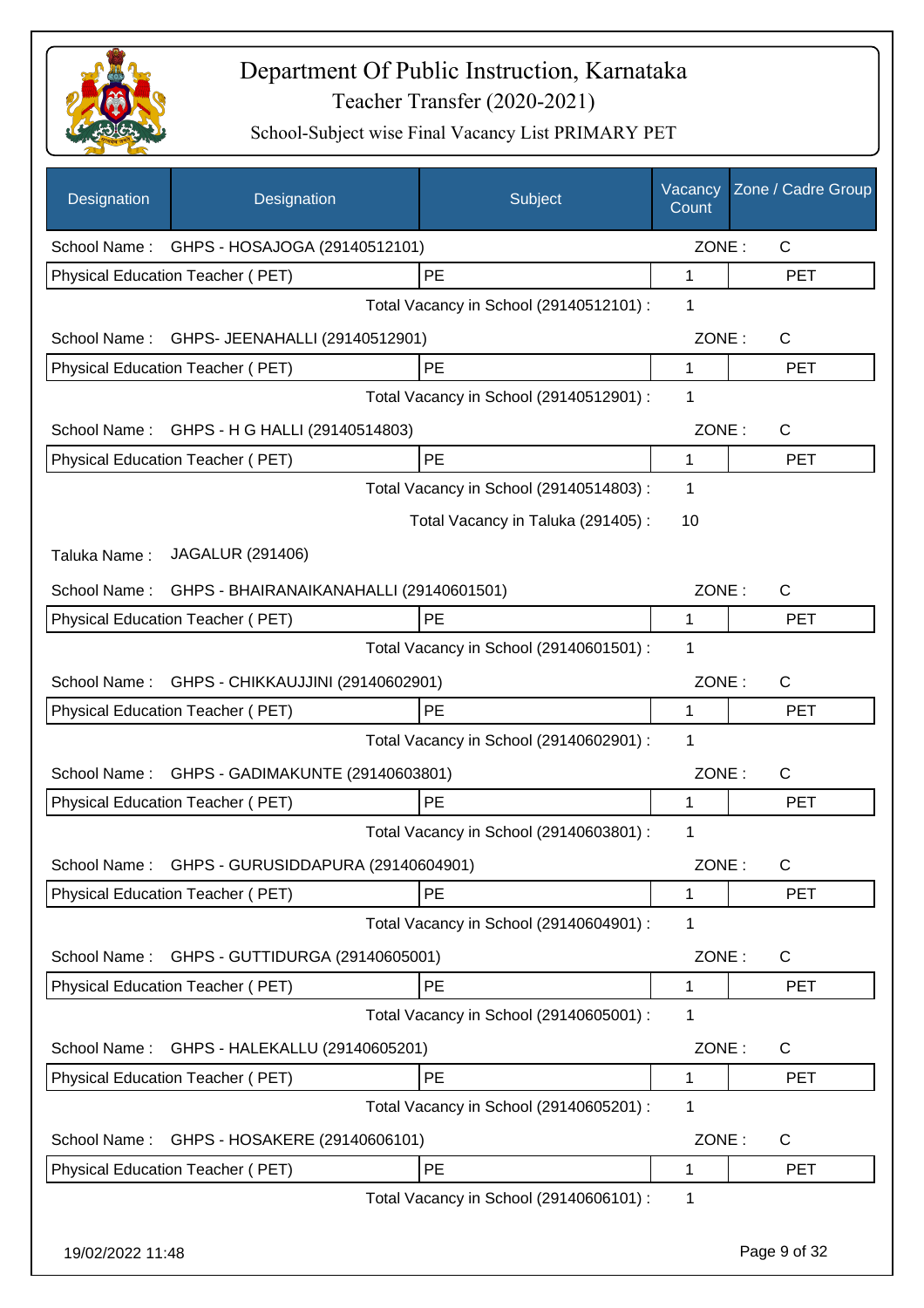

| <b>Designation</b> | Designation                                       | Subject                                 | Vacancy<br>Count | Zone / Cadre Group |
|--------------------|---------------------------------------------------|-----------------------------------------|------------------|--------------------|
|                    | School Name: GHPS - HUCHCHANGIPURA (29140606502)  |                                         | ZONE:            | $\mathsf{C}$       |
|                    | <b>Physical Education Teacher (PET)</b>           | PE                                      | 1                | <b>PET</b>         |
|                    |                                                   | Total Vacancy in School (29140606502) : | 1                |                    |
|                    | School Name: GHPS - KALLEDEVARAPURA (29140607201) |                                         | ZONE:            | $\mathsf{C}$       |
|                    | Physical Education Teacher (PET)                  | PE                                      | 1                | <b>PET</b>         |
|                    |                                                   | Total Vacancy in School (29140607201) : | 1                |                    |
|                    | School Name: GHPS - KYASENAHALLI (29140609001)    |                                         | ZONE:            | C                  |
|                    | Physical Education Teacher (PET)                  | <b>PE</b>                               | $\mathbf{1}$     | <b>PET</b>         |
|                    |                                                   | Total Vacancy in School (29140609001) : | 1                |                    |
| School Name:       | GHPS - PALLAGATTE (29140611801)                   |                                         | ZONE:            | $\mathsf{C}$       |
|                    | Physical Education Teacher (PET)                  | PE                                      | 1                | <b>PET</b>         |
|                    |                                                   | Total Vacancy in School (29140611801) : | 1                |                    |
|                    | School Name: GHPS - SOKKE (29140613101)           |                                         | ZONE:            | $\mathsf{C}$       |
|                    | Physical Education Teacher (PET)                  | PE                                      | 1                | <b>PET</b>         |
|                    |                                                   | Total Vacancy in School (29140613101) : | 1                |                    |
| School Name:       | GHPS (GIRLS) - JAGALUR (29140615605)              |                                         | ZONE:            | A                  |
|                    | Physical Education Teacher (PET)                  | <b>PE</b>                               | 1                | <b>PET</b>         |
|                    |                                                   | Total Vacancy in School (29140615605) : | 1                |                    |
|                    |                                                   | Total Vacancy in Taluka (291406):       | 13               |                    |
| District Name:     | SHIVAMOGGA (2915)                                 |                                         |                  |                    |
| Taluka Name:       | SHIKARIPUR (291504)                               |                                         |                  |                    |
| School Name:       | GHPS MALURU (29150403601)                         |                                         | ZONE:            | C                  |
|                    | Physical Education Teacher (PET)                  | PE                                      | 1                | <b>PET</b>         |
|                    |                                                   | Total Vacancy in School (29150403601) : | 1                |                    |
|                    |                                                   | Total Vacancy in Taluka (291504) :      | 1                |                    |
| Taluka Name:       | SORAB (291506)                                    |                                         |                  |                    |
| School Name:       | GHPS UPGRADED KAMARURU (RMSA) (29150600701)       |                                         | ZONE:            | C                  |
|                    | Physical Education Teacher (PET)                  | PE                                      | 1                | <b>PET</b>         |
|                    |                                                   | Total Vacancy in School (29150600701) : | 1                |                    |
| School Name:       | GHPS KATHUVALLI (29150605201)                     |                                         | ZONE:            | C                  |
|                    | Physical Education Teacher (PET)                  | PE                                      | 1                | <b>PET</b>         |
|                    |                                                   | Total Vacancy in School (29150605201) : | 1                |                    |
| 19/02/2022 11:48   |                                                   |                                         |                  | Page 10 of 32      |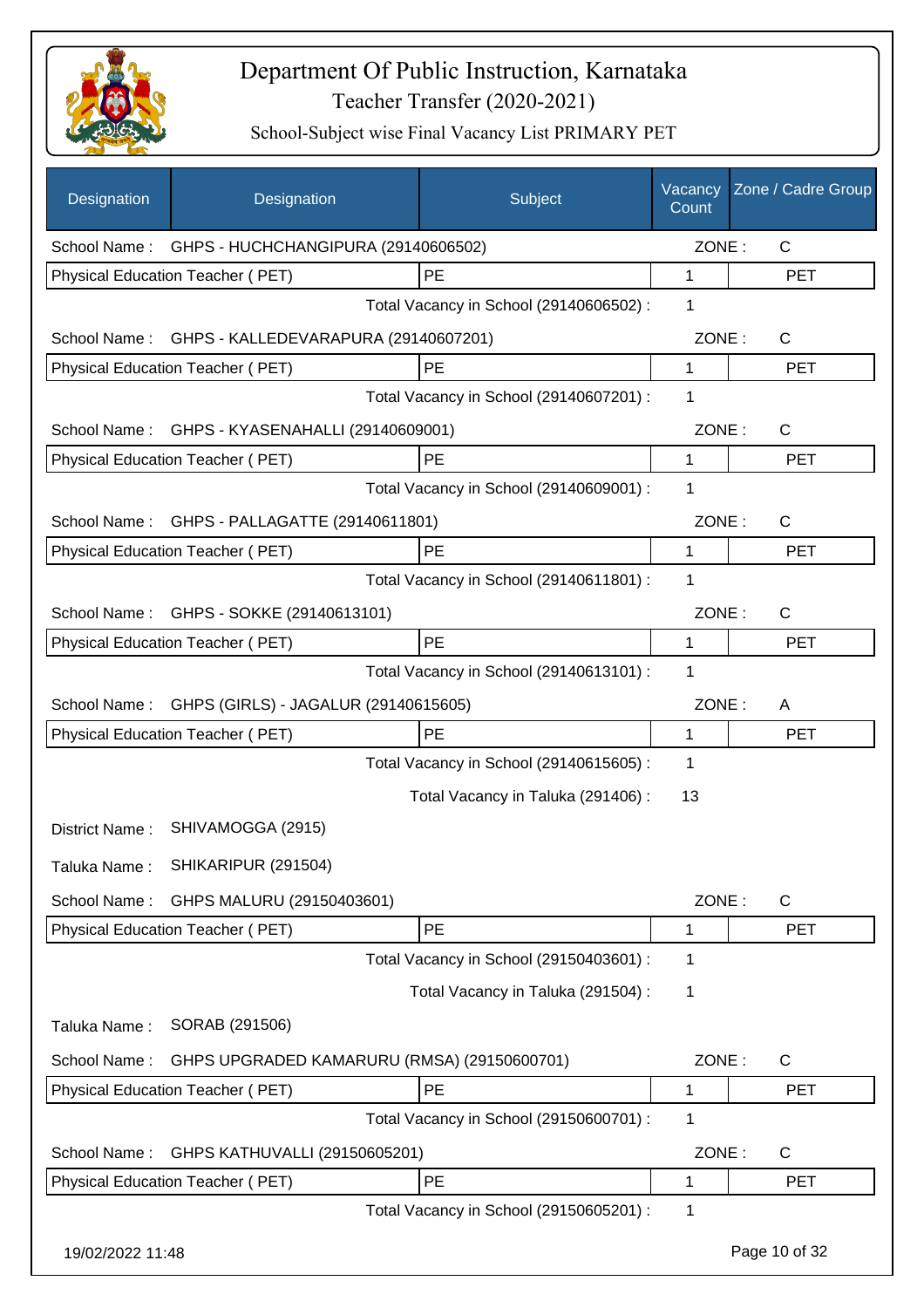

| Designation      | Designation                                                         | Subject                                 | Vacancy<br>Count | Zone / Cadre Group |
|------------------|---------------------------------------------------------------------|-----------------------------------------|------------------|--------------------|
| School Name:     | GOVERNMENT URDU HIGH SCHOOL ANAVATTI (29150605806)                  |                                         | ZONE:            | $\mathsf{C}$       |
|                  | Physical Education Teacher (PET)                                    | PE                                      | $\mathbf{1}$     | <b>PET</b>         |
|                  |                                                                     | Total Vacancy in School (29150605806) : | 1                |                    |
| School Name:     | GHPGS ANAVATTI (GIRLS) (29150605807)                                |                                         | ZONE:            | $\mathsf{C}$       |
|                  | Physical Education Teacher (PET)                                    | PE                                      | 1                | <b>PET</b>         |
|                  |                                                                     | Total Vacancy in School (29150605807) : | 1                |                    |
| School Name:     | SARDAR SRI MALLIKARJUNAPPA GOWDARA GHPS YENNEKOPPA<br>(29150606601) |                                         | ZONE:            | $\mathsf{C}$       |
|                  | Physical Education Teacher (PET)                                    | PE                                      | 1                | <b>PET</b>         |
|                  |                                                                     | Total Vacancy in School (29150606601) : | 1                |                    |
|                  |                                                                     | Total Vacancy in Taluka (291506) :      | 5                |                    |
| District Name:   | TUMAKURU (2918)                                                     |                                         |                  |                    |
| Taluka Name:     | CHIKNAYAKANHALLI (291801)                                           |                                         |                  |                    |
| School Name:     | GHPS MARENADU PALYA (29180120402)                                   |                                         | ZONE:            | $\mathsf{C}$       |
|                  | Physical Education Teacher (PET)                                    | PE                                      | 1                | <b>PET</b>         |
|                  |                                                                     | Total Vacancy in School (29180120402) : | 1                |                    |
| School Name:     | GHPS BADAKEGUDLU (29180121001)                                      |                                         | ZONE:            | C                  |
|                  | Physical Education Teacher (PET)                                    | PE                                      | $\mathbf{1}$     | <b>PET</b>         |
|                  |                                                                     | Total Vacancy in School (29180121001) : | 1                |                    |
|                  |                                                                     | Total Vacancy in Taluka (291801) :      | 2                |                    |
|                  | Taluka Name: GUBBI (291802)                                         |                                         |                  |                    |
| School Name:     | GMHPS M N KOTE (29180205401)                                        |                                         | ZONE:            | $\mathsf{C}$       |
|                  | <b>Physical Education Teacher (PET)</b>                             | PE                                      | 1                | <b>PET</b>         |
|                  |                                                                     | Total Vacancy in School (29180205401) : | 1                |                    |
| School Name:     | GHPS KADASHETTIHALLI (29180209701)                                  |                                         | ZONE:            | $\mathsf{C}$       |
|                  | Physical Education Teacher (PET)                                    | PE                                      | 1                | <b>PET</b>         |
|                  |                                                                     | Total Vacancy in School (29180209701) : | 1                |                    |
| School Name:     | GHPS HINDASAGERE (29180214501)                                      |                                         | ZONE:            | $\mathsf{C}$       |
|                  | Physical Education Teacher (PET)                                    | PE                                      | 1                | <b>PET</b>         |
|                  |                                                                     | Total Vacancy in School (29180214501) : | 1                |                    |
| School Name:     | GHPS HOOVINAKATTE (29180220301)                                     |                                         | ZONE:            | $\mathsf{C}$       |
|                  | Physical Education Teacher (PET)                                    | PE                                      | 1                | <b>PET</b>         |
| 19/02/2022 11:48 |                                                                     |                                         |                  | Page 11 of 32      |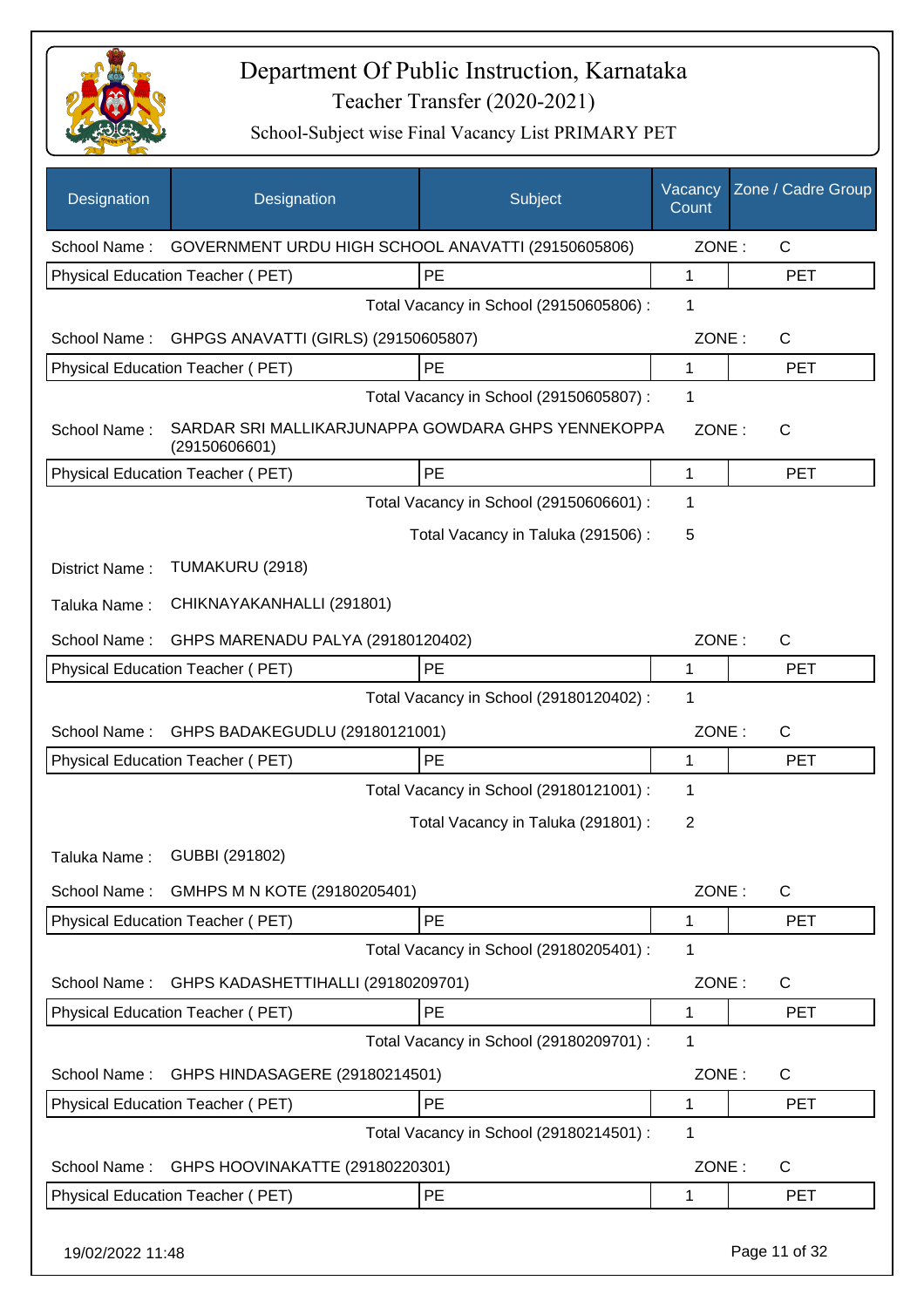

| Designation      | Designation                                               | Subject                                 | Vacancy<br>Count | Zone / Cadre Group |
|------------------|-----------------------------------------------------------|-----------------------------------------|------------------|--------------------|
|                  |                                                           | Total Vacancy in School (29180220301) : | 1                |                    |
| School Name:     | GHPS T PALYA (29180229202)                                |                                         | ZONE:            | B                  |
|                  | Physical Education Teacher (PET)                          | PE                                      | 1                | <b>PET</b>         |
|                  |                                                           | Total Vacancy in School (29180229202) : | 1                |                    |
|                  |                                                           | Total Vacancy in Taluka (291802):       | 5                |                    |
| Taluka Name:     | TURUVEKERE (291807)                                       |                                         |                  |                    |
| School Name:     | GHPS KADEHALLI (29180721001)                              |                                         | ZONE:            | $\mathsf{C}$       |
|                  | Physical Education Teacher (PET)                          | PE                                      | 1                | <b>PET</b>         |
|                  |                                                           | Total Vacancy in School (29180721001) : | 1                |                    |
|                  |                                                           | Total Vacancy in Taluka (291807):       | 1                |                    |
| Taluka Name:     | <b>TUMKUR (291809)</b>                                    |                                         |                  |                    |
| School Name:     | KARNATAKA PUBLIC SCHOOLS GMHPS NAGAVALLI<br>(29180926701) |                                         | ZONE:            | B                  |
|                  | Physical Education Teacher (PET)                          | PE                                      | 1                | <b>PET</b>         |
|                  |                                                           | Total Vacancy in School (29180926701) : | 1                |                    |
|                  |                                                           | Total Vacancy in Taluka (291809) :      | 1                |                    |
| Taluka Name:     | <b>KUNIGAL (291810)</b>                                   |                                         |                  |                    |
| School Name:     | GHPS URDU MADDUR ROAD Ward-6 (U) (29181013704)            |                                         | ZONE:            | A                  |
|                  | Physical Education Teacher (PET)                          | PE                                      | $\mathbf 1$      | <b>PET</b>         |
|                  |                                                           | Total Vacancy in School (29181013704) : | 1                |                    |
| School Name:     | GKBMS KUNIGAL Ward-12 (29181014301)                       |                                         | ZONE:            | Α                  |
|                  | Physical Education Teacher (PET)                          | PE                                      | 1                | PET                |
|                  |                                                           | Total Vacancy in School (29181014301) : | 1                |                    |
| School Name:     | GOVT. BHAKTHARA HALLI (29181018601)                       |                                         | ZONE:            | $\mathsf{C}$       |
|                  | Physical Education Teacher (PET)                          | PE                                      | 1                | <b>PET</b>         |
|                  |                                                           | Total Vacancy in School (29181018601) : | 1                |                    |
|                  |                                                           | Total Vacancy in Taluka (291810) :      | 3                |                    |
| District Name:   | <b>KOLAR (2919)</b>                                       |                                         |                  |                    |
| Taluka Name:     | BANGARAPETE (291902)                                      |                                         |                  |                    |
| School Name:     | GHPS BALAMANDE (29190201601)                              |                                         | ZONE:            | $\mathsf{C}$       |
|                  | Physical Education Teacher (PET)                          | PE                                      | 1                | <b>PET</b>         |
|                  |                                                           | Total Vacancy in School (29190201601) : | 1                |                    |
| 19/02/2022 11:48 |                                                           |                                         |                  | Page 12 of 32      |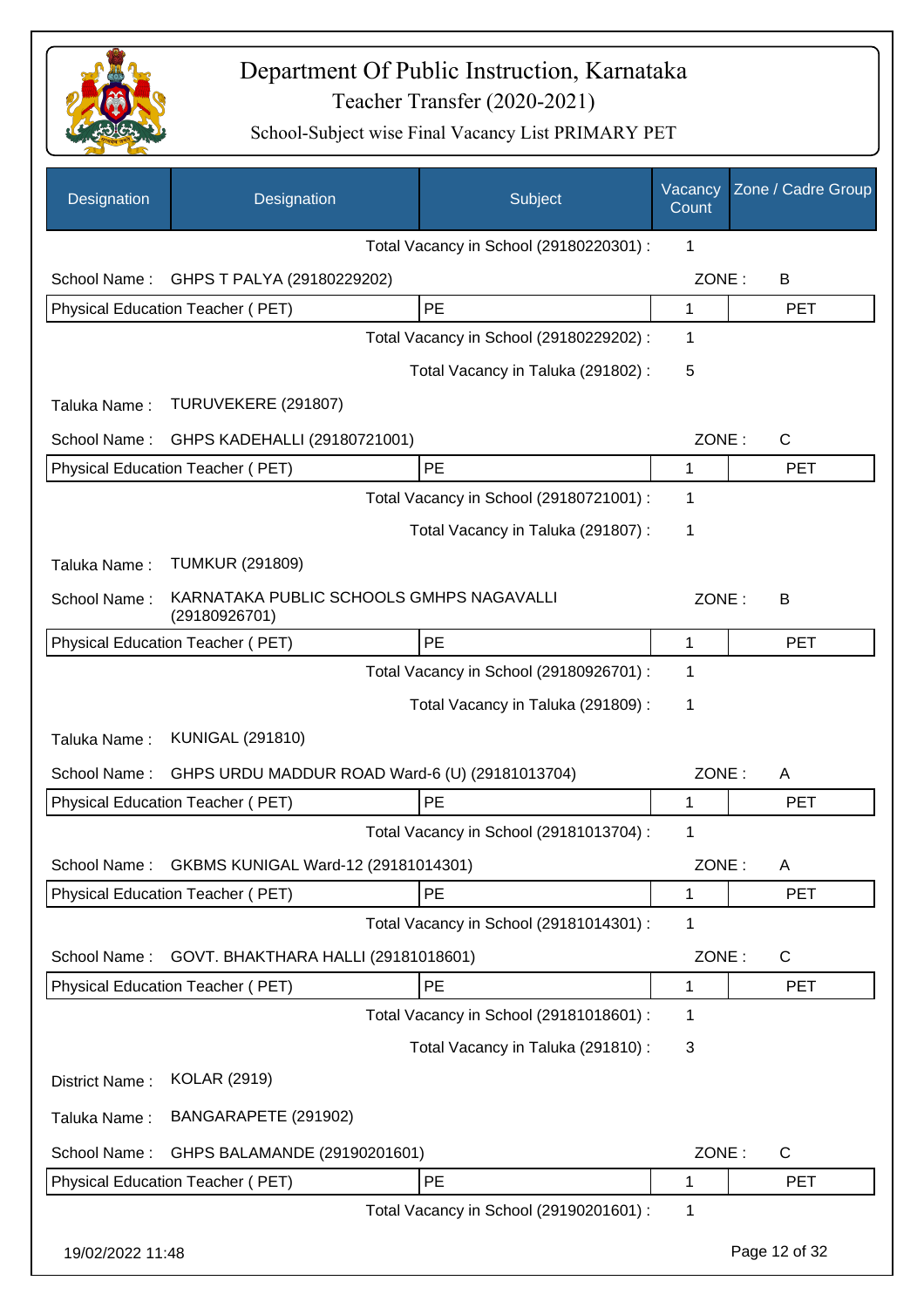

| Designation      | Designation                                                 | Subject                                 | Vacancy<br>Count | Zone / Cadre Group |
|------------------|-------------------------------------------------------------|-----------------------------------------|------------------|--------------------|
|                  | School Name: GMHPS BETHAMANGALA (29190203408)               |                                         | ZONE:            | $\mathsf{C}$       |
|                  | Physical Education Teacher (PET)                            | <b>PE</b>                               | 1                | <b>PET</b>         |
|                  |                                                             | Total Vacancy in School (29190203408) : | 1                |                    |
|                  | School Name: GHPS GULLAHALLI (29190212701)                  |                                         | ZONE:            | $\mathsf{C}$       |
|                  | Physical Education Teacher (PET)                            | PE                                      | 1                | <b>PET</b>         |
|                  |                                                             | Total Vacancy in School (29190212701) : | 1                |                    |
| School Name:     | GHPS GUTTAHALLI (29190213001)                               |                                         | ZONE:            | C                  |
|                  | Physical Education Teacher (PET)                            | PE                                      | 1                | <b>PET</b>         |
|                  |                                                             | Total Vacancy in School (29190213001) : | 1                |                    |
| School Name:     | GMHPS KYASAMBALLI (29190222501)                             |                                         | ZONE:            | $\mathsf{C}$       |
|                  | <b>Physical Education Teacher (PET)</b>                     | PE                                      | 1                | <b>PET</b>         |
|                  |                                                             | Total Vacancy in School (29190222501) : | 1                |                    |
| School Name:     | KARNATAKA PUBLIC SCHOOLS GHPS SUNDARAPALYA<br>(29190233201) |                                         | ZONE:            | $\mathsf{C}$       |
|                  | Physical Education Teacher (PET)                            | PE                                      | 1                | <b>PET</b>         |
|                  |                                                             | Total Vacancy in School (29190233201) : | 1                |                    |
| School Name:     | KMGHPS BANGARPET (29190243401)                              |                                         | ZONE:            | A                  |
|                  | Physical Education Teacher (PET)                            | PE                                      | 1                | <b>PET</b>         |
|                  |                                                             | Total Vacancy in School (29190243401) : | 1                |                    |
| School Name:     | GHPS DESIHALLI (29190244102)                                |                                         | ZONE:            | A                  |
|                  | Physical Education Teacher (PET)                            | PE                                      | 1                | <b>PET</b>         |
|                  |                                                             | Total Vacancy in School (29190244102) : | 1                |                    |
|                  |                                                             | Total Vacancy in Taluka (291902):       | 8                |                    |
| Taluka Name:     | KOLAR (291907)                                              |                                         |                  |                    |
| School Name:     | GHPS CHAKARASANAHALLI (29190705801)                         |                                         | ZONE:            | C                  |
|                  | Physical Education Teacher (PET)                            | PE                                      | 1                | <b>PET</b>         |
|                  |                                                             | Total Vacancy in School (29190705801) : | 1                |                    |
| School Name:     | GHPS HARATI (29190712801)                                   |                                         | ZONE:            | C                  |
|                  | Physical Education Teacher (PET)                            | PE                                      | 1                | <b>PET</b>         |
|                  |                                                             | Total Vacancy in School (29190712801) : | 1                |                    |
| School Name:     | GMHPS HOSAPETE (29190736102)                                |                                         | ZONE:            | A                  |
|                  | Physical Education Teacher (PET)                            | PE                                      | 1                | <b>PET</b>         |
|                  |                                                             | Total Vacancy in School (29190736102) : | 1                |                    |
| 19/02/2022 11:48 |                                                             |                                         |                  | Page 13 of 32      |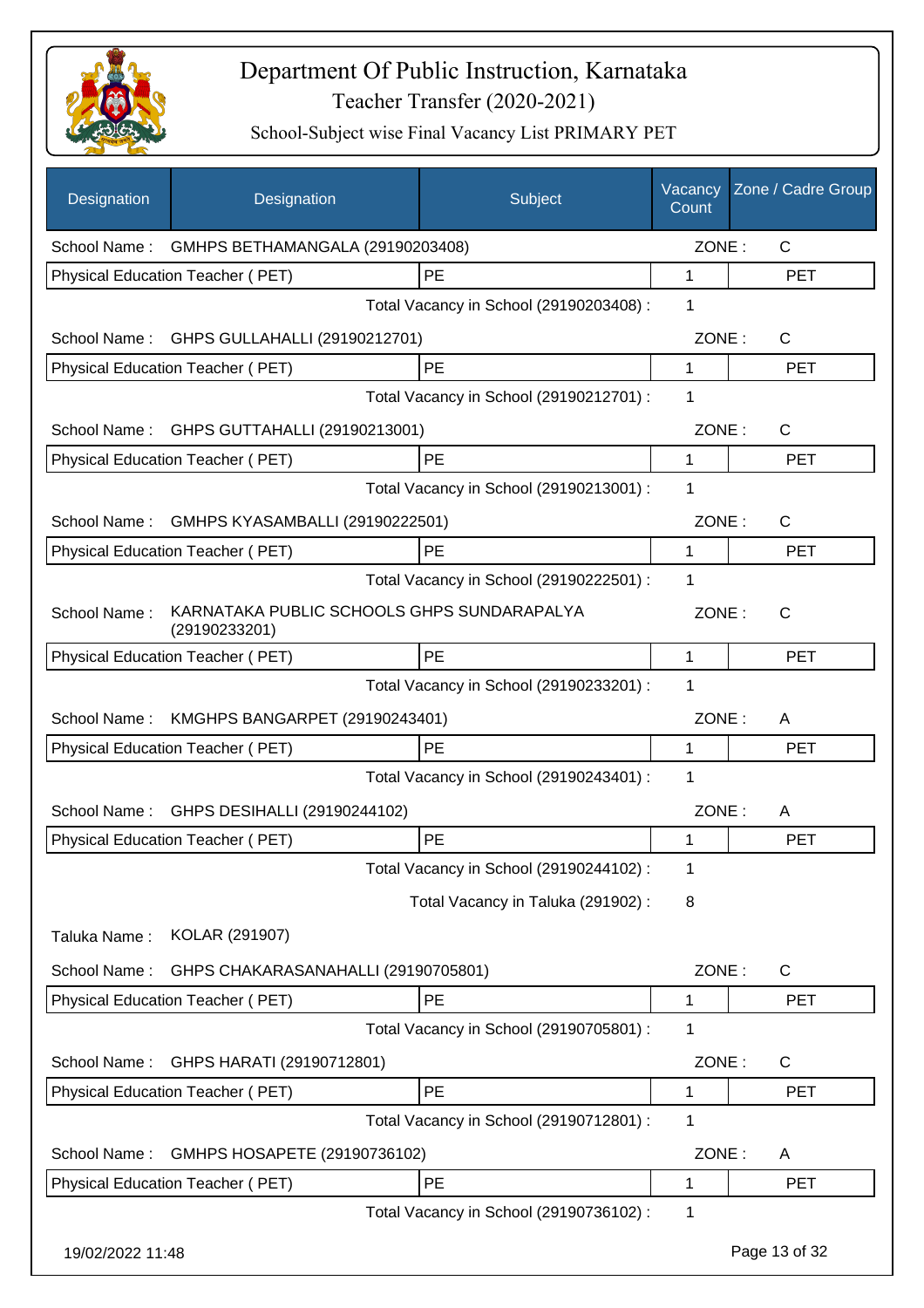

| Designation      | Designation                                        | Subject                                 | Vacancy<br>Count | Zone / Cadre Group |
|------------------|----------------------------------------------------|-----------------------------------------|------------------|--------------------|
|                  |                                                    | Total Vacancy in Taluka (291907) :      | 3                |                    |
| Taluka Name:     | MALUR (291909)                                     |                                         |                  |                    |
| School Name:     | GHPS DINNAHALLI (29190908701)                      |                                         | ZONE:            | $\mathsf{C}$       |
|                  | Physical Education Teacher (PET)                   | PE                                      | 1                | <b>PET</b>         |
|                  |                                                    | Total Vacancy in School (29190908701) : | 1                |                    |
| School Name:     | GHPS LAKKUR (29190921102)                          |                                         | ZONE:            | C                  |
|                  | Physical Education Teacher (PET)                   | PE                                      | 1                | <b>PET</b>         |
|                  |                                                    | Total Vacancy in School (29190921102) : | 1                |                    |
| School Name:     | KARNATAKA PUBLIC SCHOOLS GHPS MASTHI (29190923202) |                                         | ZONE:            | C                  |
|                  | Physical Education Teacher (PET)                   | PE                                      | $\mathbf{1}$     | <b>PET</b>         |
|                  |                                                    | Total Vacancy in School (29190923202) : | 1                |                    |
|                  |                                                    | Total Vacancy in Taluka (291909):       | 3                |                    |
| Taluka Name:     | <b>MULBAGAL (291910)</b>                           |                                         |                  |                    |
| School Name:     | KARNATAKA PUBLIC SCHOOLS GMHPS AVANI (29191001504) |                                         | ZONE:            | C                  |
|                  | <b>Physical Education Teacher (PET)</b>            | <b>PE</b>                               | 1                | <b>PET</b>         |
|                  |                                                    | Total Vacancy in School (29191001504) : | 1                |                    |
| School Name:     | GHPS H GOLLAHALLI (29191011302)                    |                                         | ZONE:            | $\mathsf{C}$       |
|                  | Physical Education Teacher (PET)                   | PE                                      | 1                | <b>PET</b>         |
|                  |                                                    | Total Vacancy in School (29191011302) : | 1                |                    |
| School Name:     | GMHPS MALLANAYAKANAHALLI (29191020601)             |                                         | ZONE:            | C                  |
|                  | Physical Education Teacher (PET)                   | PE                                      | 1                | <b>PET</b>         |
|                  |                                                    | Total Vacancy in School (29191020601) : | 1                |                    |
| School Name:     | GHPS N VADDAHALLI (29191023101)                    |                                         | ZONE:            | C                  |
|                  | Physical Education Teacher (PET)                   | PE                                      | 1                | <b>PET</b>         |
|                  |                                                    | Total Vacancy in School (29191023101) : | 1                |                    |
|                  |                                                    | Total Vacancy in Taluka (291910) :      | 4                |                    |
| Taluka Name:     | SRINIVASAPUR (291912)                              |                                         |                  |                    |
| School Name:     | GMHPS RONUR (29191227301)                          |                                         | ZONE:            | $\mathsf{C}$       |
|                  | Physical Education Teacher (PET)                   | PE                                      | 1                | <b>PET</b>         |
|                  |                                                    | Total Vacancy in School (29191227301) : | 1                |                    |
| School Name:     | GHPS BOYS M.G ROAD S.V. PUR (29191244602)          |                                         | ZONE:            | A                  |
|                  | Physical Education Teacher (PET)                   | PE                                      | 1                | <b>PET</b>         |
| 19/02/2022 11:48 |                                                    |                                         |                  | Page 14 of 32      |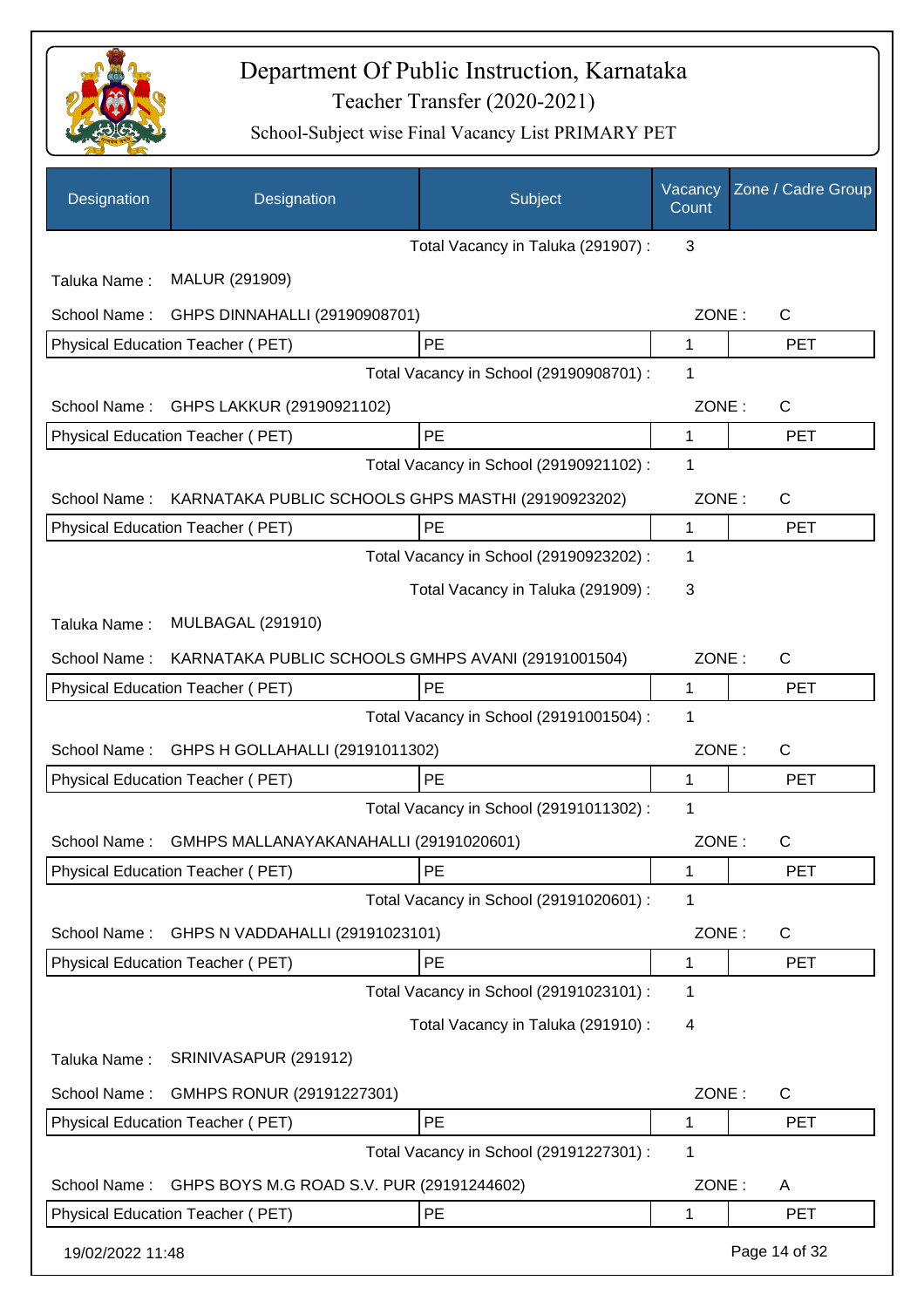

| Designation      | Designation                                                    | Subject                                 | Vacancy<br>Count | Zone / Cadre Group |
|------------------|----------------------------------------------------------------|-----------------------------------------|------------------|--------------------|
|                  |                                                                | Total Vacancy in School (29191244602) : | 1                |                    |
|                  |                                                                | Total Vacancy in Taluka (291912):       | $\overline{2}$   |                    |
| Taluka Name:     | K G F (291913)                                                 |                                         |                  |                    |
| School Name:     | GHPS DONIMADAGU (RMSA UPG) (29191302801)                       |                                         | ZONE:            | $\mathsf{C}$       |
|                  | Physical Education Teacher (PET)                               | PE                                      | 1                | <b>PET</b>         |
|                  |                                                                | Total Vacancy in School (29191302801) : | 1                |                    |
| School Name:     | GMHPS KAMASAMUDRAM (29191303801)                               |                                         | ZONE:            | $\mathsf{C}$       |
|                  | Physical Education Teacher (PET)                               | PE                                      | 1                | <b>PET</b>         |
|                  |                                                                | Total Vacancy in School (29191303801) : | 1                |                    |
|                  |                                                                | Total Vacancy in Taluka (291913):       | 2                |                    |
| District Name:   | BENGALURU U SOUTH (2920)                                       |                                         |                  |                    |
| Taluka Name:     | SOUTH1 (292001)                                                |                                         |                  |                    |
| School Name:     | GMPS UTTARA HALLI (29200108101)                                |                                         | ZONE:            | A                  |
|                  | Physical Education Teacher (PET)                               | PE                                      | 1                | <b>PET</b>         |
|                  |                                                                | Total Vacancy in School (29200108101) : | 1                |                    |
| School Name:     | GHPS VASANTHAPURA (29200108401)                                |                                         | ZONE:            | A                  |
|                  | Physical Education Teacher (PET)                               | PE                                      | 1                | <b>PET</b>         |
|                  |                                                                | Total Vacancy in School (29200108401) : | 1                |                    |
| School Name:     | GHPS GANIGARA PALYA (29200110310)                              |                                         | ZONE:            | A                  |
|                  | Physical Education Teacher (PET)                               | <b>PE</b>                               | 1                | <b>PET</b>         |
|                  |                                                                | Total Vacancy in School (29200110310) : | 1                |                    |
| School Name:     | GHPS HALAGEVADERA HALLI (29200111553)                          |                                         | ZONE:            | A                  |
|                  | Physical Education Teacher (PET)                               | PE                                      | 1                | <b>PET</b>         |
|                  |                                                                | Total Vacancy in School (29200111553) : | 1                |                    |
| School Name:     | GHPS SUNKADA KATTE JANATHA COLONY. (29200111847)               |                                         | ZONE:            | A                  |
|                  | <b>Physical Education Teacher (PET)</b>                        | PE                                      | 1                | <b>PET</b>         |
|                  |                                                                | Total Vacancy in School (29200111847) : | 1                |                    |
| School Name:     | GOVERNMENT HIGHER PRIMARY SCHOOL VAJARA HALLI<br>(29200129814) |                                         | ZONE:            | A                  |
|                  | Physical Education Teacher (PET)                               | PE                                      | 1                | <b>PET</b>         |
|                  |                                                                | Total Vacancy in School (29200129814) : | 1                |                    |
| School Name:     | GUHPS FAYAZABAD (29200137425)                                  |                                         | ZONE:            | A                  |
| 19/02/2022 11:48 |                                                                |                                         |                  | Page 15 of 32      |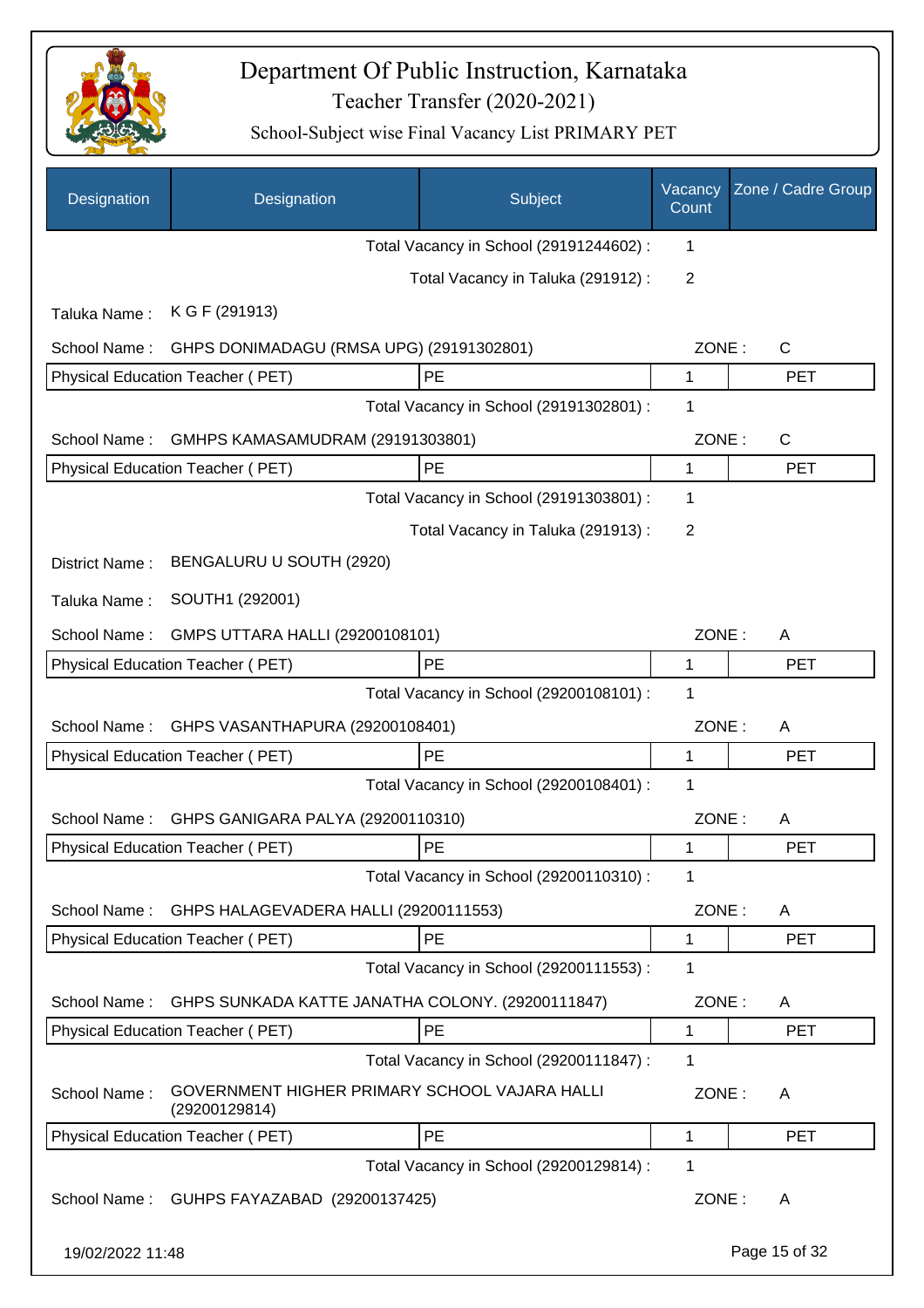

| Designation      | Designation                                          | Subject                                 | Vacancy<br>Count | Zone / Cadre Group |
|------------------|------------------------------------------------------|-----------------------------------------|------------------|--------------------|
|                  | Physical Education Teacher (PET)                     | PE                                      | 1                | <b>PET</b>         |
|                  |                                                      | Total Vacancy in School (29200137425) : | 1                |                    |
| School Name:     | GHPS ULLALU (29280231804)                            |                                         | ZONE:            | A                  |
|                  | Physical Education Teacher (PET)                     | PE                                      | 1                | <b>PET</b>         |
|                  |                                                      | Total Vacancy in School (29280231804) : | 1                |                    |
|                  |                                                      | Total Vacancy in Taluka (292001) :      | 8                |                    |
| Taluka Name:     | SOUTH4 (292003)                                      |                                         |                  |                    |
| School Name:     | KARNATAKA PUBLIC SCHOOLS GHPS K R PURA (29200300180) |                                         | ZONE:            | A                  |
|                  | Physical Education Teacher (PET)                     | PE                                      | 1                | <b>PET</b>         |
|                  |                                                      | Total Vacancy in School (29200300180) : | 1                |                    |
| School Name:     | GMPS BELLANDUR (29200301011)                         |                                         | ZONE:            | A                  |
|                  | Physical Education Teacher (PET)                     | PE                                      | 1                | <b>PET</b>         |
|                  |                                                      | Total Vacancy in School (29200301011) : | 1                |                    |
| School Name:     | GHPS DODDAKANHALLI (29200301030)                     |                                         | ZONE:            | A                  |
|                  | Physical Education Teacher (PET)                     | PE                                      | 1                | <b>PET</b>         |
|                  |                                                      | Total Vacancy in School (29200301030) : | 1                |                    |
| School Name:     | GHPS BABUSAPALYA (29200303634)                       |                                         | ZONE:            | A                  |
|                  | <b>Physical Education Teacher (PET)</b>              | PE                                      | 1                | <b>PET</b>         |
|                  |                                                      | Total Vacancy in School (29200303634) : | 1                |                    |
|                  | School Name: GHPS BIDARA HALLI (29200304902)         |                                         | ZONE:            | B                  |
|                  | Physical Education Teacher (PET)                     | PE                                      | 1                | PET                |
|                  |                                                      | Total Vacancy in School (29200304902) : | 1                |                    |
| School Name:     | GhPS AVALA HALLI (29200306014)                       |                                         | ZONE:            | B                  |
|                  | Physical Education Teacher (PET)                     | PE                                      | 1                | <b>PET</b>         |
|                  |                                                      | Total Vacancy in School (29200306014) : | 1                |                    |
| School Name:     | GHPS K CHANNASANDRA (29200308038)                    |                                         | ZONE:            | A                  |
|                  | Physical Education Teacher (PET)                     | <b>PE</b>                               | 1                | <b>PET</b>         |
|                  |                                                      | Total Vacancy in School (29200308038) : | 1                |                    |
| School Name:     | GHPS DODDA GUBBI (29200308701)                       |                                         | ZONE:            | B                  |
|                  | Physical Education Teacher (PET)                     | PE                                      | 1                | <b>PET</b>         |
|                  |                                                      | Total Vacancy in School (29200308701) : | 1                |                    |
| School Name:     | GHPS KADUSONNAPPANA HALLI (29200309506)              |                                         | ZONE:            | B                  |
| 19/02/2022 11:48 |                                                      |                                         |                  | Page 16 of 32      |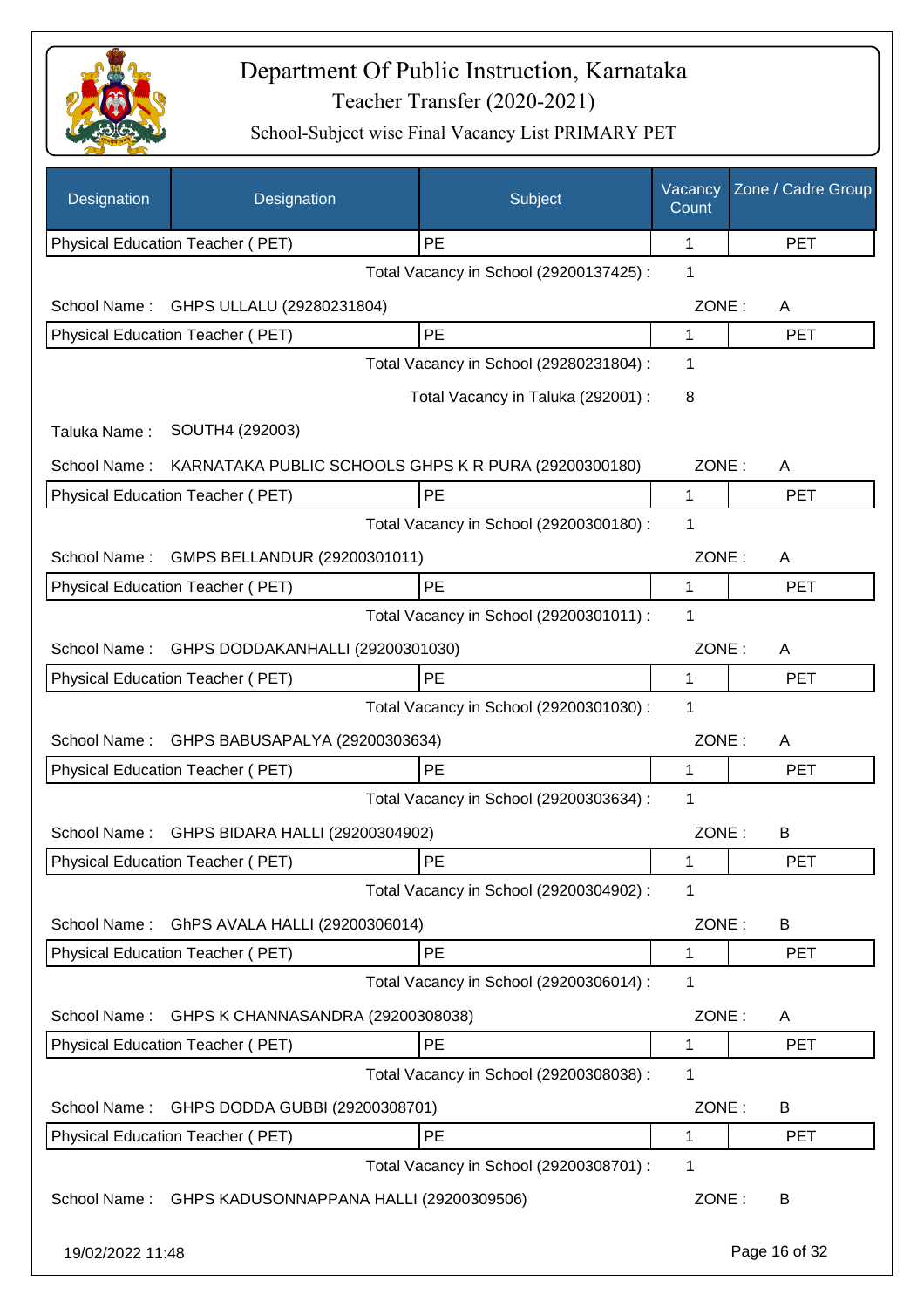

| Designation      | Designation                                                              | Subject                                 | Vacancy<br>Count | Zone / Cadre Group |
|------------------|--------------------------------------------------------------------------|-----------------------------------------|------------------|--------------------|
|                  | Physical Education Teacher (PET)                                         | <b>PE</b>                               | 1                | <b>PET</b>         |
|                  |                                                                          | Total Vacancy in School (29200309506) : | 1                |                    |
| School Name:     | GMPS GARUDACHARPALYA (29200309643)                                       |                                         | ZONE:            | A                  |
|                  | Physical Education Teacher (PET)                                         | PE                                      | 1                | <b>PET</b>         |
|                  |                                                                          | Total Vacancy in School (29200309643) : | 1                |                    |
| School Name:     | GHPS CHANNSANDRA (29200310538)                                           |                                         | ZONE:            | A                  |
|                  | Physical Education Teacher (PET)                                         | PE                                      | 1                | <b>PET</b>         |
|                  |                                                                          | Total Vacancy in School (29200310538) : | 1                |                    |
| School Name:     | GMPS MARATHAHALLI (29200311326)                                          |                                         | ZONE:            | A                  |
|                  | Physical Education Teacher (PET)                                         | PE                                      | 1                | <b>PET</b>         |
|                  |                                                                          | Total Vacancy in School (29200311326) : | 1                |                    |
| School Name:     | GHPS KAGGADASAPURA (29200312243)                                         |                                         | ZONE:            | A                  |
|                  | <b>Physical Education Teacher (PET)</b>                                  | PE                                      | 1                | <b>PET</b>         |
|                  |                                                                          | Total Vacancy in School (29200312243) : | 1                |                    |
| School Name:     | GHPS KANNAMANGALA (29200312608)                                          |                                         | ZONE:            | B                  |
|                  | Physical Education Teacher (PET)                                         | PE                                      | 1                | <b>PET</b>         |
|                  |                                                                          | Total Vacancy in School (29200312608) : | 1                |                    |
| School Name:     | GHPS SHEGAE HALLI (29200312709)                                          |                                         | ZONE:            | B                  |
|                  | Physical Education Teacher (PET)                                         | PE                                      | 1                | <b>PET</b>         |
|                  |                                                                          | Total Vacancy in School (29200312709) : | 1                |                    |
| School Name :    | GMPS IMMADI HALLI (29200313709)                                          |                                         | ZONE:            |                    |
|                  | Physical Education Teacher (PET)                                         | PE                                      | 1                | A<br><b>PET</b>    |
|                  |                                                                          | Total Vacancy in School (29200313709) : | 1                |                    |
|                  |                                                                          |                                         |                  |                    |
| School Name:     | GHPS RAMAGONDANA HALLI (29200313716)<br>Physical Education Teacher (PET) | PE                                      | ZONE:<br>1       | A<br><b>PET</b>    |
|                  |                                                                          | Total Vacancy in School (29200313716) : | 1                |                    |
|                  |                                                                          |                                         |                  |                    |
| School Name:     | GHPS NALLURHALLI (29200313722)                                           |                                         | ZONE:            | A                  |
|                  | Physical Education Teacher (PET)                                         | PE                                      | 1                | <b>PET</b>         |
|                  |                                                                          | Total Vacancy in School (29200313722) : | 1                |                    |
| School Name:     | GMPS THANISANDRA (29200319964)                                           |                                         | ZONE:            | A                  |
|                  | Physical Education Teacher (PET)                                         | PE                                      | 1                | <b>PET</b>         |
|                  |                                                                          | Total Vacancy in School (29200319964) : | 1                |                    |
| 19/02/2022 11:48 |                                                                          |                                         |                  | Page 17 of 32      |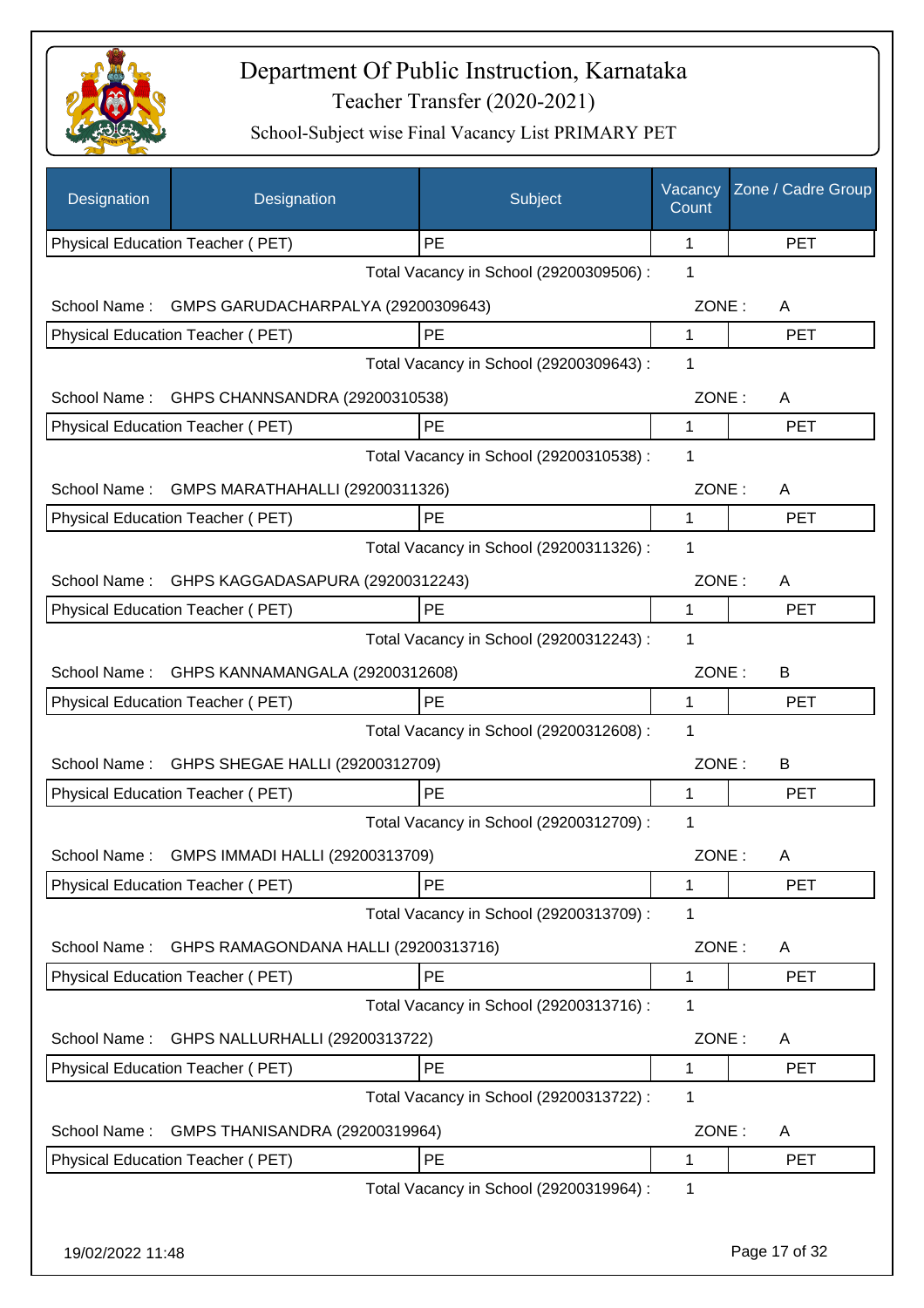

| Designation      | Designation                                          | Subject                                 | Vacancy<br>Count | Zone / Cadre Group |
|------------------|------------------------------------------------------|-----------------------------------------|------------------|--------------------|
|                  | School Name: GHPS MAHADEVAPURA (29200321117)         |                                         | ZONE:            | A                  |
|                  | Physical Education Teacher (PET)                     | PE                                      | 1                | <b>PET</b>         |
|                  |                                                      | Total Vacancy in School (29200321117) : | 1                |                    |
| School Name:     | GHPS MEDAHALLI (29200321404)                         |                                         | ZONE:            | A                  |
|                  | Physical Education Teacher (PET)                     | PE                                      | $\mathbf{1}$     | <b>PET</b>         |
|                  |                                                      | Total Vacancy in School (29200321404) : | 1                |                    |
|                  | School Name: GHPS CHIKKA BASAVANA PURA (29200321419) |                                         | ZONE:            | A                  |
|                  | Physical Education Teacher (PET)                     | PE                                      | $\mathbf 1$      | <b>PET</b>         |
|                  |                                                      | Total Vacancy in School (29200321419) : | 1                |                    |
|                  |                                                      | Total Vacancy in Taluka (292003) :      | 22               |                    |
| Taluka Name:     | ANEKAL (292004)                                      |                                         |                  |                    |
| School Name:     | GHPS MARASUR (29200404105)                           |                                         | ZONE:            | C                  |
|                  | Physical Education Teacher (PET)                     | PE                                      | 1                | <b>PET</b>         |
|                  |                                                      | Total Vacancy in School (29200404105) : | 1                |                    |
| School Name:     | GMPS JIGANI (29200404701)                            |                                         | ZONE:            | A                  |
|                  | Physical Education Teacher (PET)                     | PE                                      | 1                | <b>PET</b>         |
|                  |                                                      | Total Vacancy in School (29200404701) : | 1                |                    |
| School Name:     | GHPS MARAGONDANA HALLI (29200405501)                 |                                         | ZONE:            | B                  |
|                  | Physical Education Teacher (PET)                     | PE                                      | 1                | <b>PET</b>         |
|                  |                                                      | Total Vacancy in School (29200405501) : | 1                |                    |
|                  | School Name: GHPS YARANDA HALLI (29200405701)        |                                         | ZONE:            | B                  |
|                  | Physical Education Teacher (PET)                     | PE                                      | 1                | <b>PET</b>         |
|                  |                                                      | Total Vacancy in School (29200405701) : | 1                |                    |
| School Name:     | GHPS KACHANAYAKANA HALLI (29200405901)               |                                         | ZONE:            | C                  |
|                  | Physical Education Teacher (PET)                     | <b>PE</b>                               | 1                | <b>PET</b>         |
|                  |                                                      | Total Vacancy in School (29200405901) : | 1                |                    |
| School Name:     | GHPS TIRUPALYA (29200406501)                         |                                         | ZONE:            | A                  |
|                  | Physical Education Teacher (PET)                     | PE                                      | 1                | <b>PET</b>         |
|                  |                                                      | Total Vacancy in School (29200406501) : | 1                |                    |
| School Name:     | GHPS T GOLLA HALLI (29200406601)                     |                                         | ZONE:            | Α                  |
|                  | Physical Education Teacher (PET)                     | PE                                      | 1                | <b>PET</b>         |
|                  |                                                      | Total Vacancy in School (29200406601) : | 1                |                    |
| 19/02/2022 11:48 |                                                      |                                         |                  | Page 18 of 32      |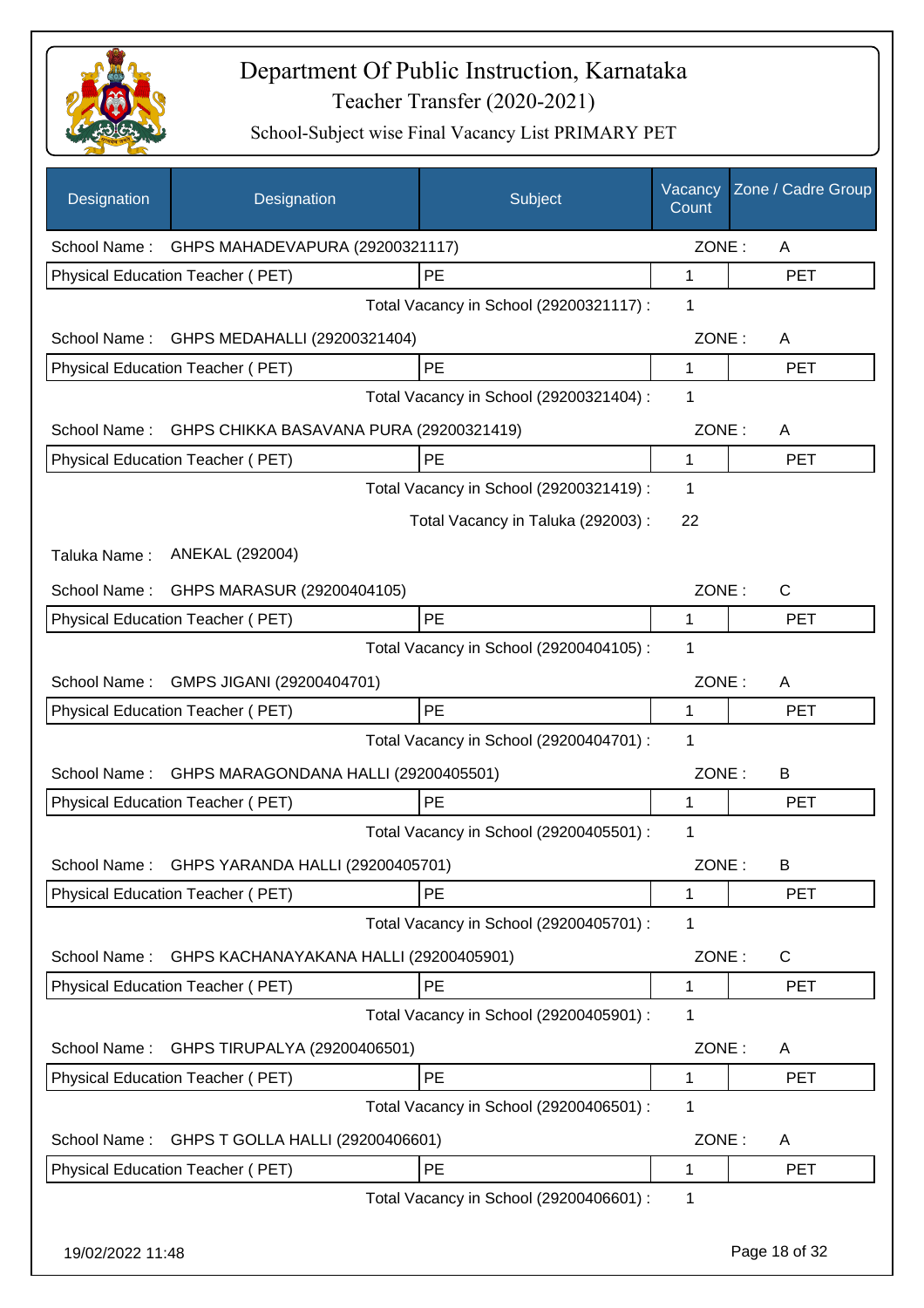

| Designation      | Designation                                 | Subject                                 | Vacancy<br>Count | Zone / Cadre Group |
|------------------|---------------------------------------------|-----------------------------------------|------------------|--------------------|
|                  | School Name: GHPS VEERASANDRA (29200406701) |                                         | ZONE:            | A                  |
|                  | Physical Education Teacher (PET)            | PE                                      | 1                | <b>PET</b>         |
|                  |                                             | Total Vacancy in School (29200406701) : | 1                |                    |
| School Name:     | GHPS KITTAGANA HALLI (29200407101)          |                                         | ZONE:            | A                  |
|                  | Physical Education Teacher (PET)            | PE                                      | $\mathbf{1}$     | <b>PET</b>         |
|                  |                                             | Total Vacancy in School (29200407101) : | 1                |                    |
|                  | School Name: GHPS IGGALUR (29200407501)     |                                         | ZONE:            | A                  |
|                  | Physical Education Teacher (PET)            | PE                                      | 1                | <b>PET</b>         |
|                  |                                             | Total Vacancy in School (29200407501) : | $\mathbf 1$      |                    |
|                  | School Name: GHPS HUSKUR (29200412102)      |                                         | ZONE:            | B                  |
|                  | Physical Education Teacher (PET)            | <b>PE</b>                               | 1                | PET                |
|                  |                                             | Total Vacancy in School (29200412102) : | 1                |                    |
| School Name:     | GHPS RAYASANDRA (29200413001)               |                                         | ZONE:            | B                  |
|                  | Physical Education Teacher (PET)            | PE                                      | 1                | <b>PET</b>         |
|                  |                                             | Total Vacancy in School (29200413001) : | 1                |                    |
| School Name:     | GMPS (BOYS) DOMMASANDRA (29200416901)       |                                         | ZONE:            | B                  |
|                  | Physical Education Teacher (PET)            | PE                                      | 1                | <b>PET</b>         |
|                  |                                             | Total Vacancy in School (29200416901) : | 1                |                    |
| School Name:     | GHPS BALLUR (29200418601)                   |                                         | ZONE:            | C                  |
|                  | Physical Education Teacher (PET)            | PE                                      | 1                | <b>PET</b>         |
|                  |                                             | Total Vacancy in School (29200418601) : | 1                |                    |
| School Name:     | GHPS BILWARDANA HALLI (29200420201)         |                                         | ZONE:            | $\mathsf{C}$       |
|                  | Physical Education Teacher (PET)            | PE                                      | 1                | <b>PET</b>         |
|                  |                                             | Total Vacancy in School (29200420201) : | 1                |                    |
| School Name:     | GHPS URDU SHIKARIPALYA (29200422601)        |                                         | ZONE:            | B                  |
|                  | Physical Education Teacher (PET)            | PE                                      | 1                | <b>PET</b>         |
|                  |                                             | Total Vacancy in School (29200422601) : | 1                |                    |
| School Name:     | GMPS BANNERUGHATTA (29200433007)            |                                         | ZONE:            | B                  |
|                  | Physical Education Teacher (PET)            | PE                                      | 1                | <b>PET</b>         |
|                  |                                             | Total Vacancy in School (29200433007) : | 1                |                    |
| School Name:     | GHPS HEBBAGODI (29200433702)                |                                         | ZONE:            | A                  |
|                  | Physical Education Teacher (PET)            | PE                                      | 1                | <b>PET</b>         |
| 19/02/2022 11:48 |                                             |                                         |                  | Page 19 of 32      |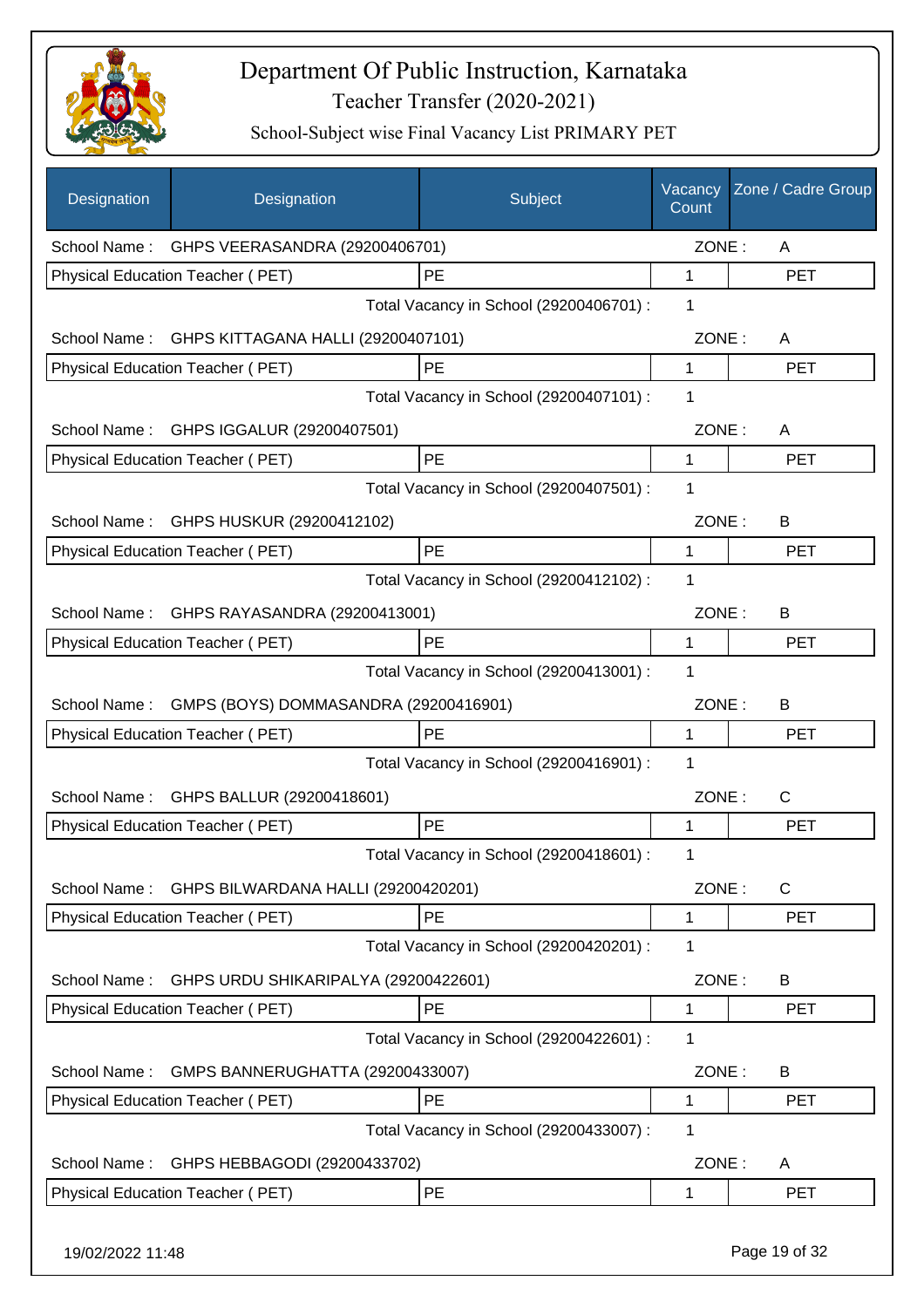

| <b>Designation</b> | Designation                                                          | Subject                                 | Vacancy<br>Count | Zone / Cadre Group |
|--------------------|----------------------------------------------------------------------|-----------------------------------------|------------------|--------------------|
|                    |                                                                      | Total Vacancy in School (29200433702) : | 1                |                    |
|                    |                                                                      | Total Vacancy in Taluka (292004) :      | 18               |                    |
| Taluka Name:       | SOUTH2 (292008)                                                      |                                         |                  |                    |
| School Name:       | GOVT GHPS URDU OLDGUDDADA HALLI BAPUJIN (29200800529)                |                                         | ZONE:            | A                  |
|                    | <b>Physical Education Teacher (PET)</b>                              | PE                                      | 1                | <b>PET</b>         |
|                    |                                                                      | Total Vacancy in School (29200800529) : | 1                |                    |
| School Name:       | GHPS URDU Shamanna Garden (29200800530)                              |                                         | ZONE:            | A                  |
|                    | Physical Education Teacher (PET)                                     | PE                                      | 1                | <b>PET</b>         |
|                    |                                                                      | Total Vacancy in School (29200800530) : | 1                |                    |
| School Name:       | GOVT GMPS URDU PADARAYANAPURA CORP BLDG<br>(29200801906)             |                                         | ZONE:            | A                  |
|                    | Physical Education Teacher (PET)                                     | PE                                      | 1                | <b>PET</b>         |
|                    |                                                                      | Total Vacancy in School (29200801906) : | 1                |                    |
| School Name:       | GKEMPS K P AGRAHARA (29200802015)                                    |                                         | ZONE:            | A                  |
|                    | Physical Education Teacher (PET)                                     | PE                                      | 1                | <b>PET</b>         |
|                    |                                                                      | Total Vacancy in School (29200802015) : | 1                |                    |
| School Name:       | GHPS MOODALAPALYA (29200802603)                                      |                                         | ZONE:            | A                  |
|                    | Physical Education Teacher (PET)                                     | <b>PE</b>                               | 1                | <b>PET</b>         |
|                    |                                                                      | Total Vacancy in School (29200802603) : | 1                |                    |
| School Name:       | GKMPS PADARAYANAPURA (29200804401)                                   |                                         | ZONE:            | A                  |
|                    | Physical Education Teacher (PET)                                     | PE.                                     | 1                | <b>PET</b>         |
|                    |                                                                      | Total Vacancy in School (29200804401) : | 1                |                    |
| School Name:       | GOVT KAN MODEL PRIMARY SCHOOL GOURIPALYA (CORP BLD)<br>(29200804413) |                                         | ZONE:            | A                  |
|                    | Physical Education Teacher (PET)                                     | PE                                      | 1                | <b>PET</b>         |
|                    |                                                                      | Total Vacancy in School (29200804413) : | 1                |                    |
|                    |                                                                      | Total Vacancy in Taluka (292008) :      | $\overline{7}$   |                    |
| Taluka Name:       | SOUTH3 (292009)                                                      |                                         |                  |                    |
| School Name:       | GHPS (RMSA)KOODLU (29200412801)                                      |                                         | ZONE:            | A                  |
|                    | Physical Education Teacher (PET)                                     | PE                                      | 1                | <b>PET</b>         |
|                    |                                                                      | Total Vacancy in School (29200412801) : | $\mathbf 1$      |                    |
| School Name:       | GHPS NS PALYA (29200900602)                                          |                                         | ZONE:            | A                  |
| 19/02/2022 11:48   |                                                                      |                                         |                  | Page 20 of 32      |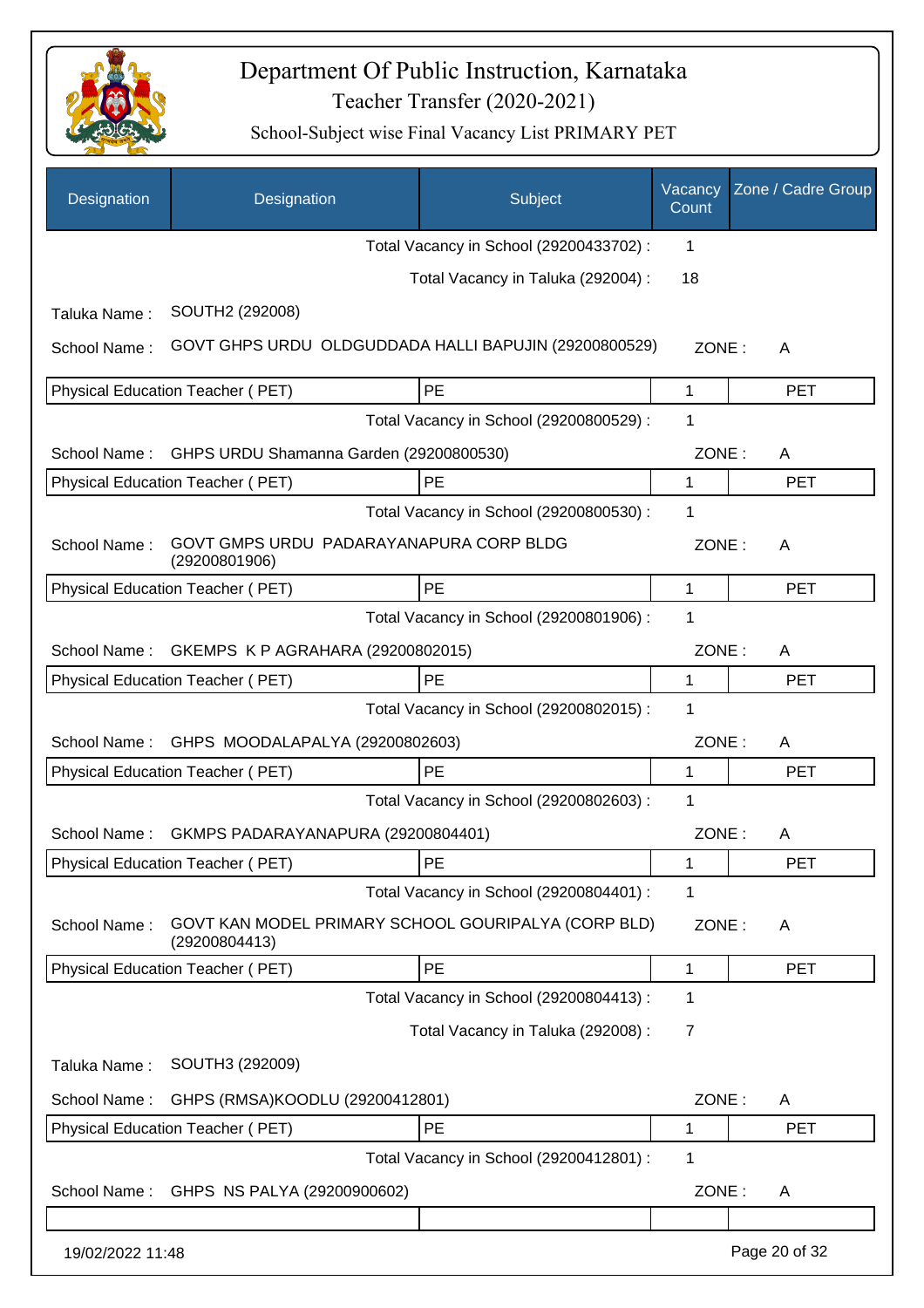

| Designation      | Designation                               | Subject                                 | Vacancy<br>Count | Zone / Cadre Group |
|------------------|-------------------------------------------|-----------------------------------------|------------------|--------------------|
|                  | Physical Education Teacher (PET)          | PE                                      | 1                | <b>PET</b>         |
|                  |                                           | Total Vacancy in School (29200900602) : | 1                |                    |
| School Name:     | GUMPS URDU MANGAMMANA PALYA (29200901656) |                                         | ZONE:            | A                  |
|                  | Physical Education Teacher (PET)          | PE                                      | 1                | <b>PET</b>         |
|                  |                                           | Total Vacancy in School (29200901656) : | 1                |                    |
| School Name:     | GHPS KODICHIKKANA HALLI (29200901657)     |                                         | ZONE:            | A                  |
|                  | Physical Education Teacher (PET)          | PE                                      | 1                | <b>PET</b>         |
|                  |                                           | Total Vacancy in School (29200901657) : | 1                |                    |
| School Name:     | GHPS DODDATHOGURU (29200902401)           |                                         | ZONE:            | A                  |
|                  | Physical Education Teacher (PET)          | PE                                      | 1                | <b>PET</b>         |
|                  |                                           | Total Vacancy in School (29200902401) : | 1                |                    |
| School Name:     | GHPS BETTADASANA PURA (29200902420)       |                                         | ZONE:            | A                  |
|                  | Physical Education Teacher (PET)          | PE                                      | 1                | <b>PET</b>         |
|                  |                                           | Total Vacancy in School (29200902420) : | 1                |                    |
|                  | School Name: GHPS GOTTIGERE (29200902901) |                                         | ZONE:            | A                  |
|                  | Physical Education Teacher (PET)          | PE                                      | 1                | <b>PET</b>         |
|                  |                                           | Total Vacancy in School (29200902901) : | 1                |                    |
| School Name:     | GHPS KONAPPANA AGRAHARA (29200904001)     |                                         | ZONE:            | A                  |
|                  | <b>Physical Education Teacher (PET)</b>   | PE                                      | 1                | <b>PET</b>         |
|                  |                                           | Total Vacancy in School (29200904001) : | 1                |                    |
| School Name:     | GHPS DODDANAGAMANGALA (29200904011)       |                                         | ZONE:            | A                  |
|                  | Physical Education Teacher (PET)          | PE                                      | 1                | <b>PET</b>         |
|                  |                                           | Total Vacancy in School (29200904011) : | 1                |                    |
| School Name:     | GHPS KOTHANUR (29200905644)               |                                         | ZONE:            | A                  |
|                  | Physical Education Teacher (PET)          | PE                                      | 1                | <b>PET</b>         |
|                  |                                           | Total Vacancy in School (29200905644) : | 1                |                    |
| School Name:     | GHPS BANDEPALYA (29200907202)             |                                         | ZONE:            | A                  |
|                  | Physical Education Teacher (PET)          | PE                                      | 1                | <b>PET</b>         |
|                  |                                           | Total Vacancy in School (29200907202) : | 1                |                    |
| School Name:     | GHPS PARANGIPALYA (29200912011)           |                                         | ZONE:            | A                  |
|                  | Physical Education Teacher (PET)          | PE                                      | 1                | <b>PET</b>         |
|                  |                                           | Total Vacancy in School (29200912011) : | 1                |                    |
|                  |                                           |                                         |                  |                    |
| 19/02/2022 11:48 |                                           |                                         |                  | Page 21 of 32      |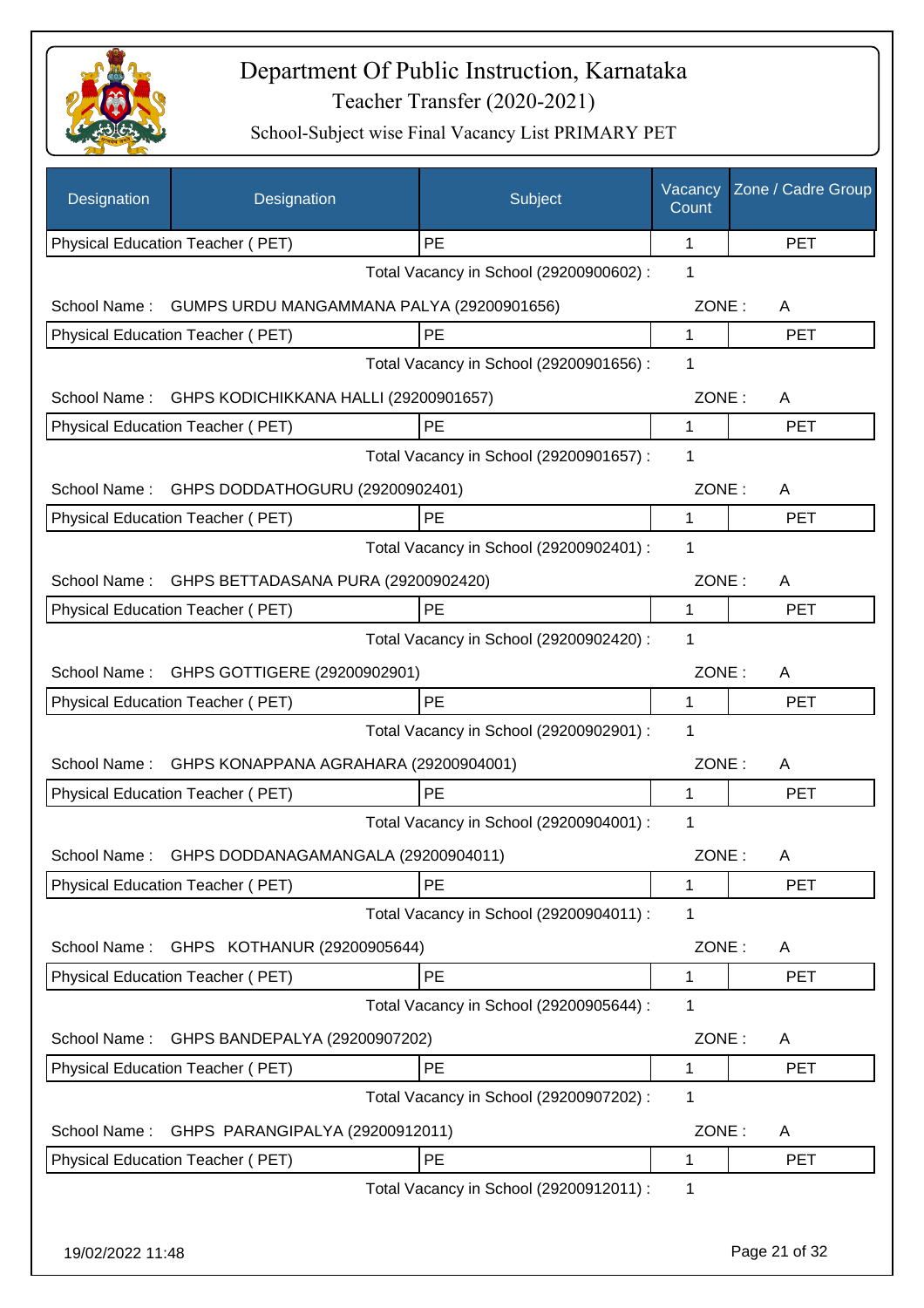

| Designation      | Designation                                                           | Subject                                 | Vacancy<br>Count | Zone / Cadre Group |
|------------------|-----------------------------------------------------------------------|-----------------------------------------|------------------|--------------------|
|                  |                                                                       | Total Vacancy in Taluka (292009):       | 12               |                    |
| District Name:   | BENGALURU RURAL (2921)                                                |                                         |                  |                    |
| Taluka Name:     | NELAMANGALA (292101)                                                  |                                         |                  |                    |
| School Name:     | GHPS KHANEGOWDANAHALLI (29210115001)                                  |                                         | ZONE:            | B                  |
|                  | Physical Education Teacher (PET)                                      | PE                                      | 1                | <b>PET</b>         |
|                  |                                                                       | Total Vacancy in School (29210115001) : | 1                |                    |
| School Name:     | GHPS BASAVANAHALLI (29210115701)                                      |                                         | ZONE:            | A                  |
|                  | Physical Education Teacher (PET)                                      | PE                                      | 1                | <b>PET</b>         |
|                  |                                                                       | Total Vacancy in School (29210115701) : | 1                |                    |
|                  |                                                                       | Total Vacancy in Taluka (292101) :      | 2                |                    |
| Taluka Name:     | DODDABALLAPURA (292102)                                               |                                         |                  |                    |
| School Name:     | GHPS AROODI (29210200501)                                             |                                         | ZONE:            | $\mathsf{C}$       |
|                  | Physical Education Teacher (PET)                                      | PE                                      | 1                | <b>PET</b>         |
|                  |                                                                       | Total Vacancy in School (29210200501) : | 1                |                    |
| School Name:     | GHPS GUNDAMGERE (29210201401)                                         |                                         | ZONE:            | $\mathsf{C}$       |
|                  | Physical Education Teacher (PET)                                      | PE                                      | 1                | <b>PET</b>         |
|                  |                                                                       | Total Vacancy in School (29210201401) : | 1                |                    |
| School Name:     | GHPS RAJAGHATTA (29210211201)                                         |                                         | ZONE:            | C                  |
|                  | Physical Education Teacher (PET)                                      | PE                                      | 1                | <b>PET</b>         |
|                  |                                                                       | Total Vacancy in School (29210211201) : | 1                |                    |
| School Name:     | KARNATAKA PUBLIC SCHOOLS GHPS MODEL<br>DODDABELAVANGALA (29210219001) |                                         | ZONE:            | C                  |
|                  | Physical Education Teacher (PET)                                      | PE                                      | 1                | <b>PET</b>         |
|                  |                                                                       | Total Vacancy in School (29210219001) : | 1                |                    |
|                  |                                                                       | Total Vacancy in Taluka (292102):       | 4                |                    |
| Taluka Name:     | DEVANAHALLI (292103)                                                  |                                         |                  |                    |
| School Name:     | G MPGS VIJAYAPURA (29210333301)                                       |                                         | ZONE:            | A                  |
|                  | Physical Education Teacher (PET)                                      | PE                                      | 1                | <b>PET</b>         |
|                  |                                                                       | Total Vacancy in School (29210333301) : | 1                |                    |
| School Name:     | GHPS URDU GURAPPANA MATA (29210334401)                                |                                         | ZONE:            | A                  |
|                  | Physical Education Teacher (PET)                                      | PE                                      | 1                | <b>PET</b>         |
|                  |                                                                       | Total Vacancy in School (29210334401) : | 1                |                    |
| 19/02/2022 11:48 |                                                                       |                                         |                  | Page 22 of 32      |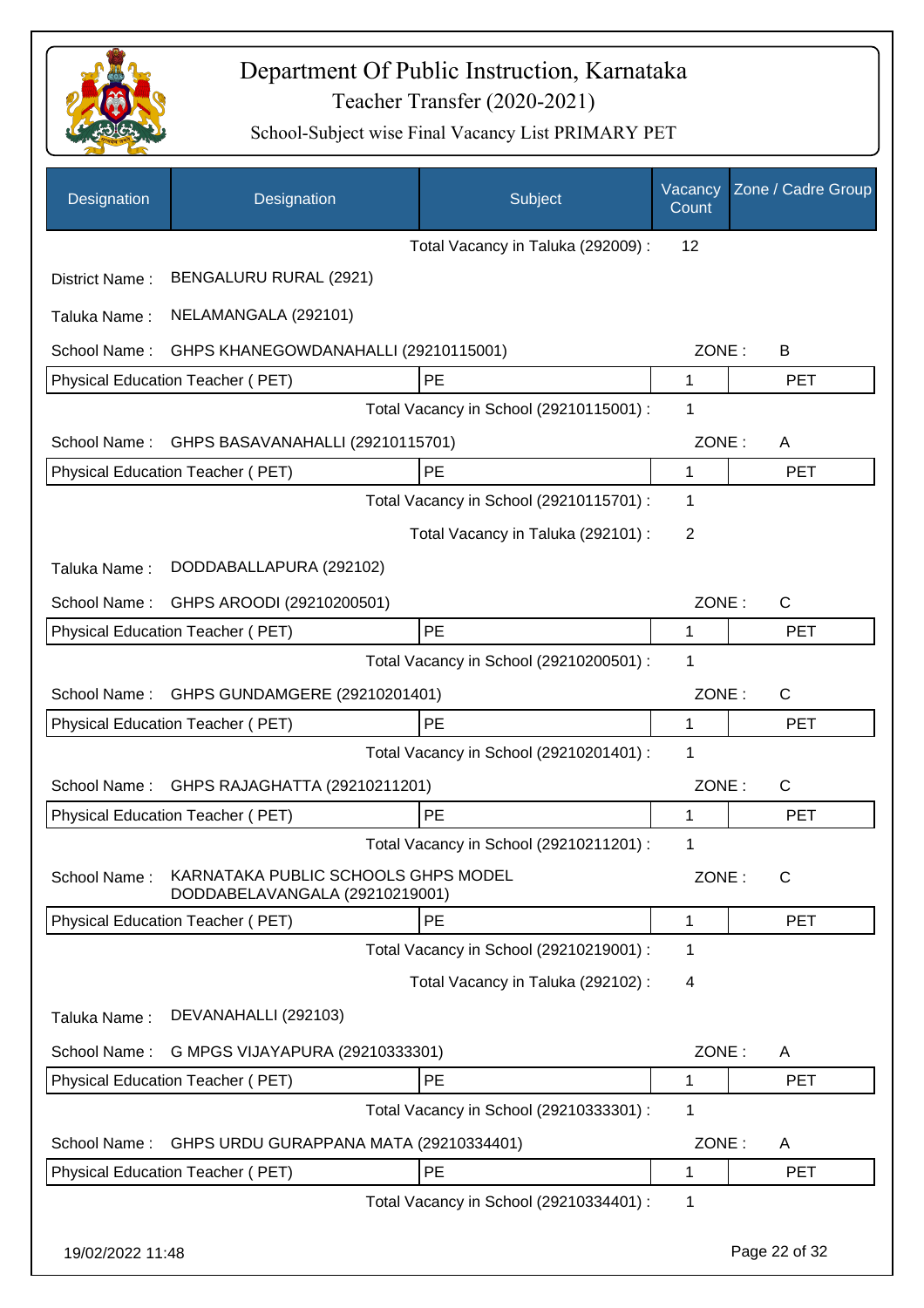

| Designation      | Designation                               | Subject                                 | Vacancy<br>Count | Zone / Cadre Group |
|------------------|-------------------------------------------|-----------------------------------------|------------------|--------------------|
|                  |                                           | Total Vacancy in Taluka (292103):       | 2                |                    |
| Taluka Name:     | <b>HOSAKOTE (292104)</b>                  |                                         |                  |                    |
| School Name:     | GHPS SULIBELE (29210401501)               |                                         | ZONE:            | C                  |
|                  | Physical Education Teacher (PET)          | PE                                      | 1                | <b>PET</b>         |
|                  |                                           | Total Vacancy in School (29210401501) : | 1                |                    |
| School Name:     | G HPS THAVAREKERE (29210409001)           |                                         | ZONE:            | C                  |
|                  | Physical Education Teacher (PET)          | PE                                      | 1                | <b>PET</b>         |
|                  |                                           | Total Vacancy in School (29210409001) : | 1                |                    |
| School Name:     | GHPS KURUBARAHALLI (29210415901)          |                                         | ZONE:            | C                  |
|                  | <b>Physical Education Teacher (PET)</b>   | <b>PE</b>                               | 1                | <b>PET</b>         |
|                  |                                           | Total Vacancy in School (29210415901) : | 1                |                    |
| School Name:     | GHPS DODDA DUNNASANDRA (29210418602)      |                                         | ZONE:            | C                  |
|                  | Physical Education Teacher (PET)          | PE                                      | 1                | <b>PET</b>         |
|                  |                                           | Total Vacancy in School (29210418602) : | 1                |                    |
| School Name:     | G KBMS HOSAKOTE (29210422011)             |                                         | ZONE:            | A                  |
|                  | Physical Education Teacher (PET)          | PE                                      | 1                | <b>PET</b>         |
|                  |                                           | Total Vacancy in School (29210422011) : | 1                |                    |
|                  |                                           | Total Vacancy in Taluka (292104) :      | 5                |                    |
| District Name:   | BENGALURU U NORTH (2928)                  |                                         |                  |                    |
| Taluka Name:     | NORTH1 (292802)                           |                                         |                  |                    |
| School Name:     | GMPS CHIKKAGOLLARA HATTI (29280201902)    |                                         | ZONE:            | B                  |
|                  | Physical Education Teacher (PET)          | PE                                      | 1                | <b>PET</b>         |
|                  |                                           | Total Vacancy in School (29280201902) : | 1                |                    |
| School Name:     | GHPS KANNAHALLI UPGRADED HS (29280202601) |                                         | ZONE:            | B                  |
|                  | Physical Education Teacher (PET)          | PE                                      | 1                | <b>PET</b>         |
|                  |                                           | Total Vacancy in School (29280202601) : | 1                |                    |
| School Name:     | G h p s Kurubarahalli (29280203306)       |                                         | ZONE:            | A                  |
|                  | Physical Education Teacher (PET)          | PE                                      | 1                | <b>PET</b>         |
|                  |                                           | Total Vacancy in School (29280203306) : | 1                |                    |
| School Name:     | GMPS KAMALANAGAR (29280203309)            |                                         | ZONE:            | A                  |
|                  | Physical Education Teacher (PET)          | PE                                      | 1                | <b>PET</b>         |
|                  |                                           | Total Vacancy in School (29280203309) : | 1                |                    |
| 19/02/2022 11:48 |                                           |                                         |                  | Page 23 of 32      |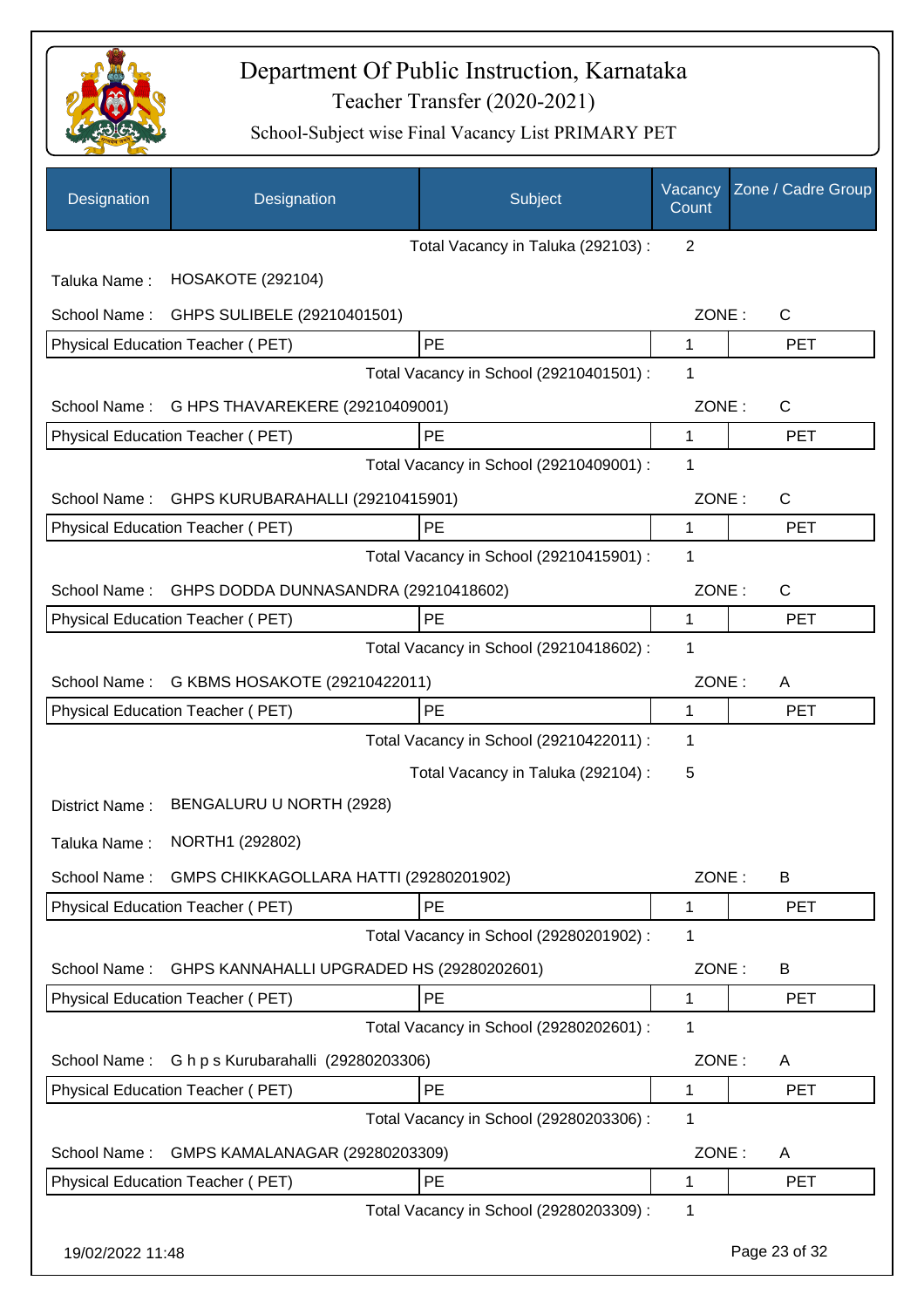

| Designation      | Designation                                                      | Subject                                 | Vacancy<br>Count | Zone / Cadre Group |
|------------------|------------------------------------------------------------------|-----------------------------------------|------------------|--------------------|
|                  | School Name: GMPS SIDDANAHOSA HALLI (29280205601)                |                                         | ZONE:            | B                  |
|                  | Physical Education Teacher (PET)                                 | PE                                      | 1                | <b>PET</b>         |
|                  |                                                                  | Total Vacancy in School (29280205601) : | 1                |                    |
|                  | School Name: GMPS SONDEKOPPA (29280207301)                       |                                         | ZONE:            | B                  |
|                  | Physical Education Teacher (PET)                                 | PE                                      | 1                | <b>PET</b>         |
|                  |                                                                  | Total Vacancy in School (29280207301) : | 1                |                    |
| School Name:     | GGHPS URDU HEGGANAHALLI (29280208608)                            |                                         | ZONE:            | A                  |
|                  | Physical Education Teacher (PET)                                 | PE                                      | 1                | <b>PET</b>         |
|                  |                                                                  | Total Vacancy in School (29280208608) : | 1                |                    |
| School Name:     | KARNATAKA PUBLIC SCHOOLS GHPS KRISHNANDA NAGARA<br>(29280233501) |                                         | ZONE:            | A                  |
|                  | Physical Education Teacher (PET)                                 | PE                                      | 1                | <b>PET</b>         |
|                  |                                                                  | Total Vacancy in School (29280233501) : | 1                |                    |
| School Name:     | GHPS T GUDDADHAHALLI (29280233701)                               |                                         | ZONE:            | B                  |
|                  | Physical Education Teacher (PET)                                 | PE                                      | 1                | <b>PET</b>         |
|                  |                                                                  | Total Vacancy in School (29280233701) : | 1                |                    |
|                  |                                                                  | Total Vacancy in Taluka (292802) :      | 9                |                    |
| Taluka Name:     | NORTH2 (292805)                                                  |                                         |                  |                    |
| School Name:     | GHPS V NAGENA HALLI (29280500101)                                |                                         | ZONE:            | A                  |
|                  | Physical Education Teacher (PET)                                 | PE                                      | 1                | <b>PET</b>         |
|                  |                                                                  | Total Vacancy in School (29280500101) : | 1                |                    |
| School Name:     | GHPS MANORAYANA PALYA (29280500120)                              |                                         | ZONE:            | A                  |
|                  | Physical Education Teacher (PET)                                 | PE                                      | 1                | <b>PET</b>         |
|                  |                                                                  | Total Vacancy in School (29280500120) : | 1                |                    |
| School Name:     | GMPS MATHIKERE (29280500963)                                     |                                         | ZONE:            | A                  |
|                  | Physical Education Teacher (PET)                                 | PE                                      | 1                | <b>PET</b>         |
|                  |                                                                  | Total Vacancy in School (29280500963) : | 1                |                    |
|                  |                                                                  | Total Vacancy in Taluka (292805):       | 3                |                    |
| Taluka Name:     | NORTH3 (292806)                                                  |                                         |                  |                    |
| School Name:     | GHPS B CHENNASANDRA (29280602001)                                |                                         | ZONE:            | A                  |
|                  | Physical Education Teacher (PET)                                 | PE                                      | 1                | <b>PET</b>         |
|                  |                                                                  | Total Vacancy in School (29280602001) : | 1                |                    |
| 19/02/2022 11:48 |                                                                  |                                         |                  | Page 24 of 32      |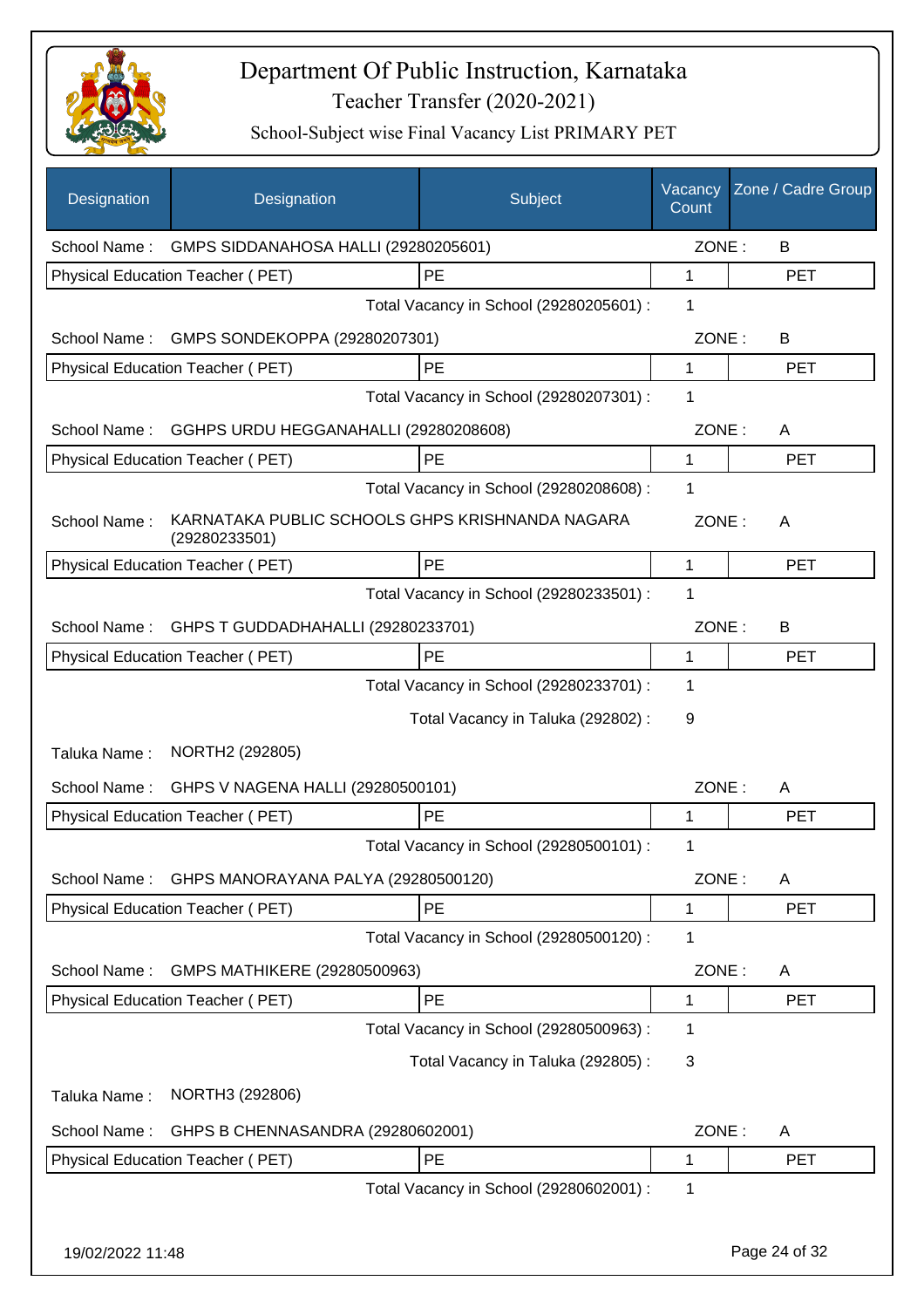

| Designation      | Designation                                        | Subject                                 | Vacancy<br>Count | Zone / Cadre Group |
|------------------|----------------------------------------------------|-----------------------------------------|------------------|--------------------|
|                  | School Name: GKTMPS CLEVLAND TOWN (29280602104)    |                                         | ZONE:            | A                  |
|                  | Physical Education Teacher (PET)                   | PE                                      | 1                | <b>PET</b>         |
|                  |                                                    | Total Vacancy in School (29280602104) : | 1                |                    |
|                  | School Name: GGHPS URDU V, K, O (29280602219)      |                                         | ZONE:            | A                  |
|                  | Physical Education Teacher (PET)                   | PE                                      | 1                | <b>PET</b>         |
|                  |                                                    | Total Vacancy in School (29280602219) : | 1                |                    |
|                  | School Name: GGHPS URDU TANNERY ROAD (29280602505) |                                         | ZONE:            | A                  |
|                  | Physical Education Teacher (PET)                   | PE                                      | 1                | <b>PET</b>         |
|                  |                                                    | Total Vacancy in School (29280602505) : | 1                |                    |
|                  | School Name: GKMPS K G HALLI (29280602803)         |                                         | ZONE:            | A                  |
|                  | Physical Education Teacher (PET)                   | PE                                      | 1                | <b>PET</b>         |
|                  |                                                    | Total Vacancy in School (29280602803) : | 1                |                    |
|                  |                                                    | Total Vacancy in Taluka (292806) :      | 5                |                    |
| Taluka Name:     | NORTH4 (292807)                                    |                                         |                  |                    |
| School Name:     | GUHPS GANDHINAGAR (29280602808)                    |                                         | ZONE:            | A                  |
|                  | Physical Education Teacher (PET)                   | PE                                      | 1                | <b>PET</b>         |
|                  |                                                    | Total Vacancy in School (29280602808) : | 1                |                    |
| School Name:     | GTHPS KAMAKSHAMMA LAYOUT (29280700129)             |                                         | ZONE:            | A                  |
|                  | Physical Education Teacher (PET)                   | PE                                      | 1                | <b>PET</b>         |
|                  |                                                    | Total Vacancy in School (29280700129) : | 1                |                    |
|                  | School Name: GHPS THARA HUNISE (29280700701)       |                                         | ZONE:            | B                  |
|                  | Physical Education Teacher (PET)                   | PE                                      | 1                | PET                |
|                  |                                                    | Total Vacancy in School (29280700701) : | 1                |                    |
| School Name:     | GHPS SOLADEVANA HALLI (29280701901)                |                                         | ZONE:            | B                  |
|                  | Physical Education Teacher (PET)                   | PE                                      | 1                | <b>PET</b>         |
|                  |                                                    | Total Vacancy in School (29280701901) : | 1                |                    |
| School Name:     | GHPS SHETTIHALLI (29280703001)                     |                                         | ZONE:            | A                  |
|                  | Physical Education Teacher (PET)                   | PE                                      | 1                | <b>PET</b>         |
|                  |                                                    | Total Vacancy in School (29280703001) : | 1                |                    |
| School Name:     | GHPS PALANA HALLI (29280704201)                    |                                         | ZONE:            | A                  |
|                  | Physical Education Teacher (PET)                   | PE                                      | 1                | <b>PET</b>         |
|                  |                                                    | Total Vacancy in School (29280704201) : | 1                |                    |
| 19/02/2022 11:48 |                                                    |                                         |                  | Page 25 of 32      |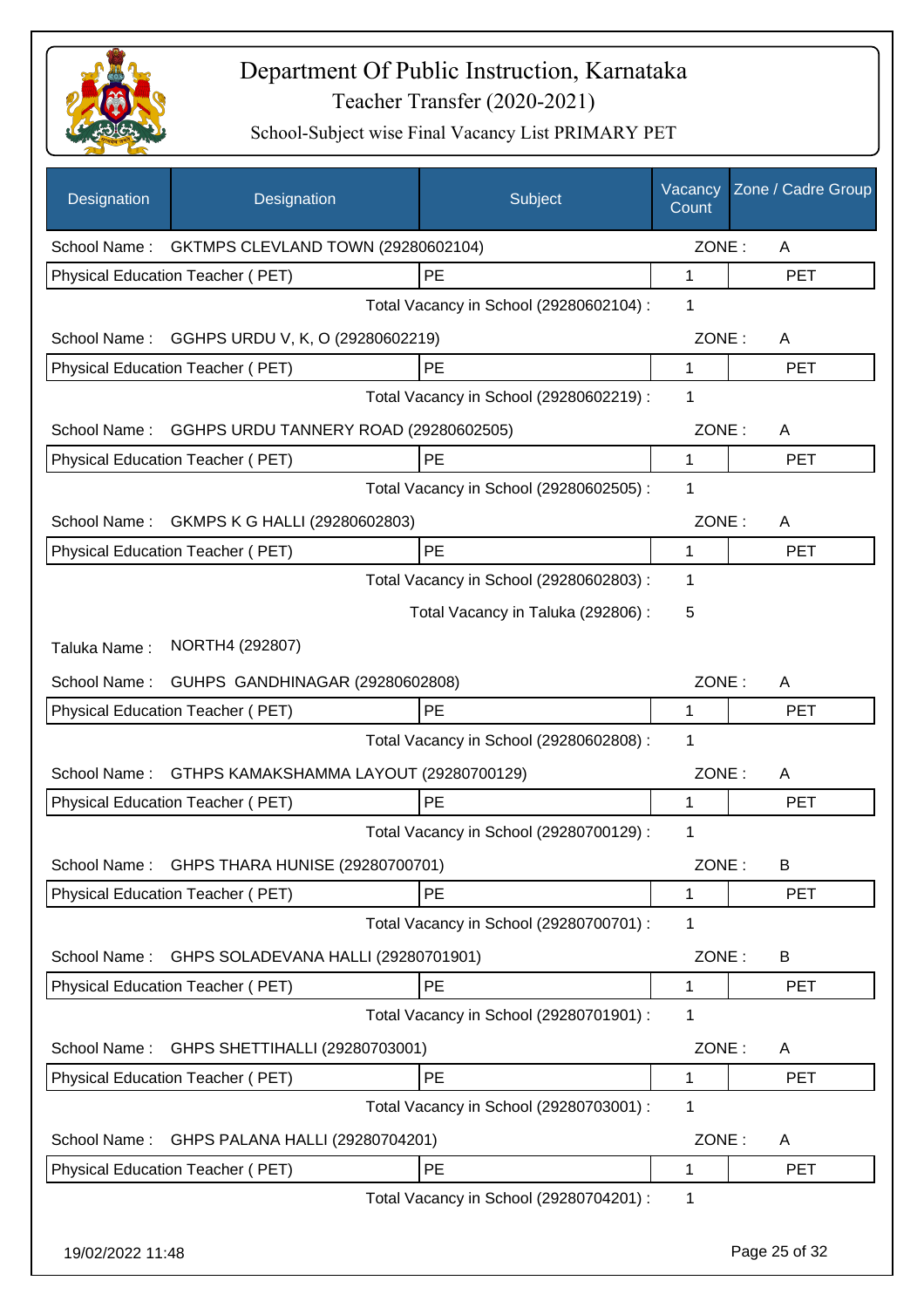

| <b>Designation</b> | Designation                                                   | Subject                                 | Vacancy<br>Count | Zone / Cadre Group |
|--------------------|---------------------------------------------------------------|-----------------------------------------|------------------|--------------------|
| School Name:       | GMPS ABBIGERE (29280704501)                                   |                                         | ZONE:            | A                  |
|                    | Physical Education Teacher (PET)                              | PE                                      | 1                | <b>PET</b>         |
|                    |                                                               | Total Vacancy in School (29280704501) : | 1                |                    |
|                    | School Name: GHPS WADERA HALLI (29280704505)                  |                                         | ZONE:            | B                  |
|                    | Physical Education Teacher (PET)                              | PE                                      | 1                | <b>PET</b>         |
|                    |                                                               | Total Vacancy in School (29280704505) : | 1                |                    |
| School Name:       | GMPS BAGALUR (29280706301)                                    |                                         | ZONE:            | B                  |
|                    | Physical Education Teacher (PET)                              | <b>PE</b>                               | 1                | <b>PET</b>         |
|                    |                                                               | Total Vacancy in School (29280706301) : | 1                |                    |
| School Name:       | KARNATAKA PUBLIC SCHOOLS GHPS BAGALUR COLONY<br>(29280706311) |                                         | ZONE:            | B                  |
|                    | Physical Education Teacher (PET)                              | PE                                      | 1                | <b>PET</b>         |
|                    |                                                               | Total Vacancy in School (29280706311) : | 1                |                    |
| School Name:       | GHPS CHIKKA JALA (29280706501)                                |                                         | ZONE:            | B                  |
|                    | Physical Education Teacher (PET)                              | PE                                      | 1                | <b>PET</b>         |
|                    |                                                               | Total Vacancy in School (29280706501) : | 1                |                    |
| School Name:       | GHPS THINDLU (29280707117)                                    |                                         | ZONE:            | A                  |
|                    | Physical Education Teacher (PET)                              | <b>PE</b>                               | 1                | <b>PET</b>         |
|                    |                                                               | Total Vacancy in School (29280707117) : | 1                |                    |
| School Name:       | GHPS KOTHIHOSA HALLI (29280707119)                            |                                         | ZONE:            | A                  |
|                    | Physical Education Teacher (PET)                              | PE                                      | 1                | <b>PET</b>         |
|                    |                                                               | Total Vacancy in School (29280707119) : | 1                |                    |
| School Name:       | GHPS ADAKIMARANA HALLI (29280707501)                          |                                         | ZONE:            | B                  |
|                    | Physical Education Teacher (PET)                              | PE                                      | 1                | <b>PET</b>         |
|                    |                                                               | Total Vacancy in School (29280707501) : | 1                |                    |
| School Name:       | GHPS DODDABOMMA SANDRA (29280707901)                          |                                         | ZONE:            | A                  |
|                    | Physical Education Teacher (PET)                              | PE                                      | 1                | <b>PET</b>         |
|                    |                                                               | Total Vacancy in School (29280707901) : | 1                |                    |
| School Name:       | GHPS HEGGADEVANA PURA (29280709401)                           |                                         | ZONE:            | B                  |
|                    | Physical Education Teacher (PET)                              | PE                                      | 1                | <b>PET</b>         |
|                    |                                                               | Total Vacancy in School (29280709401) : | 1                |                    |
| School Name:       | GMPS HESARAGATTA (29280709614)                                |                                         | ZONE:            | B                  |
|                    | Physical Education Teacher (PET)                              | PE                                      | 1                | <b>PET</b>         |
| 19/02/2022 11:48   |                                                               |                                         |                  | Page 26 of 32      |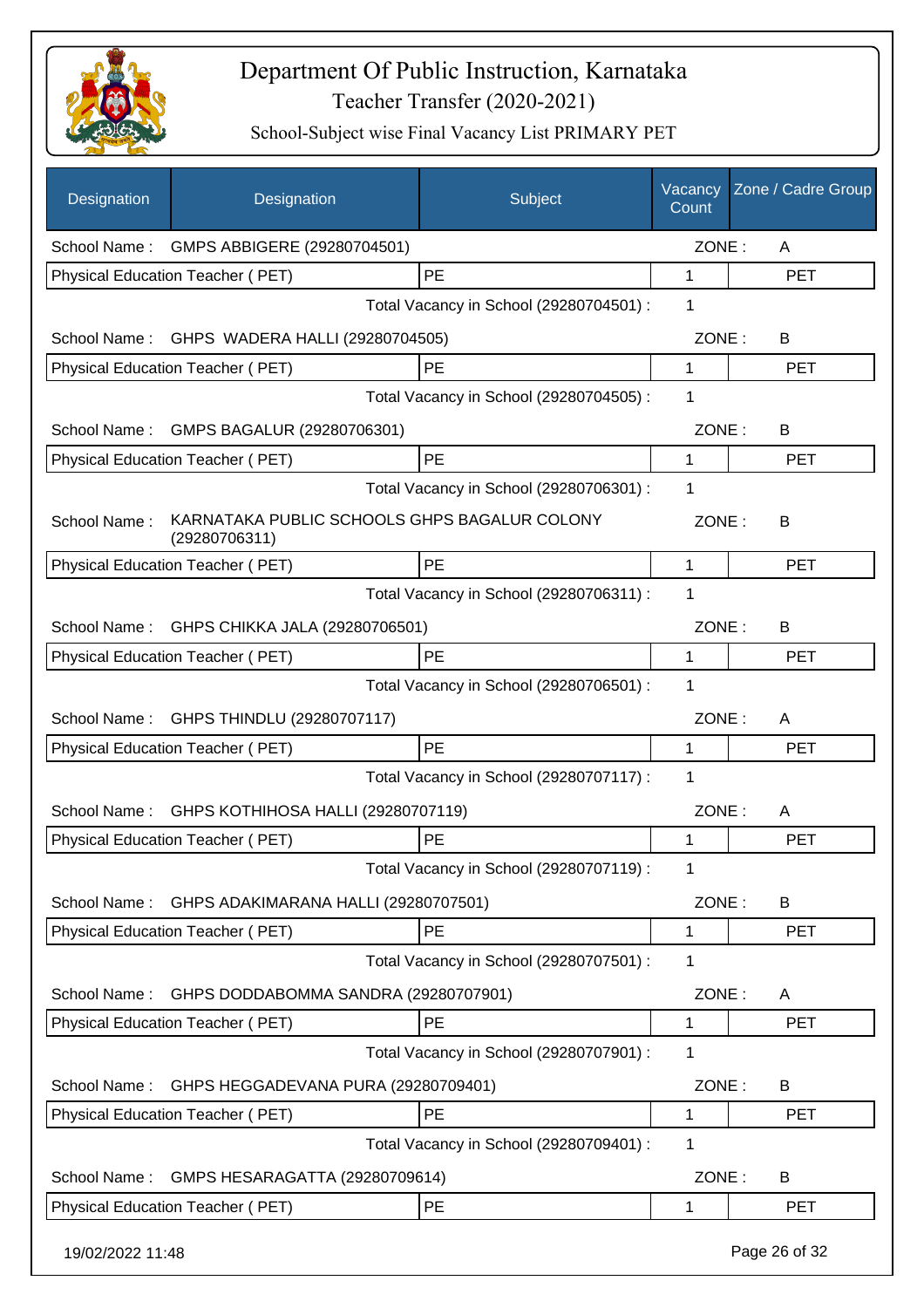

| Designation                            | Designation                                                   | Subject                                 | Vacancy<br>Count | Zone / Cadre Group |
|----------------------------------------|---------------------------------------------------------------|-----------------------------------------|------------------|--------------------|
|                                        |                                                               | Total Vacancy in School (29280709614) : | 1                |                    |
| School Name:                           | GHPS KATTIGENA HALLI (29280713601)                            |                                         | ZONE:            | A                  |
|                                        | Physical Education Teacher (PET)                              | PE                                      | 1                | <b>PET</b>         |
|                                        |                                                               | Total Vacancy in School (29280713601) : | 1                |                    |
| School Name:                           | GHPS LAKSHMIPURA (29280715001)                                |                                         | ZONE:            | B                  |
|                                        | Physical Education Teacher (PET)                              | PE                                      | 1                | <b>PET</b>         |
|                                        |                                                               | Total Vacancy in School (29280715001) : | 1                |                    |
| School Name:                           | GHPS SINGAPURA (29280718201)                                  |                                         | ZONE:            | A                  |
|                                        | Physical Education Teacher (PET)                              | PE                                      | 1                | <b>PET</b>         |
|                                        |                                                               | Total Vacancy in School (29280718201) : | 1                |                    |
|                                        |                                                               | Total Vacancy in Taluka (292807) :      | 20               |                    |
| District Name:                         | CHIKKABALLAPURA (2929)                                        |                                         |                  |                    |
| Taluka Name:                           | <b>BAGEPALLY (292901)</b>                                     |                                         |                  |                    |
| School Name:                           | G H P S KOTHAPALLI (29290100902)                              |                                         | ZONE:            | B                  |
| Physical Education Teacher (PET)<br>PE |                                                               |                                         |                  | <b>PET</b>         |
|                                        |                                                               | Total Vacancy in School (29290100902) : | 1                |                    |
| School Name:                           | GOVERNMENT GHPS MODEL CHAKAVELU (29290103001)                 |                                         | ZONE:            | C                  |
|                                        | Physical Education Teacher (PET)                              | PE                                      | 1                | <b>PET</b>         |
|                                        |                                                               | Total Vacancy in School (29290103001) : | 1                |                    |
| School Name:                           | GOVERNMENT HIGHER PRIMARY SCHOOL PARAGODU<br>(29290115201)    |                                         | ZONE:            | В                  |
|                                        | Physical Education Teacher (PET)                              | PE                                      | 1                | <b>PET</b>         |
|                                        |                                                               | Total Vacancy in School (29290115201) : | 1                |                    |
| School Name:                           | GOVERNMENT HIGHER PRIMARY SCHOOL THIMMAPALLI<br>(29290119902) |                                         | ZONE:            | C                  |
|                                        | Physical Education Teacher (PET)                              | PE                                      | 1                | <b>PET</b>         |
|                                        |                                                               | Total Vacancy in School (29290119902) : | 1                |                    |
|                                        |                                                               | Total Vacancy in Taluka (292901) :      | 4                |                    |
| Taluka Name:                           | CHIKKABALLAPUR (292903)                                       |                                         |                  |                    |
| School Name:                           | GHPS ANGAREKANAHALLI (29290301601)                            |                                         | ZONE:            | C                  |
|                                        | Physical Education Teacher (PET)                              | PE                                      | 1                | <b>PET</b>         |
|                                        |                                                               | Total Vacancy in School (29290301601) : | 1                |                    |
| School Name:                           | GMHPS PERESANDRA (29290319802)                                |                                         | ZONE:            | $\mathsf{C}$       |
| 19/02/2022 11:48                       |                                                               |                                         |                  | Page 27 of 32      |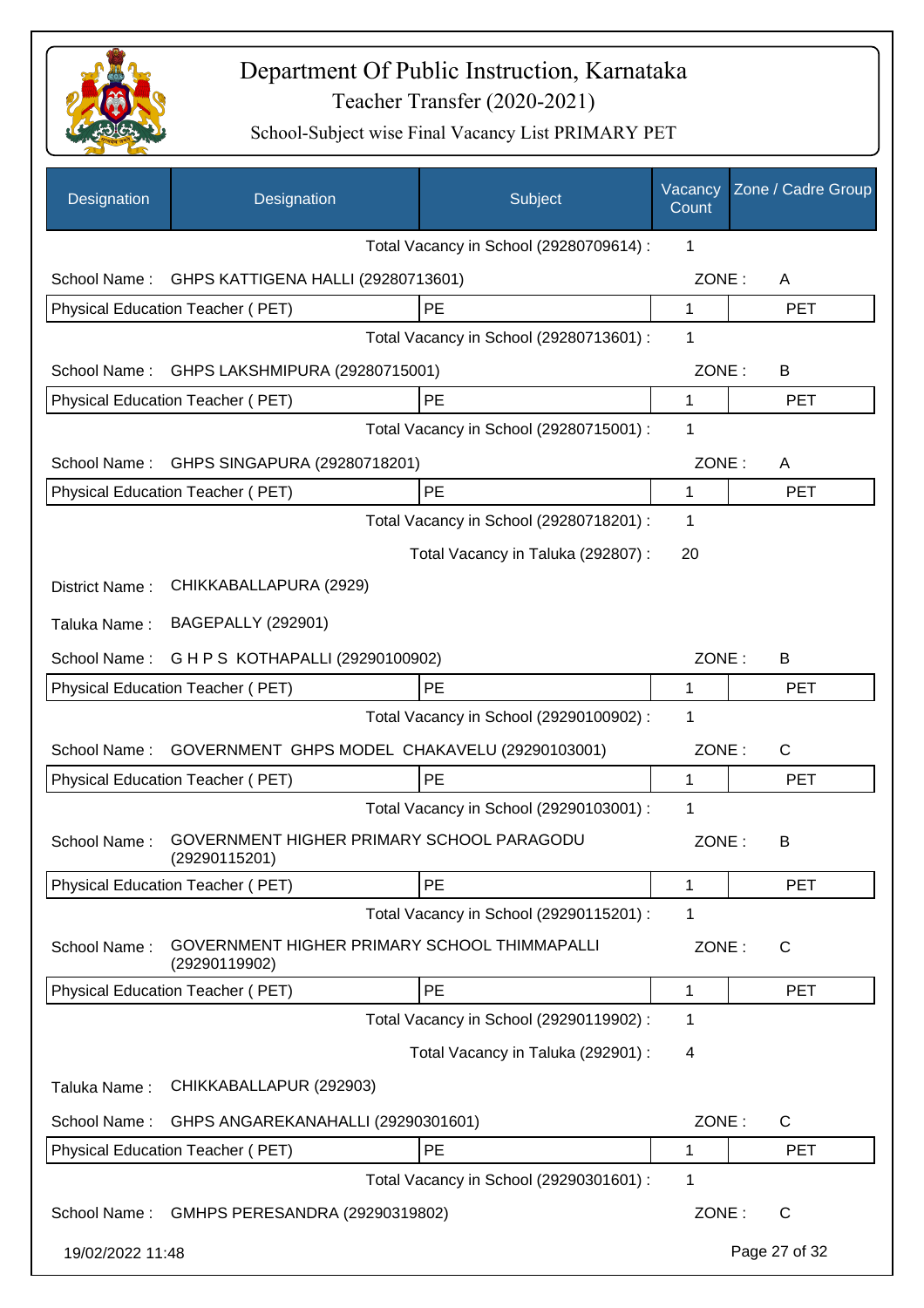

| Designation      | Designation                                                | Subject                                 | Vacancy<br>Count | Zone / Cadre Group |
|------------------|------------------------------------------------------------|-----------------------------------------|------------------|--------------------|
|                  | Physical Education Teacher (PET)                           | PE                                      | 1                | <b>PET</b>         |
|                  |                                                            | Total Vacancy in School (29290319802) : | 1                |                    |
|                  |                                                            | Total Vacancy in Taluka (292903) :      | 2                |                    |
| Taluka Name:     | CHINTAMANI (292904)                                        |                                         |                  |                    |
| School Name:     | GHPS KADADANAMARI (29290417501)                            |                                         | ZONE:            | C                  |
|                  | Physical Education Teacher (PET)                           | PE                                      | 1                | <b>PET</b>         |
|                  |                                                            | Total Vacancy in School (29290417501) : | 1                |                    |
| School Name:     | GOVERNMENT HIGHER PRIMARY SCHOOL MADIKERE<br>(29290424301) |                                         | ZONE:            | B                  |
|                  | Physical Education Teacher (PET)                           | PE                                      | 1                | <b>PET</b>         |
|                  |                                                            | Total Vacancy in School (29290424301) : | 1                |                    |
| School Name:     | GHPS SANTHEKALLAHALLI (29290431202)                        |                                         | ZONE:            | $\mathsf{C}$       |
|                  | <b>Physical Education Teacher (PET)</b>                    | PE                                      | 1                | <b>PET</b>         |
|                  |                                                            | Total Vacancy in School (29290431202) : | 1                |                    |
| School Name:     | GHPS BOYS CHINTAMANI (29290440407)                         |                                         | ZONE:            | A                  |
|                  | Physical Education Teacher (PET)                           | PE                                      | 1                | <b>PET</b>         |
|                  |                                                            | Total Vacancy in School (29290440407) : | 1                |                    |
|                  |                                                            | Total Vacancy in Taluka (292904) :      | 4                |                    |
| Taluka Name:     | GOWRIBIDANUR (292905)                                      |                                         |                  |                    |
| School Name:     | KARNATAKA PUBLIC SCHOOLS GHPS D PALYA (29290504908)        |                                         | ZONE:            | С                  |
|                  | <b>Physical Education Teacher (PET)</b>                    | PE                                      | 1                | <b>PET</b>         |
|                  |                                                            | Total Vacancy in School (29290504908) : | 1                |                    |
| School Name:     | GMHPS HAMPASANDRA (29290508401)                            |                                         | ZONE:            | C                  |
|                  | <b>Physical Education Teacher (PET)</b>                    | PE                                      | 1                | <b>PET</b>         |
|                  |                                                            | Total Vacancy in School (29290508401) : | 1                |                    |
| School Name:     | GHPS KUDUREBYALYA (29290513301)                            |                                         | ZONE:            | $\mathsf{C}$       |
|                  | Physical Education Teacher (PET)                           | PE                                      | 1                | <b>PET</b>         |
|                  |                                                            | Total Vacancy in School (29290513301) : | 1                |                    |
| School Name:     | GHPS MARALUR (29290515101)                                 |                                         | ZONE:            | B                  |
|                  | Physical Education Teacher (PET)                           | PE                                      | 1                | <b>PET</b>         |
|                  |                                                            | Total Vacancy in School (29290515101) : | 1                |                    |
| School Name:     | GHPS RAMAPURA (29290519201)                                |                                         | ZONE:            | C                  |
|                  |                                                            |                                         |                  |                    |
| 19/02/2022 11:48 |                                                            |                                         |                  | Page 28 of 32      |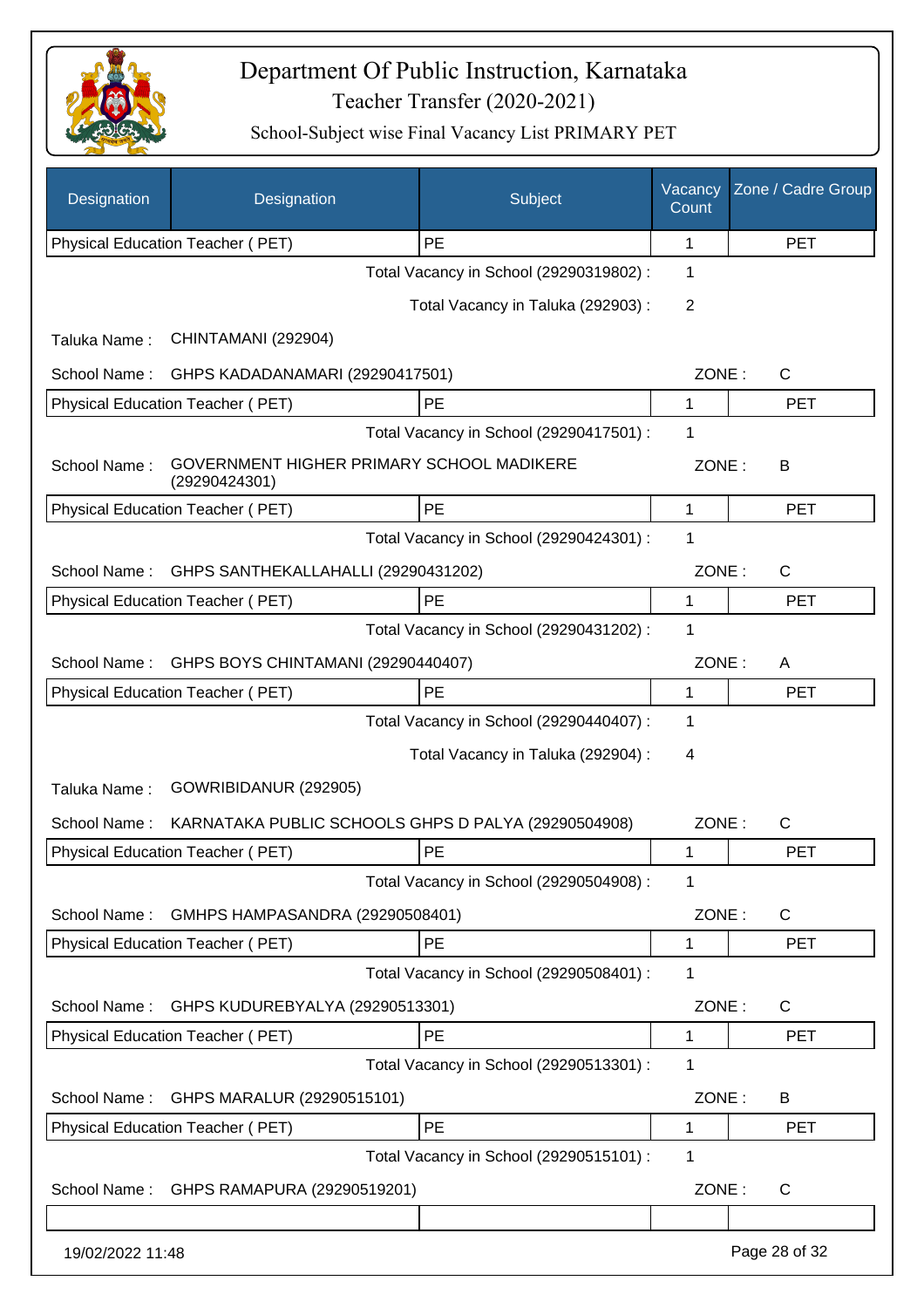

| Designation  | Designation                                                                             | Subject                                 | Vacancy<br>Count | Zone / Cadre Group |  |
|--------------|-----------------------------------------------------------------------------------------|-----------------------------------------|------------------|--------------------|--|
|              | Physical Education Teacher (PET)                                                        | PE                                      | 1                | <b>PET</b>         |  |
|              |                                                                                         | Total Vacancy in School (29290519201) : | 1                |                    |  |
|              |                                                                                         | Total Vacancy in Taluka (292905):       | 5                |                    |  |
| Taluka Name: | <b>GUDIBANDA (292906)</b>                                                               |                                         |                  |                    |  |
| School Name: | GMHPS BEECHAGANAHALLI (29290600701)                                                     |                                         | ZONE:            | $\mathsf{C}$       |  |
|              | Physical Education Teacher (PET)                                                        | PE                                      | 1                | <b>PET</b>         |  |
|              |                                                                                         | Total Vacancy in School (29290600701) : | 1                |                    |  |
|              |                                                                                         | Total Vacancy in Taluka (292906):       | 1                |                    |  |
| Taluka Name: | SIDLAGHATTA (292911)                                                                    |                                         |                  |                    |  |
| School Name: | KARNATAKA PUBLIC SCHOOLS GOVERNMENT HIGHER PRIMARY<br>SCHOOL BASETTIHALLI (29291103201) |                                         | ZONE:            | $\mathsf{C}$       |  |
|              | Physical Education Teacher (PET)                                                        | <b>PE</b>                               | 1                | <b>PET</b>         |  |
|              |                                                                                         | Total Vacancy in School (29291103201) : | 1                |                    |  |
| School Name: | GOVERNMENT HIGHER PRIMARY SCHOOL & HIGH SCHOOL<br>DODDA THEKAHALLI (29291107501)        |                                         | ZONE:            | $\mathsf{C}$       |  |
|              | Physical Education Teacher (PET)                                                        | PE                                      | 1                | <b>PET</b>         |  |
|              |                                                                                         | Total Vacancy in School (29291107501) : | 1                |                    |  |
| School Name: | GOVERNMENT HIGHER PRIMARY SCHOOL HOSAPETE<br>(29291112001)                              |                                         | ZONE:            | $\mathsf{C}$       |  |
|              | Physical Education Teacher (PET)                                                        | PE                                      | 1                | <b>PET</b>         |  |
|              |                                                                                         | Total Vacancy in School (29291112001) : | 1                |                    |  |
| School Name: | MHPS JANGAMAKOTE (29291112502)                                                          |                                         | ZONE:            | C                  |  |
|              | Physical Education Teacher (PET)                                                        | PE                                      | 1                | <b>PET</b>         |  |
|              |                                                                                         | Total Vacancy in School (29291112502) : | 1                |                    |  |
| School Name: | GOVERNMENT HIGHER PRIMARY SCHOOL JANGAMAKOTE<br>PLANTATION (29291112601)                |                                         | ZONE:            | $\mathsf{C}$       |  |
|              | Physical Education Teacher (PET)                                                        | PE                                      | 1                | <b>PET</b>         |  |
|              |                                                                                         | Total Vacancy in School (29291112601) : | 1                |                    |  |
| School Name: | GOVERNMENT HIGHER PRIMARY SCHOOL KALINAYAKANAHALLI<br>(29291113801)                     |                                         | ZONE:            | C                  |  |
|              | Physical Education Teacher (PET)                                                        | PE                                      | 1                | <b>PET</b>         |  |
|              |                                                                                         | Total Vacancy in School (29291113801) : | 1                |                    |  |
| School Name: | GOVERNMENT HIGHER PRIMARY SCHOOL MALLUR<br>(29291118101)                                |                                         | ZONE:            | C                  |  |
|              | Physical Education Teacher (PET)                                                        | <b>PE</b>                               | 1                | <b>PET</b>         |  |
|              | Page 29 of 32<br>19/02/2022 11:48                                                       |                                         |                  |                    |  |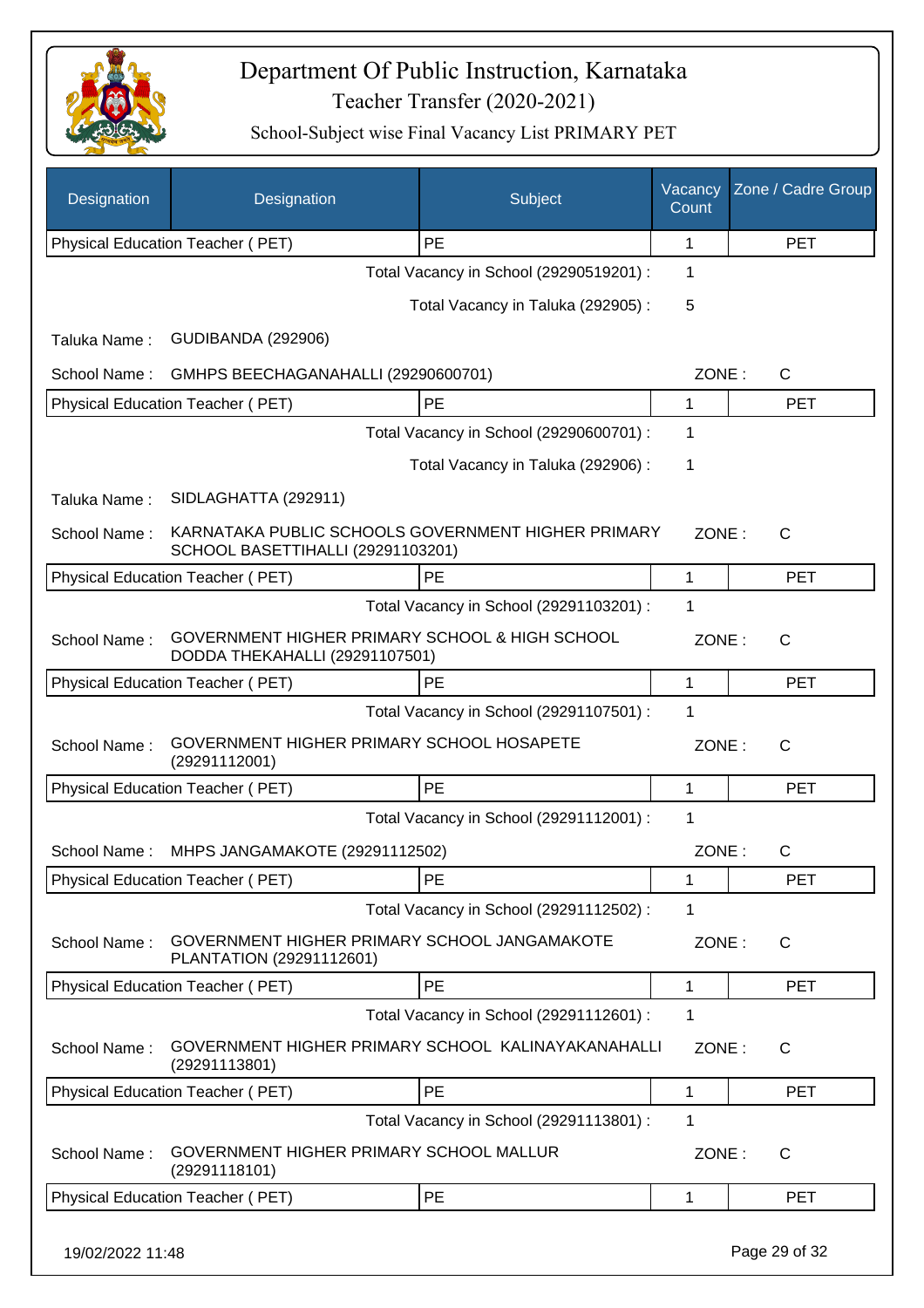

| Designation      | Designation                                                     | Subject                                 | Vacancy<br>Count | Zone / Cadre Group |
|------------------|-----------------------------------------------------------------|-----------------------------------------|------------------|--------------------|
|                  |                                                                 | Total Vacancy in School (29291118101) : | 1                |                    |
| School Name:     | GOVERNMENT HIGHER PRIMARY SCHOOL PALICHERLU<br>(29291121001)    |                                         | ZONE:            | $\mathsf{C}$       |
|                  | Physical Education Teacher (PET)                                | PE                                      | 1                | <b>PET</b>         |
|                  |                                                                 | Total Vacancy in School (29291121001) : | 1                |                    |
| School Name:     | GOVERNMENT HIGHER PRIMARY SCHOOL THATHAHALLI<br>(29291125701)   |                                         | ZONE:            | C                  |
|                  | Physical Education Teacher (PET)                                | <b>PE</b>                               | 1                | <b>PET</b>         |
|                  |                                                                 | Total Vacancy in School (29291125701) : | 1                |                    |
| School Name:     | GOVERNMENT HIGHER PRIMARY SCHOOL J VENKATAPURA<br>(29291127601) |                                         | ZONE:            | C                  |
|                  | Physical Education Teacher (PET)                                | <b>PE</b>                               | 1                | <b>PET</b>         |
|                  |                                                                 | Total Vacancy in School (29291127601) : | 1                |                    |
| School Name:     | GHPS URDU THAYABA NAGAR (29291132902)                           |                                         | ZONE:            | A                  |
|                  | Physical Education Teacher (PET)                                | PE                                      | 1                | <b>PET</b>         |
|                  |                                                                 | Total Vacancy in School (29291132902) : | 1                |                    |
|                  |                                                                 | Total Vacancy in Taluka (292911) :      | 11               |                    |
| District Name:   | TUMAKURU MADHUGIRI (2931)                                       |                                         |                  |                    |
| Taluka Name:     | KORATAGERE (293103)                                             |                                         |                  |                    |
| School Name:     | GHPS PATHAGANAHALLI (29310312101)                               |                                         | ZONE:            | $\mathsf{C}$       |
|                  | Physical Education Teacher (PET)                                | PE                                      | 1                | <b>PET</b>         |
|                  |                                                                 | Total Vacancy in School (29310312101) : | 1                |                    |
|                  |                                                                 | Total Vacancy in Taluka (293103) :      | 1                |                    |
| Taluka Name:     | <b>MADHUGIRI (293104)</b>                                       |                                         |                  |                    |
| School Name:     | GHPS THERIYURU (29310423101)                                    |                                         | ZONE:            | $\mathsf{C}$       |
|                  | Physical Education Teacher (PET)                                | PE                                      | 1                | <b>PET</b>         |
|                  |                                                                 | Total Vacancy in School (29310423101) : | 1                |                    |
|                  |                                                                 | Total Vacancy in Taluka (293104) :      | 1                |                    |
| Taluka Name:     | PAVAGADA (293105)                                               |                                         |                  |                    |
| School Name:     | GHPS MODEL BOYS SCHOOL Y.N.HOSKOTE (29310502901)                |                                         | ZONE:            | C                  |
|                  | Physical Education Teacher (PET)                                | PE                                      | 1                | <b>PET</b>         |
|                  |                                                                 | Total Vacancy in School (29310502901) : | 1                |                    |
| School Name:     | UGHPS CHIKKAJALODU (29310503302)                                |                                         | ZONE:            | $\mathsf{C}$       |
| 19/02/2022 11:48 |                                                                 |                                         |                  | Page 30 of 32      |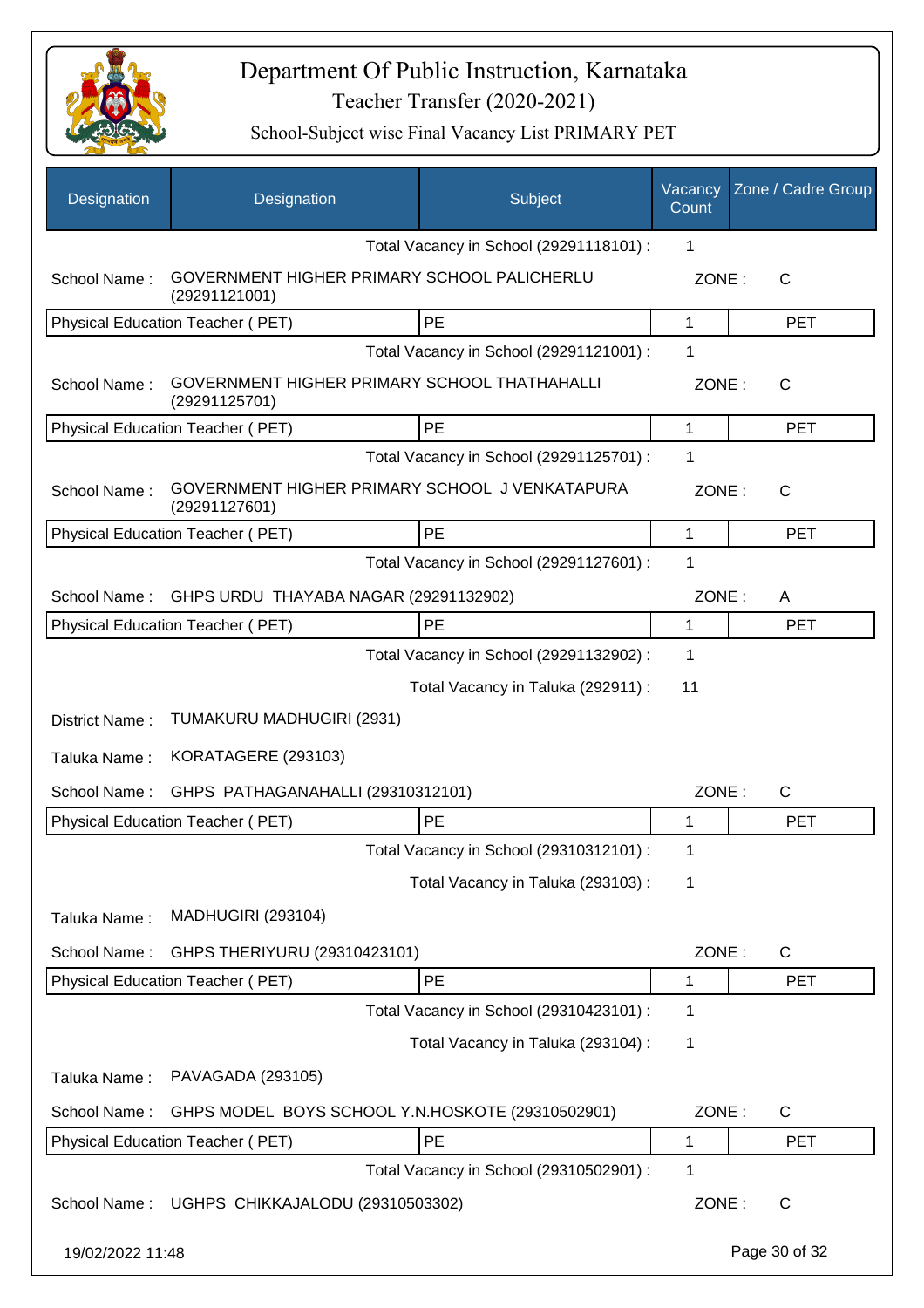

| Designation      | Designation                                | Subject                                                | Vacancy<br>Count | Zone / Cadre Group |
|------------------|--------------------------------------------|--------------------------------------------------------|------------------|--------------------|
|                  | Physical Education Teacher (PET)           | PE                                                     | 1                | <b>PET</b>         |
|                  |                                            | Total Vacancy in School (29310503302) :                | 1                |                    |
|                  |                                            | Total Vacancy in Taluka (293105):                      | 2                |                    |
| Taluka Name:     | SIRA (293106)                              |                                                        |                  |                    |
| School Name:     | GHPS BARAGURU (29310601701)                |                                                        | ZONE:            | $\mathsf{C}$       |
|                  | Physical Education Teacher (PET)           | PE                                                     | 1                | <b>PET</b>         |
|                  |                                            | Total Vacancy in School (29310601701) :                | 1                |                    |
| School Name:     |                                            | GOVT HIGHER PRIMAREY SCHOOL LINGADAHALLI (29310605104) | ZONE:            | $\mathsf{C}$       |
|                  | Physical Education Teacher (PET)           | PE                                                     | 1                | <b>PET</b>         |
|                  |                                            | Total Vacancy in School (29310605104) :                | 1                |                    |
| School Name:     | GHPS BEVINAHALLI (29310605601)             |                                                        | ZONE:            | C                  |
|                  | Physical Education Teacher (PET)           | PE                                                     | 1                | <b>PET</b>         |
|                  |                                            | Total Vacancy in School (29310605601) :                | 1                |                    |
| School Name:     | GHPS KALLAMBELLA-NH4 (29310611302)         |                                                        | ZONE:            | $\mathsf{C}$       |
|                  | Physical Education Teacher (PET)           | PE                                                     | 1                | <b>PET</b>         |
|                  |                                            | Total Vacancy in School (29310611302) :                | 1                |                    |
| School Name:     | GHPS HALENAHALLI (29310612801)             |                                                        | ZONE:            | C                  |
|                  | Physical Education Teacher (PET)           | PE                                                     | 1                | <b>PET</b>         |
|                  |                                            | Total Vacancy in School (29310612801) :                | 1                |                    |
|                  | School Name: GHPS KADAVIGERE (29310612901) |                                                        | ZONE:            | C                  |
|                  | Physical Education Teacher (PET)           | PE                                                     | 1                | <b>PET</b>         |
|                  |                                            | Total Vacancy in School (29310612901) :                | 1                |                    |
| School Name:     | GHPS GULIGENAHALLI (29310613001)           |                                                        | ZONE:            | C                  |
|                  | Physical Education Teacher (PET)           | PE                                                     | 1                | <b>PET</b>         |
|                  |                                            | Total Vacancy in School (29310613001) :                | 1                |                    |
| School Name:     | GMHPS MODEL SCHOOL THARURU (29310617901)   |                                                        | ZONE:            | C                  |
|                  | Physical Education Teacher (PET)           | PE                                                     | 1                | <b>PET</b>         |
|                  |                                            | Total Vacancy in School (29310617901) :                | 1                |                    |
| School Name:     | GHPS MODEL SCHOOL KOTE SIRA (29310621402)  |                                                        | ZONE:            | A                  |
|                  | Physical Education Teacher (PET)           | PE                                                     | 1                | <b>PET</b>         |
|                  |                                            | Total Vacancy in School (29310621402) :                | 1                |                    |
|                  | School Name: GHPS SHAGADADU (29310622901)  |                                                        | ZONE:            | $\mathsf{C}$       |
| 19/02/2022 11:48 |                                            |                                                        |                  | Page 31 of 32      |